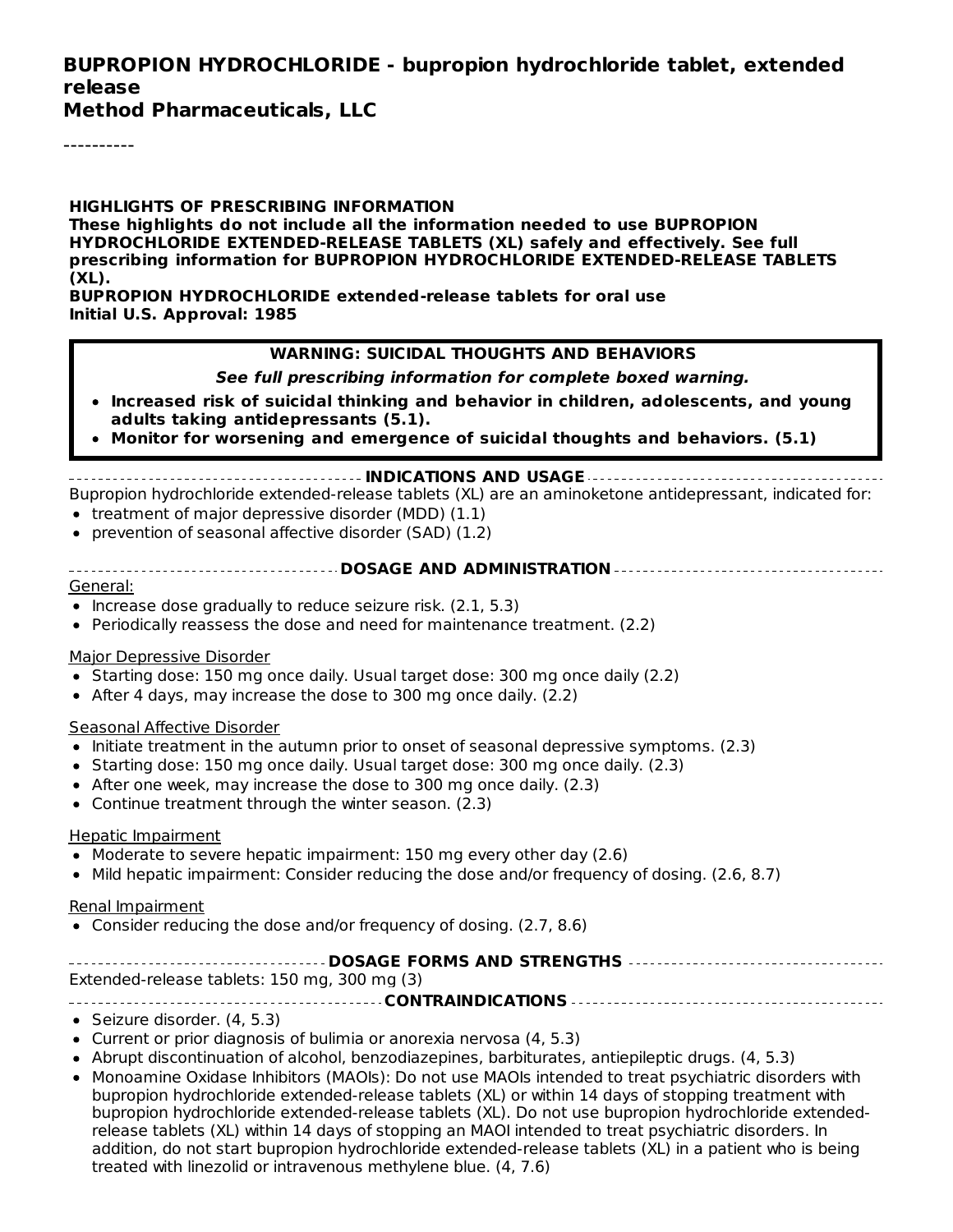Known hypersensitivity to bupropion or other ingredients of bupropion hydrochloride extended-release tablets (XL) (4, 5.8)

**WARNINGS AND PRECAUTIONS**

- Neuropsychiatric Adverse Events During Smoking Cessation: Postmarketing reports of serious or clinically significant neuropsychiatric adverse events have included changes in mood (including depression and mania), psychosis, hallucinations, paranoia, delusions, homicidal ideation, aggression, hostility, agitation, anxiety, and panic, as well as suicidal ideation, suicide attempt, and completed suicide. Observe patients attempting to quit smoking with bupropion hydrochloride for the occurrence of such symptoms and instruct them to discontinue bupropion hydrochloride and contact a healthcare provider if they experience such adverse events. (5.2)
- Seizure Risk: The risk is dose-related. Can minimize risk by limiting daily dose to 450 mg and gradually increasing the dose. Discontinue if seizure occurs. (4, 5.3, 7.3)
- Hypertension: Bupropion hydrochloride can increase blood pressure. Monitor blood pressure before initiating treatment and periodically during treatment. (5.4)
- Activation of Mania/Hypomania: Screen patients for bipolar disorder and monitor for these symptoms.  $\bullet$ (5.5)
- Psychosis and Other Neuropsychiatric Reactions: Instruct patients to contact a healthcare professional if such reactions occur. (5.6)
- Angle-Closure Glaucoma: Angle-closure glaucoma has occurred in patients with untreated anatomically narrow angles treated with antidepressants. (5.7)

**ADVERSE REACTIONS** Most common adverse reactions are (incidence ≥5%; ≥2× placebo rate): dry mouth, nausea, insomnia, dizziness, pharyngitis, abdominal pain, agitation, anxiety, tremor, palpitation, sweating, tinnitus, myalgia, anorexia, urinary frequency, rash. (6.1)

#### **To report SUSPECTED ADVERSE REACTIONS, contact Method Pharmaceuticals, LLC at 1-877- 250-3427 or FDA at 1-800-FDA-1088 or www.fda.gov/medwatch.**

- **DRUG INTERACTIONS**
- CYP2B6 inducers: Dose increase may be necessary if coadministered with CYP2B6 inducers (e.g., ritonavir, lopinavir, efavirenz, carbamazepine, phenobarbital, and phenytoin) based on clinical exposure, but should not exceed the maximum recommended dose. (7.1)
- Drugs metabolized by CYP2D6: Bupropion inhibits CYP2D6 and can increase concentrations of: antidepressants (e.g., venlafaxine, nortriptyline, imipramine, desipramine, paroxetine, fluoxetine, sertraline), antipsychotics (e.g., haloperidol, risperidone, thioridazine), beta-blockers (e.g., metoprolol), and Type 1C antiarrhythmics (e.g., propafenone, flecainide). Consider dose reduction when using with bupropion. (7.2)
- Drugs that lower seizure threshold: Dose bupropion hydrochloride with caution. (5.3, 7.3)
- Dopaminergic Drugs (levodopa and amantadine): CNS toxicity can occur when used concomitantly with bupropion hydrochloride. (7.4)
- MAOIs: Increased risk of hypertensive reactions can occur when used concomitantly with bupropion hydrochloride. (7.6)
- Drug-laboratory test interactions: Bupropion hydrochloride can cause false-positive urine test results for amphetamines. (7.7)

#### **See 17 for PATIENT COUNSELING INFORMATION and Medication Guide.**

**Revised: 11/2021**

#### **FULL PRESCRIBING INFORMATION: CONTENTS\* WARNING: SUICIDAL THOUGHTS AND BEHAVIORS 1 INDICATIONS AND USAGE**

- 1.1 Major Depressive Disorder (MDD)
- 1.2 Seasonal Affective Disorder (SAD)

## **2 DOSAGE AND ADMINISTRATION**

- 2.1 General Instructions for Use
- 2.2 Dosage for Major Depressive Disorder (MDD)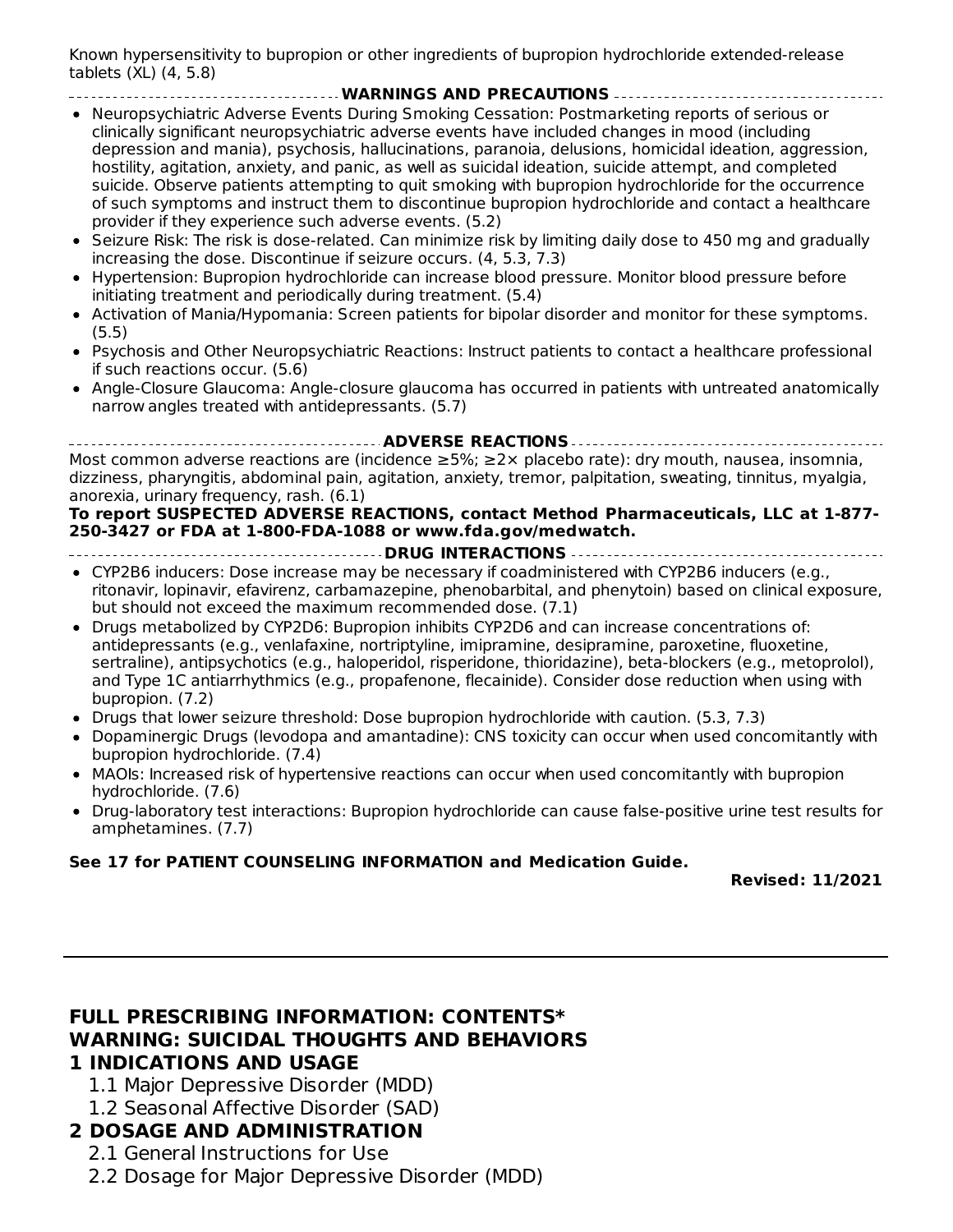2.3 Dosage for Seasonal Affective Disorder (SAD)

2.4 Switching Patients from WELLBUTRIN Tablets or from WELLBUTRIN SR Sustained-Release Tablets

2.5 To Discontinue Bupropion Hydrochloride Extended-Release Tablets (XL), Taper the Dose

- 2.6 Dosage Adjustment in Patients with Hepatic Impairment
- 2.7 Dose Adjustment in Patients with Renal Impairment

2.8 Switching a Patient to or from a Monoamine Oxidase Inhibitor (MAOI) Antidepressant

2.9 Use of Bupropion Hydrochloride Extended-Release Tablets (XL) with Reversible MAOIs such as Linezolid or Methylene Blue

# **3 DOSAGE FORMS AND STRENGTHS**

# **4 CONTRAINDICATIONS**

## **5 WARNINGS AND PRECAUTIONS**

- 5.1 Suicidal Thoughts and Behaviors in Children, Adolescents, and Young Adults 5.2 Neuropsychiatric Adverse Events and Suicide Risk in Smoking Cessation **Treatment**
- 5.3 Seizure
- 5.4 Hypertension
- 5.5 Activation of Mania/Hypomania
- 5.6 Psychosis and Other Neuropsychiatric Reactions
- 5.7 Angle-Closure Glaucoma
- 5.8 Hypersensitivity Reactions

## **6 ADVERSE REACTIONS**

- 6.1 Clinical Trials Experience
- 6.2 Postmarketing Experience

## **7 DRUG INTERACTIONS**

- 7.1 Potential for Other Drugs to Affect Bupropion Hydrochloride
- 7.2 Potential for Bupropion Hydrochloride to Affect Other Drugs
- 7.3 Drugs That Lower Seizure Threshold
- 7.4 Dopaminergic Drugs (Levodopa and Amantadine)
- 7.5 Use with Alcohol
- 7.6 MAO Inhibitors
- 7.7 Drug-Laboratory Test Interactions

## **8 USE IN SPECIFIC POPULATIONS**

- 8.1 Pregnancy
- 8.2 Lactation
- 8.4 Pediatric Use
- 8.5 Geriatric Use
- 8.6 Renal Impairment
- 8.7 Hepatic Impairment

## **9 DRUG ABUSE AND DEPENDENCE**

- 9.1 Controlled Substance
- 9.2 Abuse

## **10 OVERDOSAGE**

- 10.1 Human Overdose Experience
- 10.2 Overdosage Management

## **11 DESCRIPTION**

# **12 CLINICAL PHARMACOLOGY**

12.1 Mechanism of Action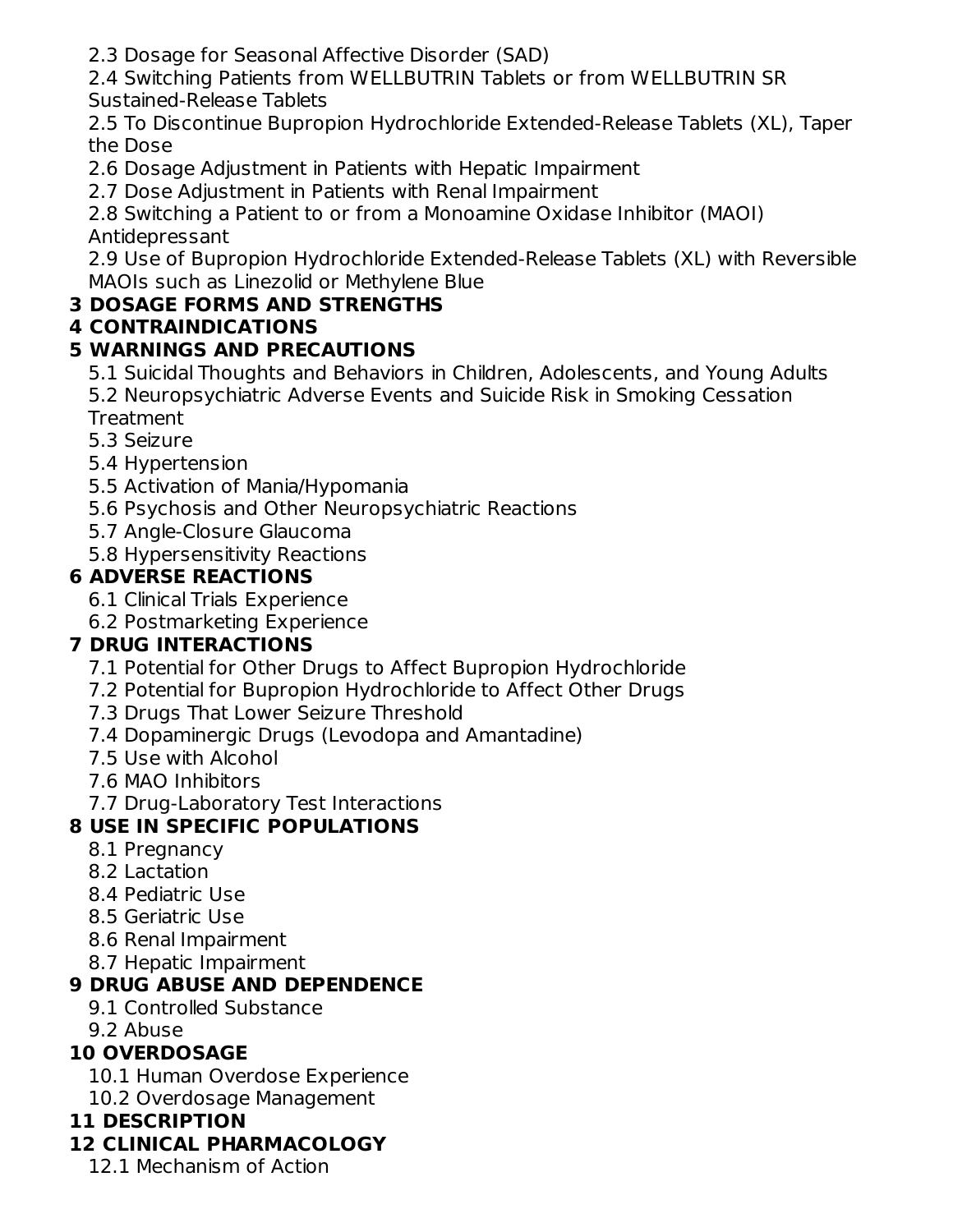### **13 NONCLINICAL TOXICOLOGY**

13.1 Carcinogenesis, Mutagenesis, Impairment of Fertility

#### **14 CLINICAL STUDIES**

- 14.1 Major Depressive Disorder
- 14.2 Seasonal Affective Disorder

#### **16 HOW SUPPLIED/STORAGE AND HANDLING**

#### **17 PATIENT COUNSELING INFORMATION**

 $\ast$  Sections or subsections omitted from the full prescribing information are not listed.

#### **FULL PRESCRIBING INFORMATION**

#### **WARNING: SUICIDAL THOUGHTS AND BEHAVIORS**

#### **SUICIDALITY AND ANTIDEPRESSANT DRUGS**

**Antidepressants increased the risk of suicidal thoughts and behavior in children, adolescents, and young adults in short-term trials. These trials did not show an increase in the risk of suicidal thoughts and behavior with antidepressant use in subjects aged 65 and older [see Warnings and Precautions (5.1)].**

**In patients of all ages who are started on antidepressant therapy, monitor closely for worsening, and for emergence of suicidal thoughts and behaviors. Advise families and caregivers of the need for close observation and communication with the prescriber [see Warnings and Precautions (5.1)].**

### **1 INDICATIONS AND USAGE**

#### **1.1 Major Depressive Disorder (MDD)**

Bupropion hydrochloride extended-release tablets (XL) are indicated for the treatment of major depressive disorder (MDD), as defined by the Diagnostic and Statistical Manual (DSM).

The efficacy of the immediate-release formulation of bupropion was established in two 4 week controlled inpatient trials and one 6-week controlled outpatient trial of adult patients with MDD. The efficacy of the sustained-release formulation of bupropion in the maintenance treatment of MDD was established in a long-term (up to 44 weeks), placebo-controlled trial in patients who had responded to bupropion in an 8-week study of acute treatment [see Clinical Studies (14.1)].

### **1.2 Seasonal Affective Disorder (SAD)**

Bupropion hydrochloride extended-release tablets (XL) are indicated for the prevention of seasonal major depressive episodes in patients with a diagnosis of seasonal affective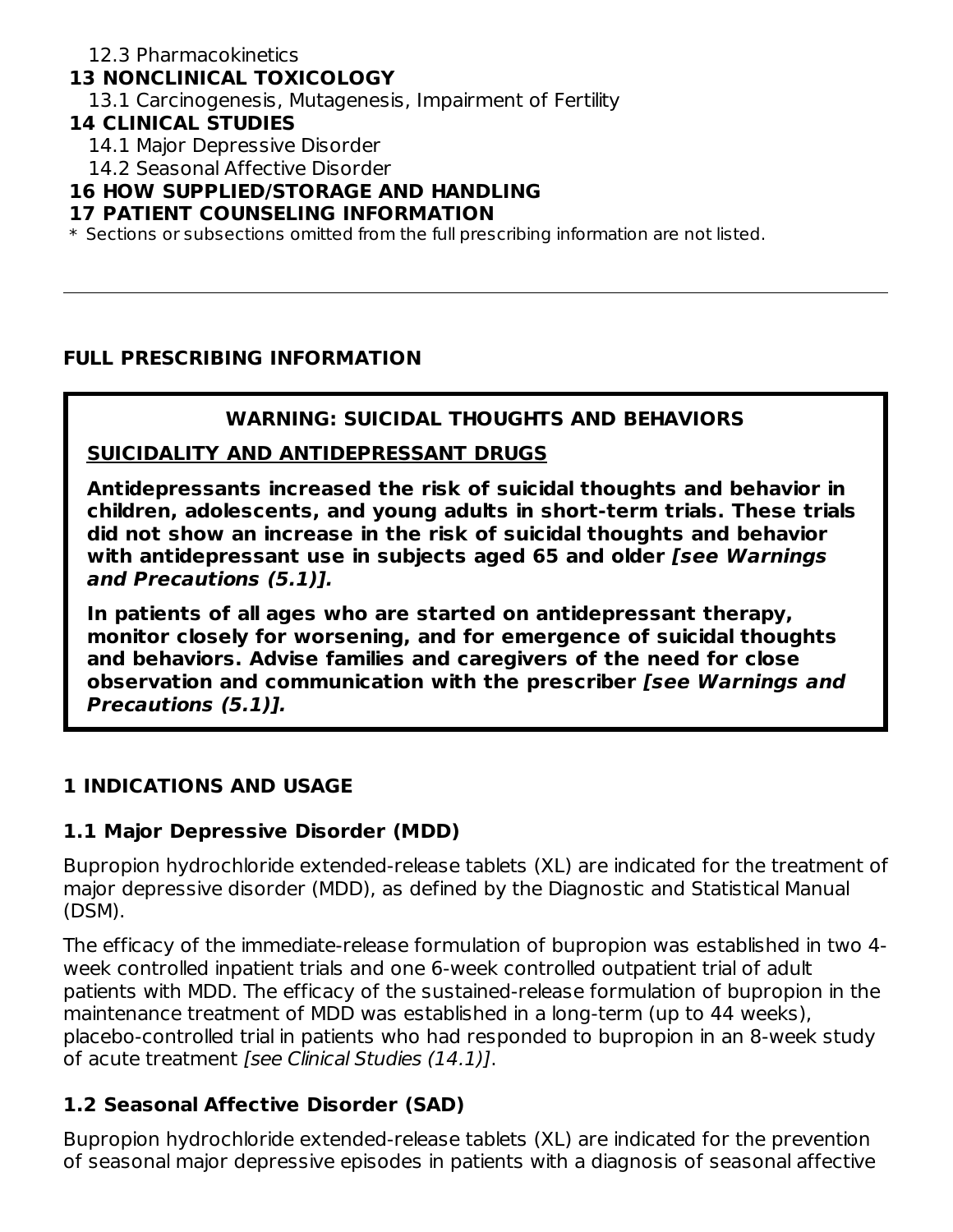disorder (SAD).

The efficacy of bupropion hydrochloride extended-release tablets in the prevention of seasonal major depressive episodes was established in 3 placebo-controlled trials in adult outpatients with a history of MDD with an autumn-winter seasonal pattern as defined in the DSM [see Clinical Studies (14.2)].

# **2 DOSAGE AND ADMINISTRATION**

# **2.1 General Instructions for Use**

To minimize the risk of seizure, increase the dose gradually *[see Warnings and* Precautions (5.3)].

Bupropion hydrochloride extended-release tablets (XL) should be swallowed whole and not crushed, divided, or chewed.

Bupropion hydrochloride extended-release tablets (XL) should be administered in the morning and may be taken with or without food.

# **2.2 Dosage for Major Depressive Disorder (MDD)**

The recommended starting dose for MDD is 150 mg once daily in the morning. After 4 days of dosing, the dose may be increased to the target dose of 300 mg once daily in the morning.

It is generally agreed that acute episodes of depression require several months or longer of antidepressant treatment beyond the response in the acute episode. It is unknown whether the bupropion hydrochloride extended-release tablets (XL) dose needed for maintenance treatment is identical to the dose that provided an initial response. Periodically reassess the need for maintenance treatment and the appropriate dose for such treatment.

# **2.3 Dosage for Seasonal Affective Disorder (SAD)**

The recommended starting dose for SAD is 150 mg once daily. After 7 days of dosing, the dose may be increased to the target dose of 300 mg once daily in the morning. Doses above 300 mg of bupropion hydrochloride extended-release were not assessed in the SAD trials.

For the prevention of seasonal MDD episodes associated with SAD, initiate bupropion hydrochloride extended-release tablets (XL) in the autumn, prior to the onset of depressive symptoms. Continue treatment through the winter season. Taper and discontinue bupropion hydrochloride extended-release tablets (XL) in early spring. For patients treated with 300 mg per day, decrease the dose to 150 mg once daily before discontinuing bupropion hydrochloride extended-release tablets (XL). Individualize the timing of initiation, and duration of treatment should be individualized, based on the patient's historical pattern of seasonal MDD episodes.

### **2.4 Switching Patients from WELLBUTRIN Tablets or from WELLBUTRIN SR Sustained-Release Tablets**

When switching patients from WELLBUTRIN Tablets to Bupropion Hydrochloride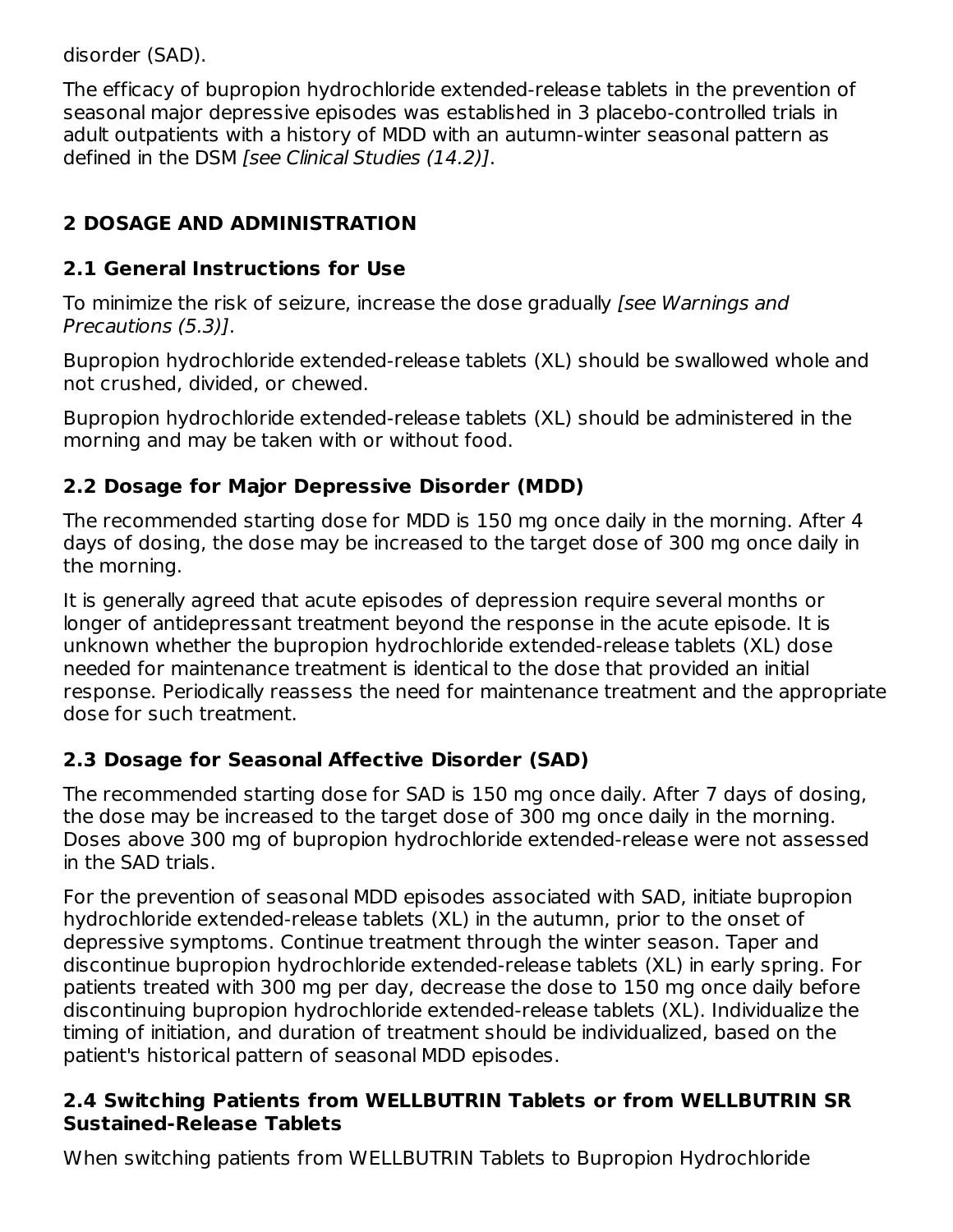extended-release tablets (XL) or from WELLBUTRIN SR Sustained-Release Tablets to bupropion hydrochloride extended-release tablets (XL), give the same total daily dose when possible.

#### **2.5 To Discontinue Bupropion Hydrochloride Extended-Release Tablets (XL), Taper the Dose**

When discontinuing treatment in patients treated with bupropion hydrochloride extended-release tablets (XL) 300 mg once daily, decrease the dose to 150 mg once daily prior to discontinuation.

### **2.6 Dosage Adjustment in Patients with Hepatic Impairment**

In patients with moderate to severe hepatic impairment (Child-Pugh score: 7 to 15), the maximum dose is **150 mg every other day**. In patients with mild hepatic impairment (Child-Pugh score: 5 to 6), consider reducing the dose and/or frequency of dosing [see Use in Specific Populations (8.7) and Clinical Pharmacology (12.3)].

### **2.7 Dose Adjustment in Patients with Renal Impairment**

Consider reducing the dose and/or frequency of bupropion hydrochloride extendedrelease tablets (XL) in patients with renal impairment (glomerular filtration rate less than 90 mL/min) [see Use in Specific Populations (8.6) and Clinical Pharmacology (12.3)].

#### **2.8 Switching a Patient to or from a Monoamine Oxidase Inhibitor (MAOI) Antidepressant**

At least 14 days should elapse between discontinuation of an MAOI intended to treat depression and initiation of therapy with bupropion hydrochloride extended-release tablets (XL). Conversely, at least 14 days should be allowed after stopping bupropion hydrochloride extended-release tablets (XL) before starting an MAOI antidepressant [see Contraindications (4) and Drug Interactions (7.6)].

#### **2.9 Use of Bupropion Hydrochloride Extended-Release Tablets (XL) with Reversible MAOIs such as Linezolid or Methylene Blue**

Do not start bupropion hydrochloride extended-release tablets (XL) in a patient who is being treated with a reversible MAOI such as linezolid or intravenous methylene blue. Drug interactions can increase risk of hypertensive reactions. In a patient who requires more urgent treatment of a psychiatric condition, non-pharmacological interventions, including hospitalization, should be considered [see Contraindications (4)].

In some cases, a patient already receiving therapy with bupropion hydrochloride extended-release tablets (XL) may require urgent treatment with linezolid or intravenous methylene blue. If acceptable alternatives to linezolid or intravenous methylene blue treatment are not available and the potential benefits of linezolid or intravenous methylene blue treatment are judged to outweigh the risks of hypertensive reactions in a particular patient, bupropion hydrochloride extended-release tablets (XL) should be stopped promptly, and linezolid or intravenous methylene blue can be administered. The patient should be monitored for 2 weeks or until 24 hours after the last dose of linezolid or intravenous methylene blue, whichever comes first. Therapy with bupropion hydrochloride extended-release tablets (XL) may be resumed 24 hours after the last dose of linezolid or intravenous methylene blue.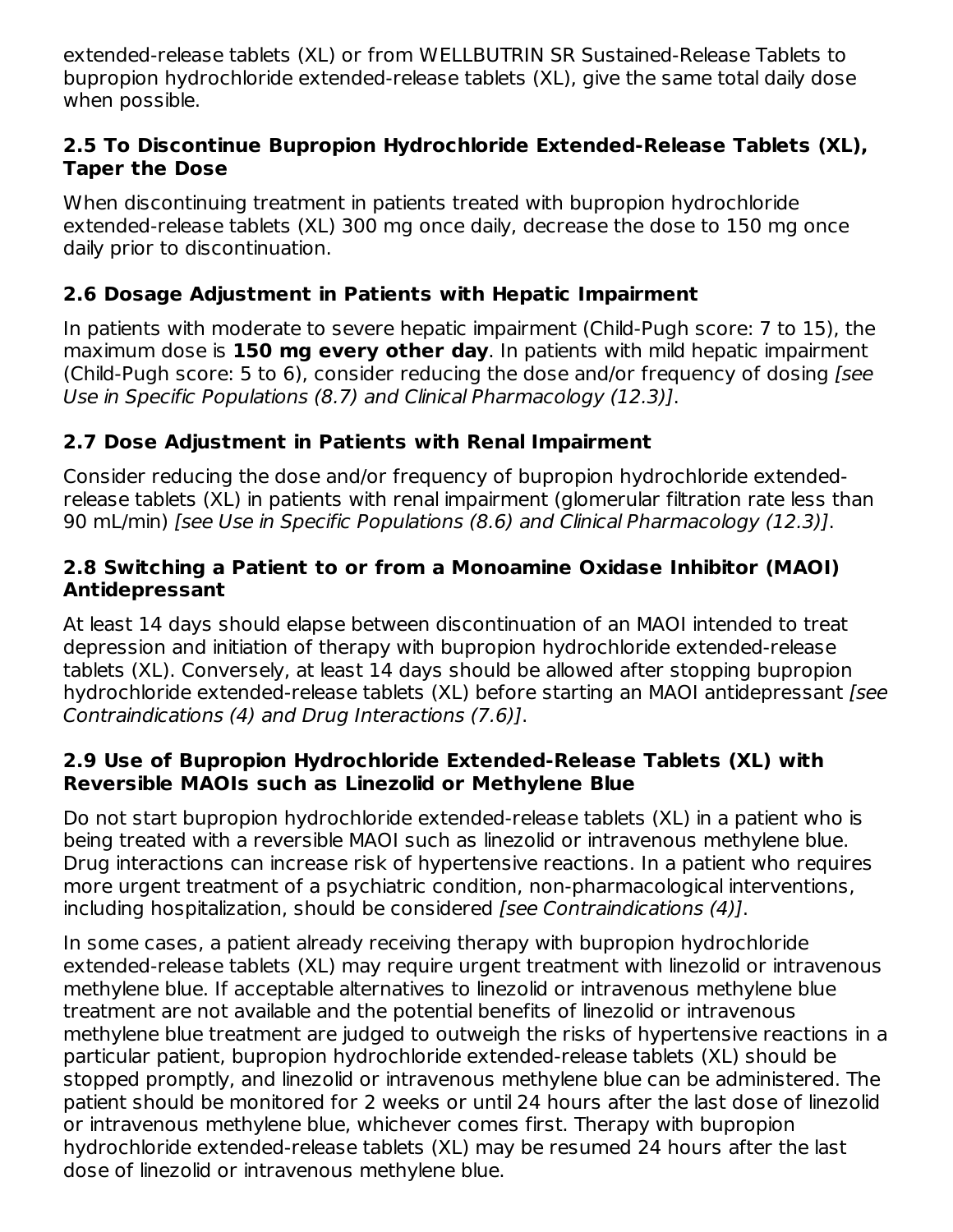The risk of administering methylene blue by non-intravenous routes (such as oral tablets or by local injection) or in intravenous doses much lower than 1 mg per kg with bupropion hydrochloride extended-release tablets (XL) are unclear. The clinician should, nevertheless, be aware of the possibility of a drug interaction with such use *[see*] Contraindications (4) and Drug Interactions (7.6)].

# **3 DOSAGE FORMS AND STRENGTHS**

Bupropion hydrochloride extended-release tablets, USP (XL) 150 mg are pink, round biconvex coated tablets imprinted with '188' in black ink on one side and plain on the other side.

Bupropion hydrochloride extended-release tablets, USP (XL) 300 mg are pink, round biconvex coated tablet imprinted with '189' in black ink on one side and plain on the other side.

# **4 CONTRAINDICATIONS**

- Bupropion hydrochloride extended-release tablets (XL) are contraindicated in patients with seizure disorder.
- Bupropion hydrochloride extended-release tablets (XL) are contraindicated in patients with a current or prior diagnosis of bulimia or anorexia nervosa as a higher incidence of seizures was observed in such patients treated with bupropion hydrochloride extended-release tablets (XL) [see Warnings and Precautions (5.3)] .
- Bupropion hydrochloride extended-release tablets (XL) are contraindicated in patients undergoing abrupt discontinuation of alcohol, benzodiazepines, barbiturates, and antiepileptic drugs [see Warnings and Precautions (5.3) and Drug Interactions (7.3)] .
- The use of MAOIs (intended to treat psychiatric disorders) concomitantly with bupropion hydrochloride extended-release tablets (XL) or within 14 days of discontinuing treatment with bupropion hydrochloride extended-release tablets (XL) are contraindicated. There is an increased risk of hypertensive reactions when bupropion hydrochloride extended-release tablets (XL) are used concomitantly with MAOIs. The use of bupropion hydrochloride extended-release tablets (XL) within 14 days of discontinuing treatment with an MAOI is also contraindicated. Starting bupropion hydrochloride extended-release tablets (XL) in a patient treated with reversible MAOIs such as linezolid or intravenous methylene blue is contraindicated [see Dosage and Administration (2.9), Warnings and Precautions (5.4) and Drug Interactions (7.6)] .
- Bupropion hydrochloride extended-release tablets (XL) are contraindicated in patients with known hypersensitivity to bupropion or other ingredients of bupropion hydrochloride extended-release tablets (XL). Anaphylactoid/anaphylactic reactions and Stevens-Johnson syndrome have been reported [see Warnings and Precautions (5.8)].

## **5 WARNINGS AND PRECAUTIONS**

#### **5.1 Suicidal Thoughts and Behaviors in Children, Adolescents, and Young Adults**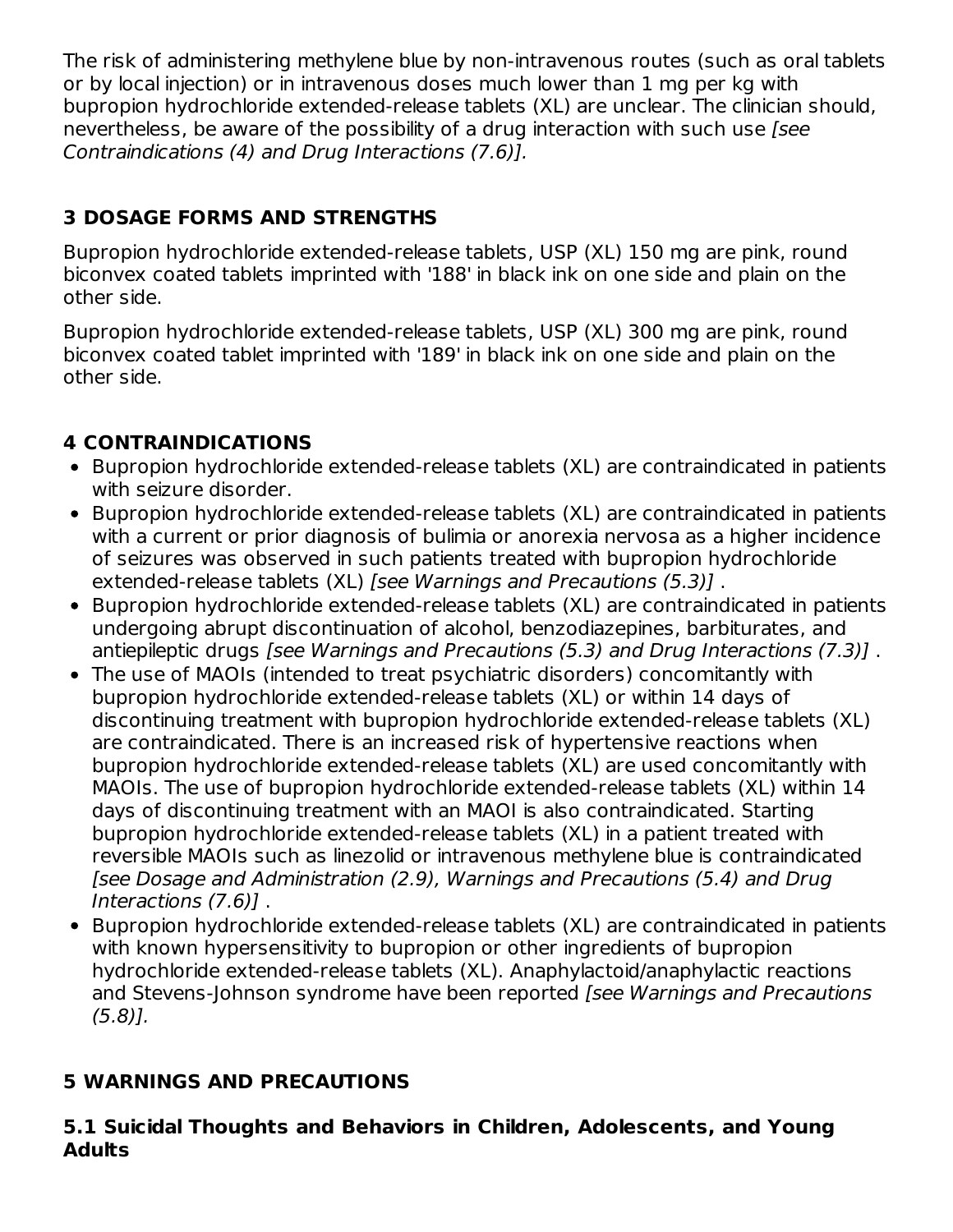Patients with major depressive disorder (MDD), both adult and pediatric, may experience worsening of their depression and/or the emergence of suicidal ideation and behavior (suicidality) or unusual changes in behavior, whether or not they are taking antidepressant medications, and this risk may persist until significant remission occurs. Suicide is a known risk of depression and certain other psychiatric disorders, and these disorders themselves are the strongest predictors of suicide. There has been a longstanding concern that antidepressants may have a role in inducing worsening of depression and the emergence of suicidality in certain patients during the early phases of treatment.

Pooled analyses of short-term placebo-controlled trials of antidepressant drugs (Selective Serotonin Reuptake Inhibitors [SSRIs] and others) show that these drugs increase the risk of suicidal thinking and behavior (suicidality) in children, adolescents, and young adults (ages 18 to 24) with major depressive disorder (MDD) and other psychiatric disorders. Short-term studies did not show an increase in the risk of suicidality with antidepressants compared to placebo in adults beyond age 24; there was a reduction with antidepressants compared to placebo in adults aged 65 and older.

The pooled analyses of placebo-controlled trials in children and adolescents with MDD, obsessive compulsive disorder (OCD), or other psychiatric disorders included a total of 24 short-term trials of 9 antidepressant drugs in over 4,400 patients. The pooled analyses of placebo-controlled trials in adults with MDD or other psychiatric disorders included a total of 295 short-term trials (median duration of 2 months) of 11 antidepressant drugs in over 77,000 patients. There was considerable variation in risk of suicidality among drugs, but a tendency toward an increase in the younger patients for almost all drugs studied. There were differences in absolute risk of suicidality across the different indications, with the highest incidence in MDD. The risk differences (drug vs. placebo), however, were relatively stable within age strata and across indications. These risk differences (drug-placebo difference in the number of cases of suicidality per 1,000 patients treated) are provided in **Table 1**.

|                  | Drug-Placebo Difference in Number of Cases of Suicidality per |
|------------------|---------------------------------------------------------------|
| <b>Age Range</b> | 1,000 Patients Treated                                        |
|                  | Increases Compared to Placebo                                 |
| $<$ 18 years     | 14 additional cases                                           |
| 18 to 24 years   | 5 additional cases                                            |
|                  | Decreases Compared to Placebo                                 |
| $25$ to 64 years | 1 fewer case                                                  |
| $\geq 65$ years  | 6 fewer cases                                                 |

#### **Table 1: Risk Differences in the Number of Suicidality Cases by Age Group in the Pooled Placebo-Controlled Trials of Antidepressants in Pediatric and Adult Patients**

No suicides occurred in any of the pediatric trials. There were suicides in the adult trials, but the number was not sufficient to reach any conclusion about drug effect on suicide.

It is unknown whether the suicidality risk extends to longer-term use, i.e., beyond several months. However, there is substantial evidence from placebo-controlled maintenance trials in adults with depression that the use of antidepressants can delay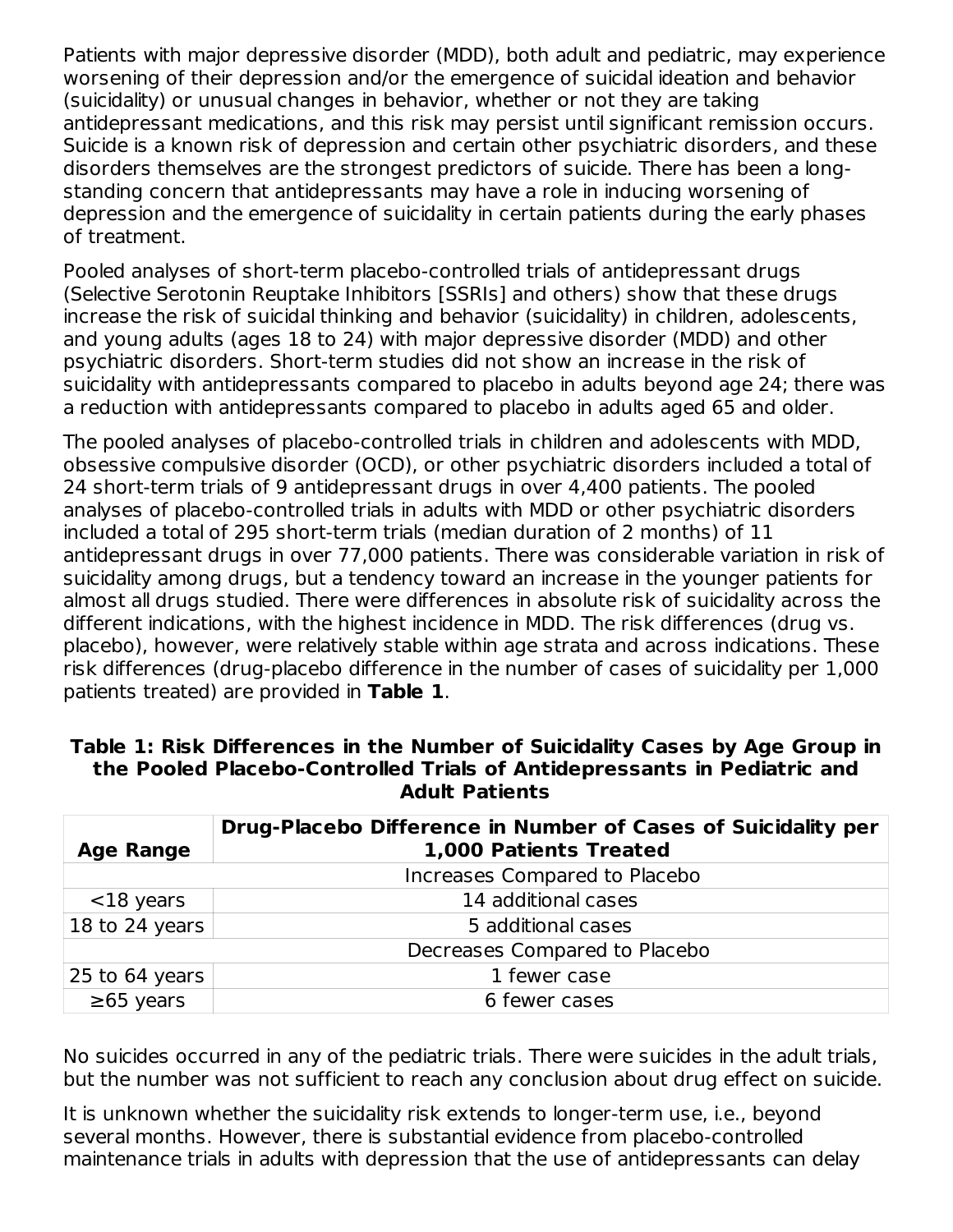the recurrence of depression.

**All patients being treated with antidepressants for any indication should be monitored appropriately and observed closely for clinical worsening, suicidality, and unusual changes in behavior, especially during the initial few months of a course of drug therapy, or at times of dose changes, either increases or decreases [see Boxed Warning and Use in Specific Populations (8.4)].**

The following symptoms, anxiety, agitation, panic attacks, insomnia, irritability, hostility, aggressiveness, impulsivity, akathisia (psychomotor restlessness), hypomania, and mania, have been reported in adult and pediatric patients being treated with antidepressants for major depressive disorder as well as for other indications, both psychiatric and nonpsychiatric. Although a causal link between the emergence of such symptoms and either the worsening of depression and/or the emergence of suicidal impulses has not been established, there is concern that such symptoms may represent precursors to emerging suicidality.

Consideration should be given to changing the therapeutic regimen, including possibly discontinuing the medication, in patients whose depression is persistently worse, or who are experiencing emergent suicidality or symptoms that might be precursors to worsening depression or suicidality, especially if these symptoms are severe, abrupt in onset, or were not part of the patient's presenting symptoms.

**Families and caregivers of patients being treated with antidepressants for major depressive disorder or other indications, both psychiatric and nonpsychiatric, should be alerted about the need to monitor patients for the emergence of agitation, irritability, unusual changes in behavior, and the other symptoms described above, as well as the emergence of suicidality, and to report such symptoms immediately to healthcare providers. Such monitoring should include daily observation by families and caregivers. Prescriptions for bupropion hydrochloride should be written for the smallest quantity of tablets consistent with good patient management, in order to reduce the risk of overdose.**

#### **5.2 Neuropsychiatric Adverse Events and Suicide Risk in Smoking Cessation Treatment**

Bupropion hydrochloride is not approved for smoking cessation treatment; however, bupropion HCl sustained-release is approved for this use. Serious neuropsychiatric adverse events have been reported in patients taking bupropion for smoking cessation. These postmarketing reports have included changes in mood (including depression and mania), psychosis, hallucinations, paranoia, delusions, homicidal ideation, aggression, hostility, agitation, anxiety, and panic, as well as suicidal ideation, suicide attempt, and completed suicide [see Adverse Reactions (6.2)]. Some patients who stopped smoking may have been experiencing symptoms of nicotine withdrawal, including depressed mood. Depression, rarely including suicidal ideation, has been reported in smokers undergoing a smoking cessation attempt without medication. However, some of these adverse events occurred in patients taking bupropion who continued to smoke.

Neuropsychiatric adverse events occurred in patients without and with pre-existing psychiatric disease; some patients experienced worsening of their psychiatric illnesses. Observe patients for the occurrence of neuropsychiatric adverse events. Advise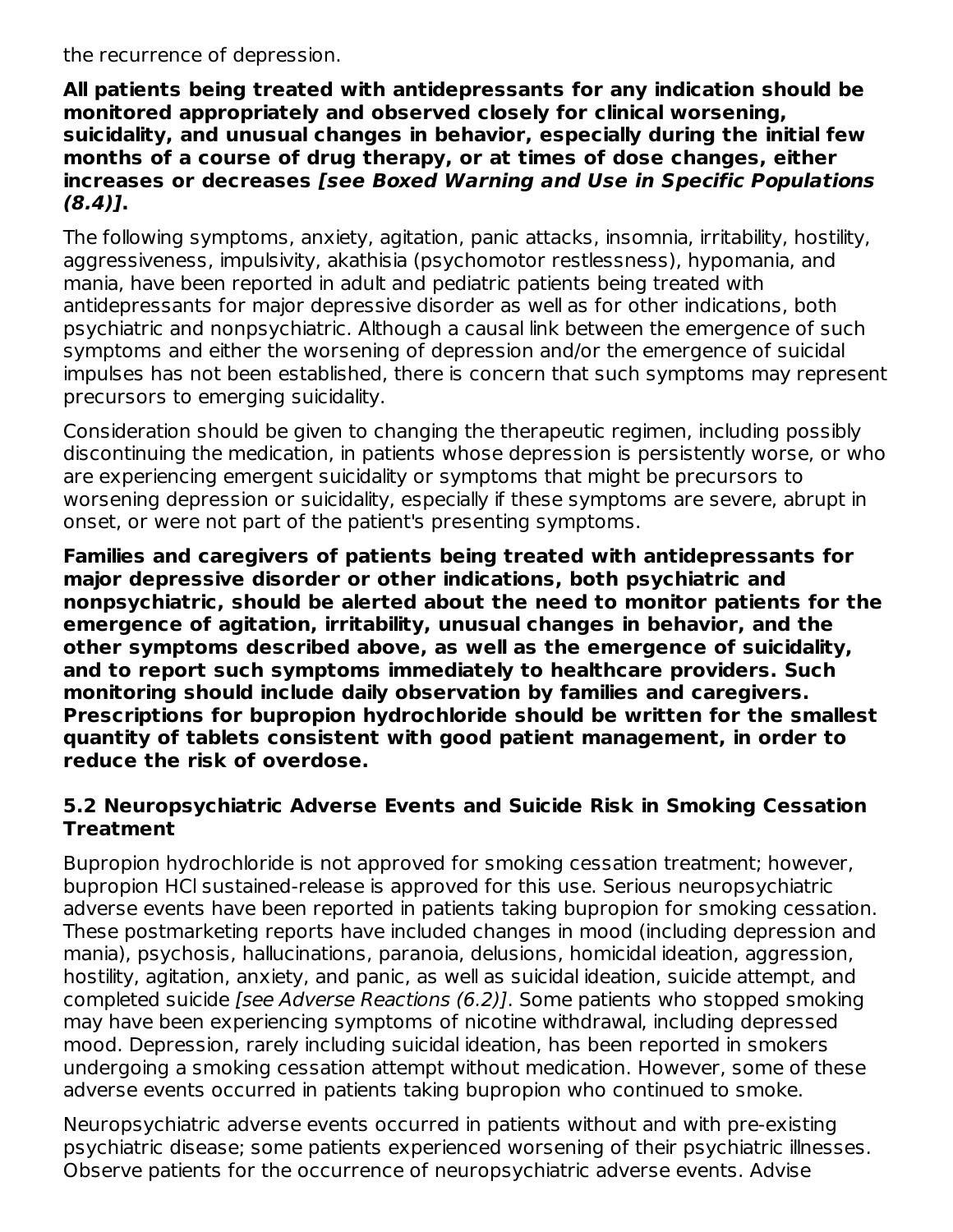patients and caregivers that the patient should stop taking bupropion hydrochloride and contact a healthcare provider immediately if agitation, depressed mood, or changes in behavior or thinking that are not typical for the patient are observed, or if the patient develops suicidal ideation or suicidal behavior. The healthcare provider should evaluate the severity of the adverse events and the extent to which the patient is benefiting from treatment, and consider options including continued treatment under closer monitoring, or discontinuing treatment. In many postmarketing cases, resolution of symptoms after discontinuation of bupropion was reported. However, the symptoms persisted in some cases; therefore, ongoing monitoring and supportive care should be provided until symptoms resolve.

# **5.3 Seizure**

Bupropion hydrochloride can cause seizure. The risk of seizure is dose-related. The dose should not exceed 300 mg once daily. Increase the dose gradually. Discontinue bupropion hydrochloride and do not restart treatment if the patient experiences a seizure.

The risk of seizures is also related to patient factors, clinical situations, and concomitant medications that lower the seizure threshold. Consider these risks before initiating treatment with bupropion hydrochloride. Bupropion hydrochloride is contraindicated in patients with a seizure disorder or conditions that increase the risk of seizure (e.g., severe head injury, arteriovenous malformation, CNS tumor or CNS infection, severe stroke, anorexia nervosa or bulimia, or abrupt discontinuation of alcohol, benzodiazepines, barbiturates, and antiepileptic drugs [see Contraindications (4)]. The following conditions can also increase the risk of seizure: concomitant use of other medications that lower the seizure threshold (e.g., other bupropion products, antipsychotics, tricyclic antidepressants, theophylline, and systemic corticosteroids), metabolic disorders (e.g., hypoglycemia, hyponatremia, severe hepatic impairment, and hypoxia), or use of illicit drugs (e.g., cocaine) or abuse or misuse of prescription drugs such as CNS stimulants. Additional predisposing conditions include diabetes mellitus treated with oral hypoglycemic drugs or insulin, use of anorectic drugs, excessive use of alcohol, benzodiazepines, sedative/hypnotics, or opiates.

# Incidence of Seizure with Bupropion Use

The incidence of seizure with bupropion hydrochloride has not been formally evaluated in clinical trials. In studies using bupropion HCl sustained-release up to 300 mg per day the incidence of seizure was approximately 0.1% (1/1,000 patients). In a large prospective, follow-up study, the seizure incidence was approximately 0.4% (13/3,200) with bupropion HCl immediate-release in the range of 300 mg to 450 mg per day.

Additional data accumulated for bupropion immediate-release suggests that the estimated seizure incidence increases almost tenfold between 450 and 600 mg/day. The risk of seizure can be reduced if the bupropion hydrochloride dose does not exceed 450 mg once daily and the titration rate is gradual.

# **5.4 Hypertension**

Treatment with bupropion hydrochloride can result in elevated blood pressure and hypertension.

Assess blood pressure before initiating treatment with bupropion hydrochloride, and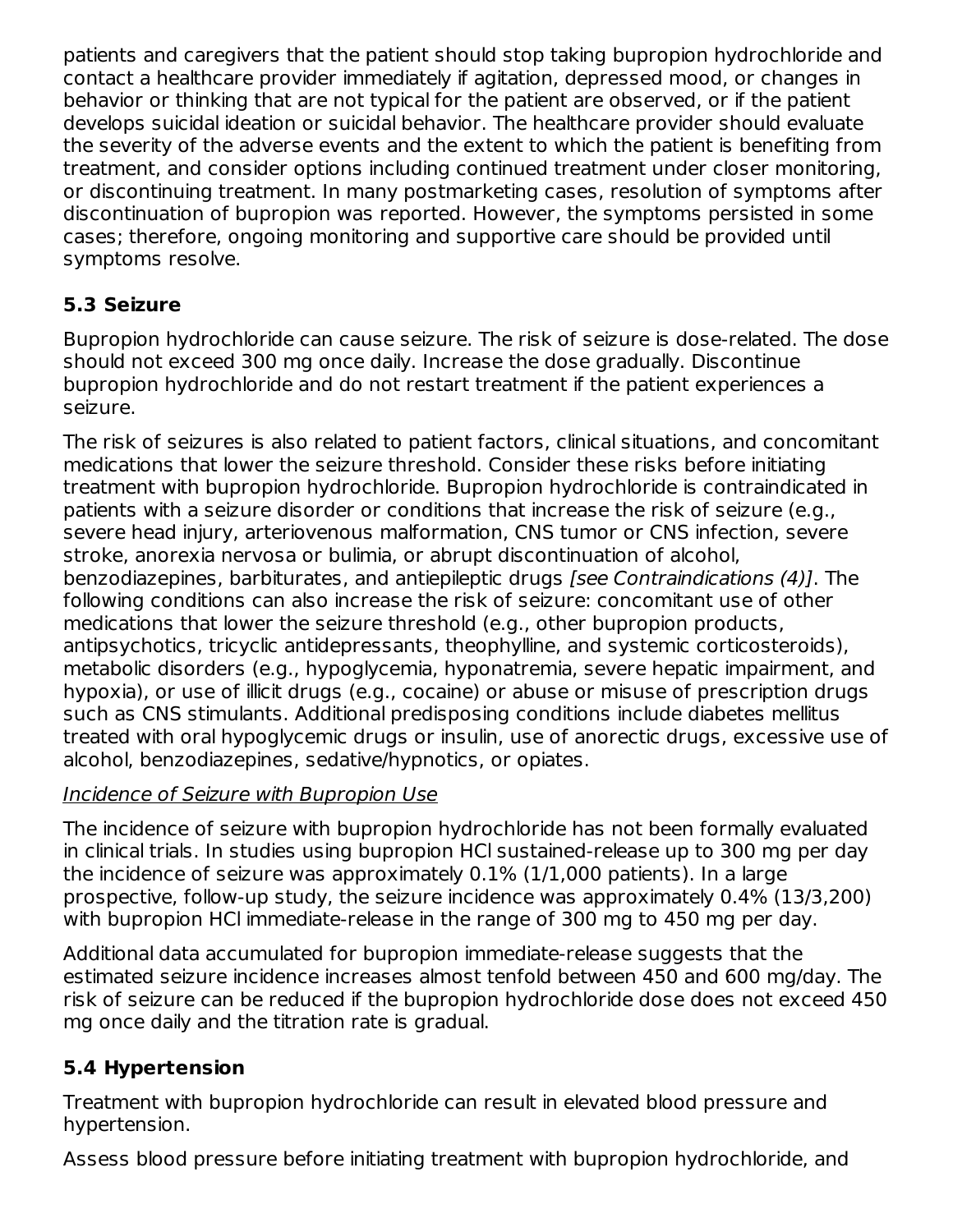monitor periodically during treatment. The risk of hypertension is increased if bupropion hydrochloride is used concomitantly with MAOIs or other drugs that increase dopaminergic or noradrenergic activity [see Contraindications (4)].

Data from a comparative trial of the sustained-release formulation of bupropion HCl, nicotine transdermal system (NTS), the combination of sustained-release bupropion plus NTS, and placebo as an aid to smoking cessation suggest a higher incidence of treatment-emergent hypertension in patients treated with the combination of sustainedrelease bupropion and NTS. In this trial, 6.1% of subjects treated with the combination of sustained-release bupropion and NTS had treatment-emergent hypertension compared to 2.5%, 1.6%, and 3.1% of subjects treated with sustained-release bupropion, NTS, and placebo, respectively. The majority of these subjects had evidence of pre-existing hypertension. Three subjects (1.2%) treated with the combination of sustained-release bupropion and NTS and 1 subject (0.4%) treated with NTS had study medication discontinued due to hypertension compared with none of the subjects treated with sustained-release bupropion or placebo. Monitoring of blood pressure is recommended in patients who receive the combination of bupropion and nicotine replacement.

In the 3 trials of bupropion HCl extended-release in seasonal affective disorder, there were significant elevations in blood pressure. Hypertension was reported as an adverse reaction for 2% of the bupropion group (11/537) and none in the placebo group (0/511). In the SAD trials, 2 patients treated with bupropion discontinued from the study because they developed hypertension. None of the placebo group discontinued because of hypertension. The mean increase in systolic blood pressure was 1.3 mmHg in the bupropion group and 0.1 mmHg in the placebo group. The difference was statistically significant (p=0.013). The mean increase in diastolic blood pressure was 0.8 mmHg in the bupropion group and 0.1 mmHg in the placebo group. The difference was not statistically significant (p=0.075). In the SAD trials, 82% of patients were treated with 300 mg per day, and 18% were treated with 150 mg per day. The mean daily dose was 270 mg per day. The mean duration of bupropion exposure was 126 days.

In a clinical trial of bupropion immediate-release in MDD subjects with stable congestive heart failure (CHF) (N=36), bupropion was associated with an exacerbation of preexisting hypertension in 2 subjects, leading to discontinuation of bupropion treatment. There are no controlled studies assessing the safety of bupropion in patients with a recent history of myocardial infarction or unstable cardiac disease.

### **5.5 Activation of Mania/Hypomania**

Antidepressant treatment can precipitate a manic, mixed, or hypomanic manic episode. The risk appears to be increased in patients with bipolar disorder or who have risk factors for bipolar disorder. Prior to initiating bupropion hydrochloride, screen patients for a history of bipolar disorder and the presence of risk factors for bipolar disorder (e.g., family history of bipolar disorder, suicide, or depression). Bupropion hydrochloride is not approved for the treatment of bipolar depression.

## **5.6 Psychosis and Other Neuropsychiatric Reactions**

Depressed patients treated with bupropion have had a variety of neuropsychiatric signs and symptoms, including delusions, hallucinations, psychosis, concentration disturbance, paranoia, and confusion. Some of these patients had a diagnosis of bipolar disorder. In some cases, these symptoms abated upon dose reduction and/or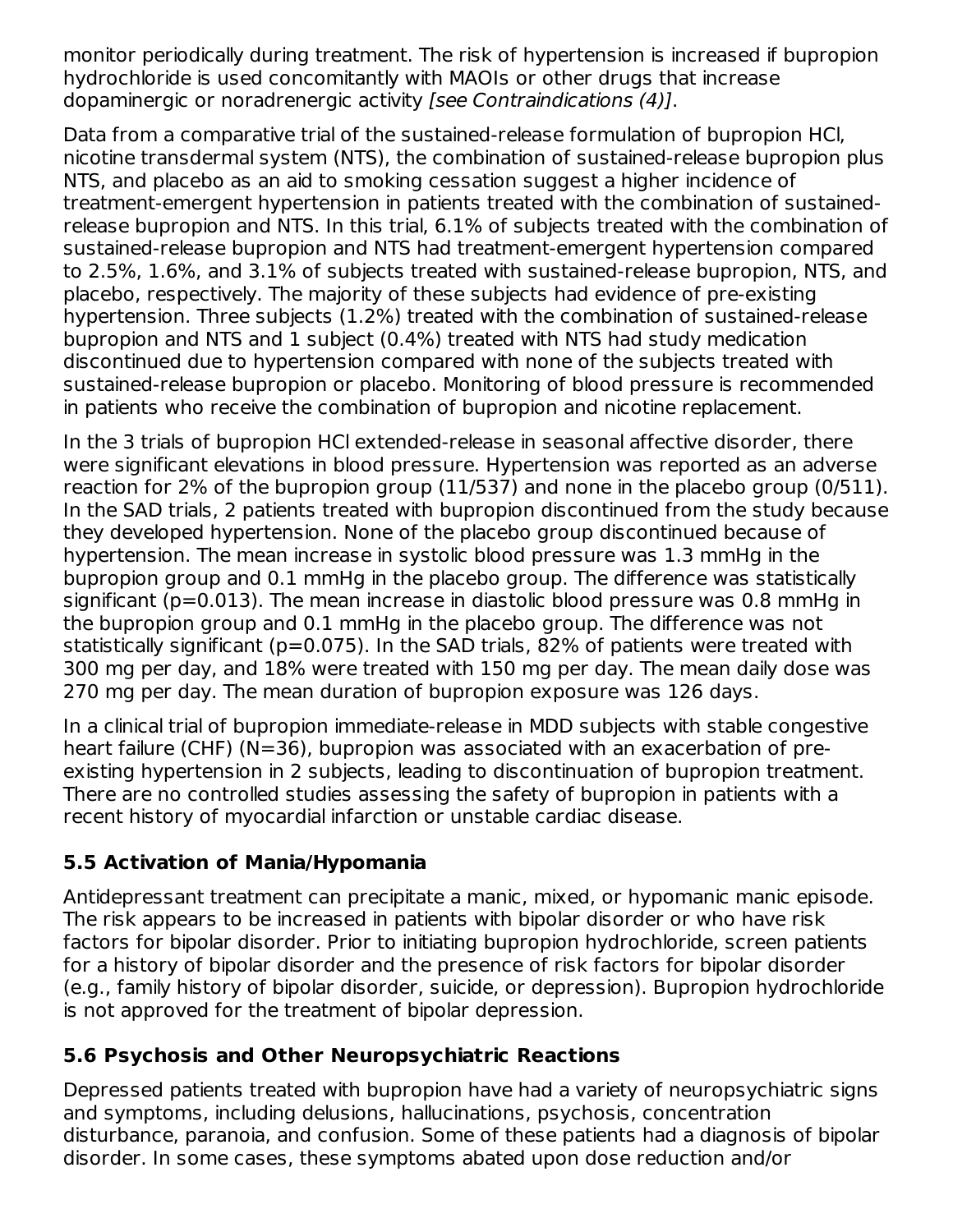withdrawal of treatment. Discontinue bupropion hydrochloride if these reactions occur.

# **5.7 Angle-Closure Glaucoma**

Angle-Closure Glaucoma: The pupillary dilation that occurs following use of many antidepressant drugs including bupropion hydrochloride may trigger an angle-closure attack in a patient with anatomically narrow angles who does not have a patent iridectomy.

# **5.8 Hypersensitivity Reactions**

Anaphylactoid/anaphylactic reactions have occurred during clinical trials with bupropion. Reactions have been characterized by pruritus, urticaria, angioedema, and dyspnea, requiring medical treatment. In addition, there have been rare, spontaneous postmarketing reports of erythema multiforme, Stevens-Johnson syndrome, and anaphylactic shock associated with bupropion. Instruct patients to discontinue bupropion hydrochloride and consult a healthcare provider if they develop an allergic or anaphylactoid/anaphylactic reaction (e.g., skin rash, pruritus, hives, chest pain, edema, and shortness of breath) during treatment.

There are reports of arthralgia, myalgia, fever with rash and other symptoms of serum sickness suggestive of delayed hypersensitivity.

# **6 ADVERSE REACTIONS**

The following adverse reactions are discussed in greater detail in other sections of the labeling:

- Suicidal thoughts and behaviors in children, adolescents, and young adults [see Warnings and Precautions (5.1)]
- Neuropsychiatric adverse events and suicide risk in smoking cessation treatment [see Warnings and Precautions (5.2)]
- Seizure [see Warnings and Precautions (5.3)]
- Hypertension *[see Warnings and Precautions (5.4)]*
- Activation of mania or hypomania *[see Warnings and Precautions (5.5)]*
- Psychosis and other neuropsychiatric events [see Warnings and Precautions (5.6)]
- Angle-Closure Glaucoma [see Warnings and Precautions (5.7)]
- Hypersensitivity reactions [see Warnings and Precautions (5.8)]

# **6.1 Clinical Trials Experience**

Because clinical trials are conducted under widely varying conditions, adverse reaction rates observed in the clinical trials of a drug cannot be directly compared to rates in the clinical trials of another drug and may not reflect the rates observed in practice.

#### Commonly Observed Adverse Reactions in Controlled Clinical Trials of Sustained-Release Bupropion Hydrochloride

Adverse reactions that occurred in at least 5% of patients treated with bupropion HCl sustained-release (300 mg and 400 mg per day) and at a rate at least twice the placebo rate are listed below.

300 mg/day of bupropion HCl sustained-release: anorexia, dry mouth, rash, sweating, tinnitus, and tremor.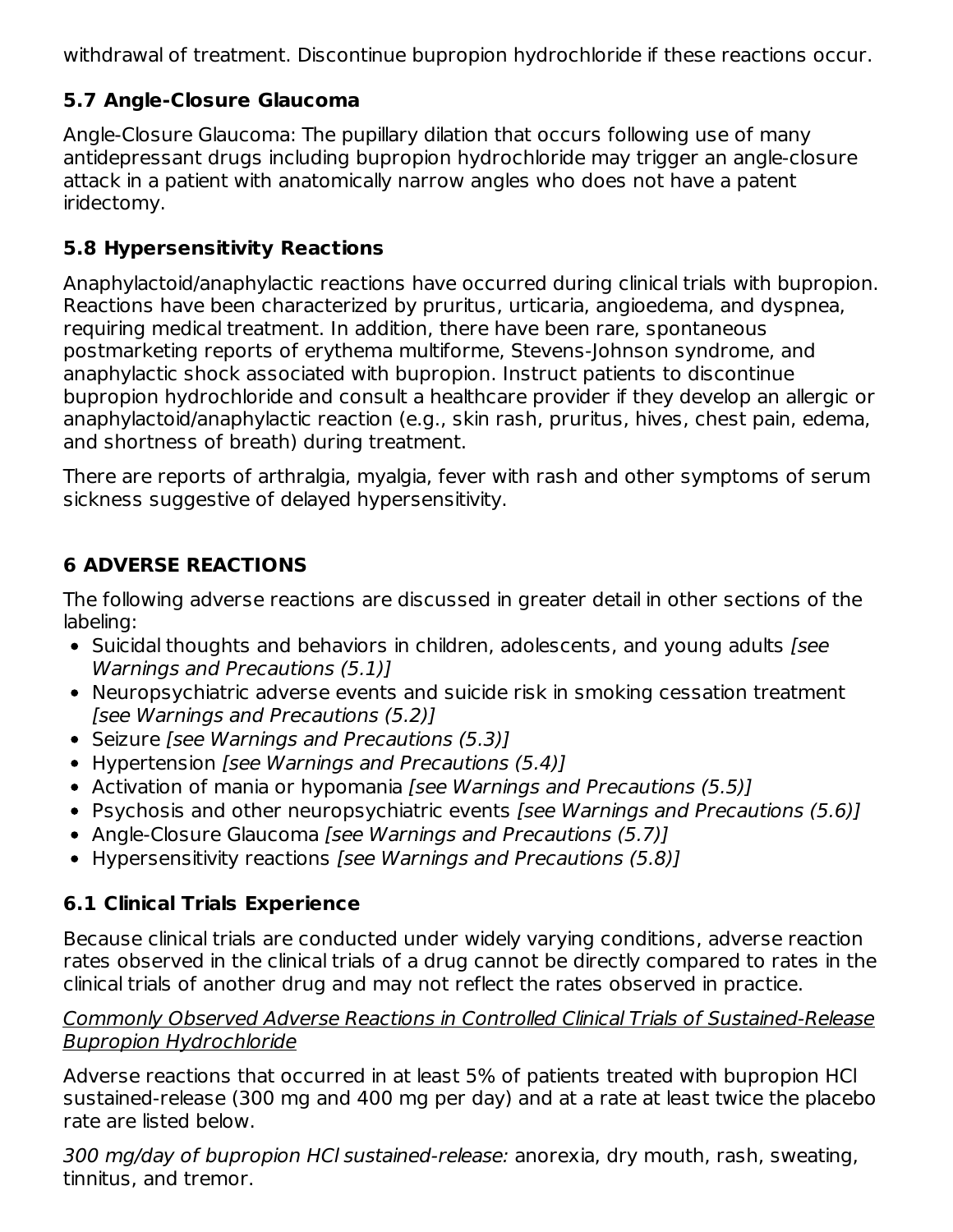400 mg/day of bupropion HCl sustained-release: abdominal pain, agitation, anxiety, dizziness, dry mouth, insomnia, myalgia, nausea, palpitation, pharyngitis, sweating, tinnitus, and urinary frequency.

Bupropion hydrochloride has been demonstrated to have similar bioavailability both to the immediate-release and sustained-release formulations of bupropion. The information included under this subsection and under subsection 6.2 is based primarily on data from controlled clinical trials with the sustained-release and extended-release formulations of bupropion hydrochloride.

#### Major Depressive Disorder

tinnitus, and tremor.

Adverse Reactions Leading to Discontinuation of Treatment with Bupropion HCl Immediate-Release, Bupropion HCl Sustained-Release, and Bupropion HCl Extended-Release in Major Depressive Disorder Trials

In placebo-controlled clinical trials with bupropion HCl sustained-release, 4%, 9%, and 11% of the placebo, 300 mg/day and 400 mg/day groups, respectively, discontinued treatment because of adverse reactions. The specific adverse reactions leading to discontinuation in at least 1% of the 300 mg/day or 400 mg/day groups and at a rate at least twice the placebo rate are listed in **Table 2**.

| <b>Adverse</b><br><b>Reaction Term</b> | <b>Placebo</b><br>$(n=385)$ | <b>Bupropion HCI</b><br><b>Sustained-Release</b><br>300 mg/day<br>$(n=376)$ | <b>Bupropion HCI</b><br><b>Sustained-Release</b><br>400 mg/day<br>$(n=114)$ |
|----------------------------------------|-----------------------------|-----------------------------------------------------------------------------|-----------------------------------------------------------------------------|
| Rash                                   | $0.0\%$                     | 2.4%                                                                        | 0.9%                                                                        |
| Nausea                                 | 0.3%                        | 0.8%                                                                        | 1.8%                                                                        |
| Agitation                              | 0.3%                        | 0.3%                                                                        | 1.8%                                                                        |
| Migraine                               | 0.3%                        | 0.0%                                                                        | 1.8%                                                                        |

#### **Table 2: Treatment Discontinuation Due to Adverse Reactions in Placebo-Controlled Trials in MDD**

In clinical trials with bupropion HCl immediate-release, 10% of patients and volunteers discontinued due to an adverse reaction. Reactions resulting in discontinuation (in addition to those listed above for the sustained-release formulation) included vomiting, seizures, and sleep disturbances.

Adverse Reactions Occurring at an Incidence of >1% in Patients Treated with Bupropion HCl Immediate-Release or Bupropion HCl Sustained-Release in MDD

**Table 3** summarizes the adverse reactions that occurred in placebo-controlled trials in patients treated with bupropion HCl sustained-release 300 mg/day and 400 mg/day. These include reactions that occurred in either the 300 mg or 400 mg group at an incidence of 1% or more and were more frequent than in the placebo group.

### **Table 3: Adverse Reactions in Placebo-Controlled Trials in Patients with MDD**

|  | <b>Bupropion HCI</b> | <b>Bupropion HCI</b><br>Sustained- |
|--|----------------------|------------------------------------|
|--|----------------------|------------------------------------|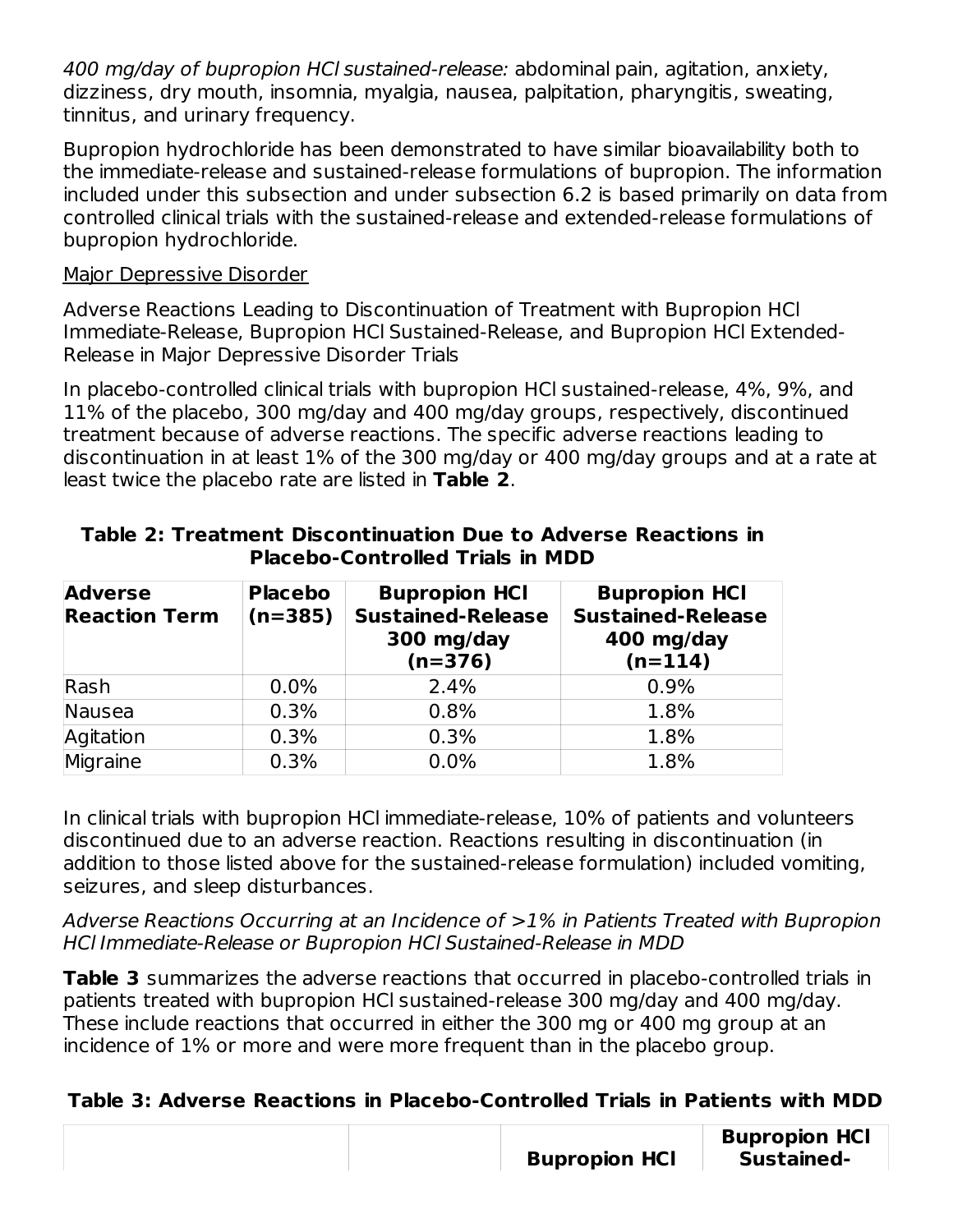|                            |                | <b>Sustained-Release</b> | <b>Release</b> |
|----------------------------|----------------|--------------------------|----------------|
| <b>Body System/Adverse</b> | <b>Placebo</b> | 300 mg/day               | 400 mg/day     |
| <b>Reaction</b>            | $(n=385)$      | $(n=376)$                | $(n=114)$      |
| Body (General)             |                |                          |                |
| Headache                   | 23%            | 26%                      | 25%            |
| Infection                  | 6%             | 8%                       | 9%             |
| Abdominal pain             | 2%             | 3%                       | 9%             |
| Asthenia                   | 2%             | 2%                       | 4%             |
| Chest pain                 | 1%             | 3%                       | 4%             |
| Pain                       | 2%             | 2%                       | 3%             |
| Fever                      |                | 1%                       | 2%             |
| Cardiovascular             |                |                          |                |
| Palpitation                | 2%             | 2%                       | 6%             |
| Flushing                   |                | 1%                       | 4%             |
| Migraine                   | 1%             | 1%                       | 4%             |
| Hot flashes                | 1%             | 1%                       | 3%             |
| Digestive                  |                |                          |                |
| Dry mouth                  | 7%             | 17%                      | 24%            |
| Nausea                     | 8%             | 13%                      | 18%            |
| Constipation               | 7%             | 10%                      | 5%             |
| Diarrhea                   | 6%             | 5%                       | 7%             |
| Anorexia                   | 2%             | 5%                       | 3%             |
| Vomiting                   | 2%             | 4%                       | 2%             |
| Dysphagia                  | 0%             | 0%                       | 2%             |
| Musculoskeletal            |                |                          |                |
| Myalgia                    | 3%             | 2%                       | 6%             |
| Arthralgia                 | 1%             | 1%                       | 4%             |
| <b>Arthritis</b>           | 0%             | 0%                       | 2%             |
| Twitch                     |                | 1%                       | 2%             |
| Nervous System             |                |                          |                |
| Insomnia                   | 6%             | 11%                      | 16%            |
| <b>Dizziness</b>           | 5%             | 7%                       | 11%            |
| Agitation                  | 2%             | 3%                       | 9%             |
| Anxiety                    | 3%             | 5%                       | 6%             |
| Tremor                     | 1%             | 6%                       | 3%             |
| Nervousness                | 3%             | 5%                       | 3%             |
| Somnolence                 | 2%             | 2%                       | 3%             |
| Irritability               | 2%             | 3%                       | 2%             |
| Memory decreased           | $1\%$          |                          | 3%             |
| Paresthesia                | 1%             | 1%                       | 2%             |
| Central nervous system     |                |                          |                |
| stimulation                | $1\%$          | 2%                       | 1%             |
| Respiratory                |                |                          |                |
| Pharyngitis                | 2%             | 3%                       | 11%            |
| Sinusitis                  | 2%             | 3%                       | 1%             |
| Increased cough            | $1\%$          | $1\%$                    | 2%             |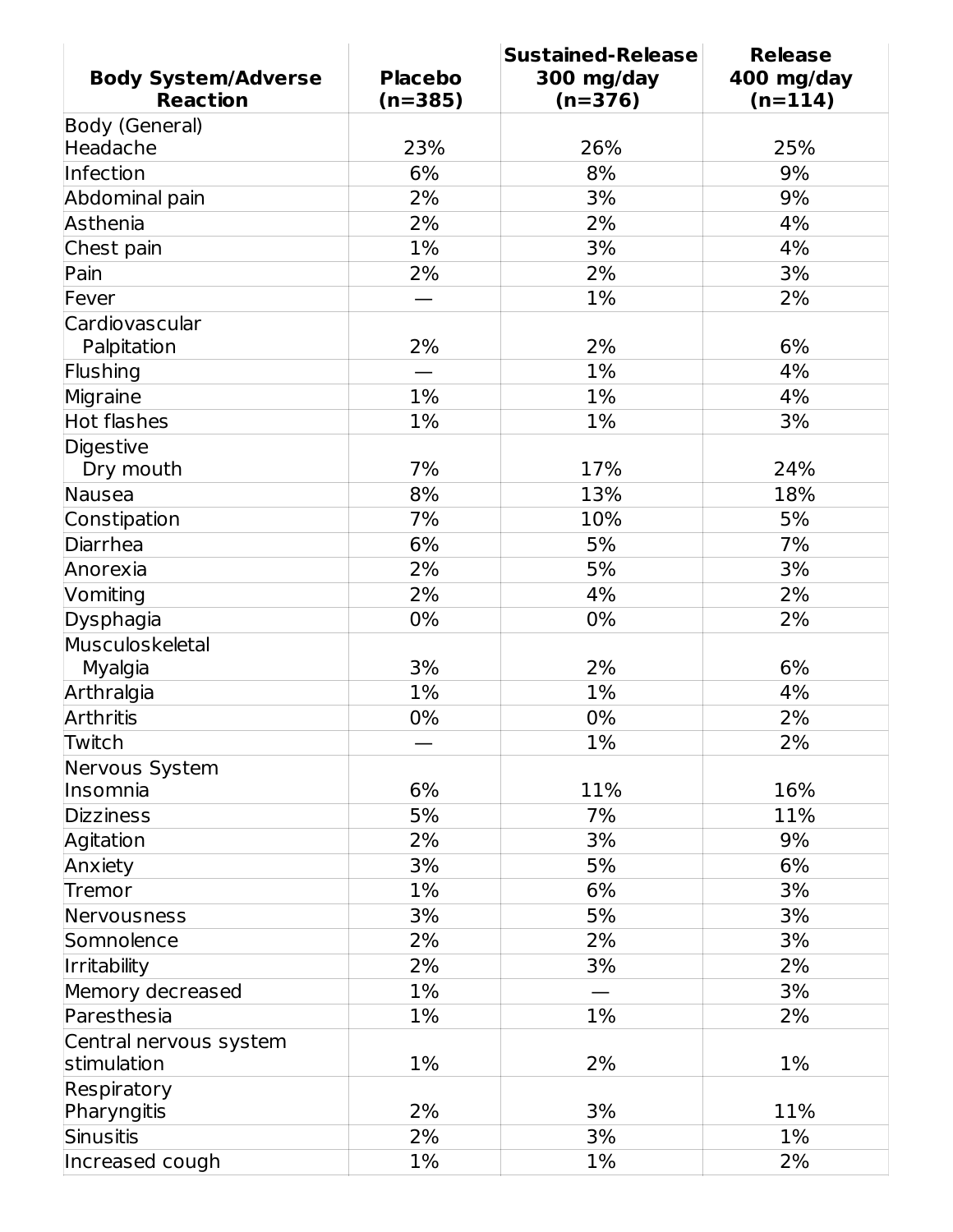| <b>Skin</b>                     |       |       |    |
|---------------------------------|-------|-------|----|
| Sweating                        | 2%    | 6%    | 5% |
| Rash                            | $1\%$ | 5%    | 4% |
| Pruritus                        | 2%    | 2%    | 4% |
| Urticaria                       | $0\%$ | 2%    | 1% |
| Special Senses                  |       |       |    |
| Tinnitus                        | 2%    | 6%    | 6% |
| Taste perversion                |       | 2%    | 4% |
| Blurred vision or diplopia      | 2%    | 3%    | 2% |
| Urogenital                      |       |       |    |
| Urinary frequency               | 2%    | 2%    | 5% |
| Urinary urgency                 | 0%    |       | 2% |
| Vaginal hemorrhage <sup>*</sup> |       | 0%    | 2% |
| Urinary tract infection         |       | $1\%$ | 0% |

 $*$  Incidence based on the number of female patients.

 $^\dagger$ Hyphen denotes adverse reactions occurring in greater than 0 but less than 0.5% of patients.

The following additional adverse reactions occurred in controlled trials of bupropion HCl immediate-release (300 to 600 mg per day) at an incidence of at least 1% more frequently than in the placebo group were: cardiac arrhythmia (5% vs. 4%), hypertension (4% vs. 2%), hypotension (3% vs. 2%), menstrual complaints (5% vs. 1%), akathisia (2% vs. 1%), impaired sleep quality (4% vs. 2%), sensory disturbance (4% vs. 3%), confusion (8% vs. 5%), decreased libido (3% vs. 2%), hostility (6% vs. 4%), auditory disturbance (5% vs. 3%), and gustatory disturbance (3% vs. 1%).

#### Seasonal Affective Disorder

In placebo-controlled clinical trials in SAD, 9% of patients treated with bupropion hydrochloride and 5% of patients treated with placebo discontinued treatment because of adverse reactions. The adverse reactions leading to discontinuation in at least 1% of patients treated with bupropion and at a rate numerically greater than the placebo rate were insomnia (2% vs.  $\langle 1\% \rangle$  and headache (1% vs.  $\langle 1\% \rangle$ ).

**Table 4** summarizes the adverse reactions that occurred in patients treated with bupropion hydrochloride for up to approximately 6 months in 3 placebo-controlled trials. These include reactions that occurred at an incidence of 2% or more and were more frequent than in the placebo group.

| <b>System Organ Class/Preferred</b><br>Term | <b>Placebo</b><br>$(n=511)$ | <b>Bupropion HCI</b><br><b>Extended-Release</b><br>$(n=537)$ |
|---------------------------------------------|-----------------------------|--------------------------------------------------------------|
| Gastrointestinal Disorder                   |                             |                                                              |
| Dry mouth                                   | 15%                         | 26%                                                          |
| Nausea                                      | 8%                          | 13%                                                          |
| Constipation                                | 2%                          | 9%                                                           |
| Flatulence                                  | 3%                          | 6%                                                           |
| Abdominal pain                              | $< 1\%$                     | 2%                                                           |
|                                             |                             |                                                              |

#### **Table 4: Adverse Reactions in Placebo-Controlled Trials in Patients with SAD**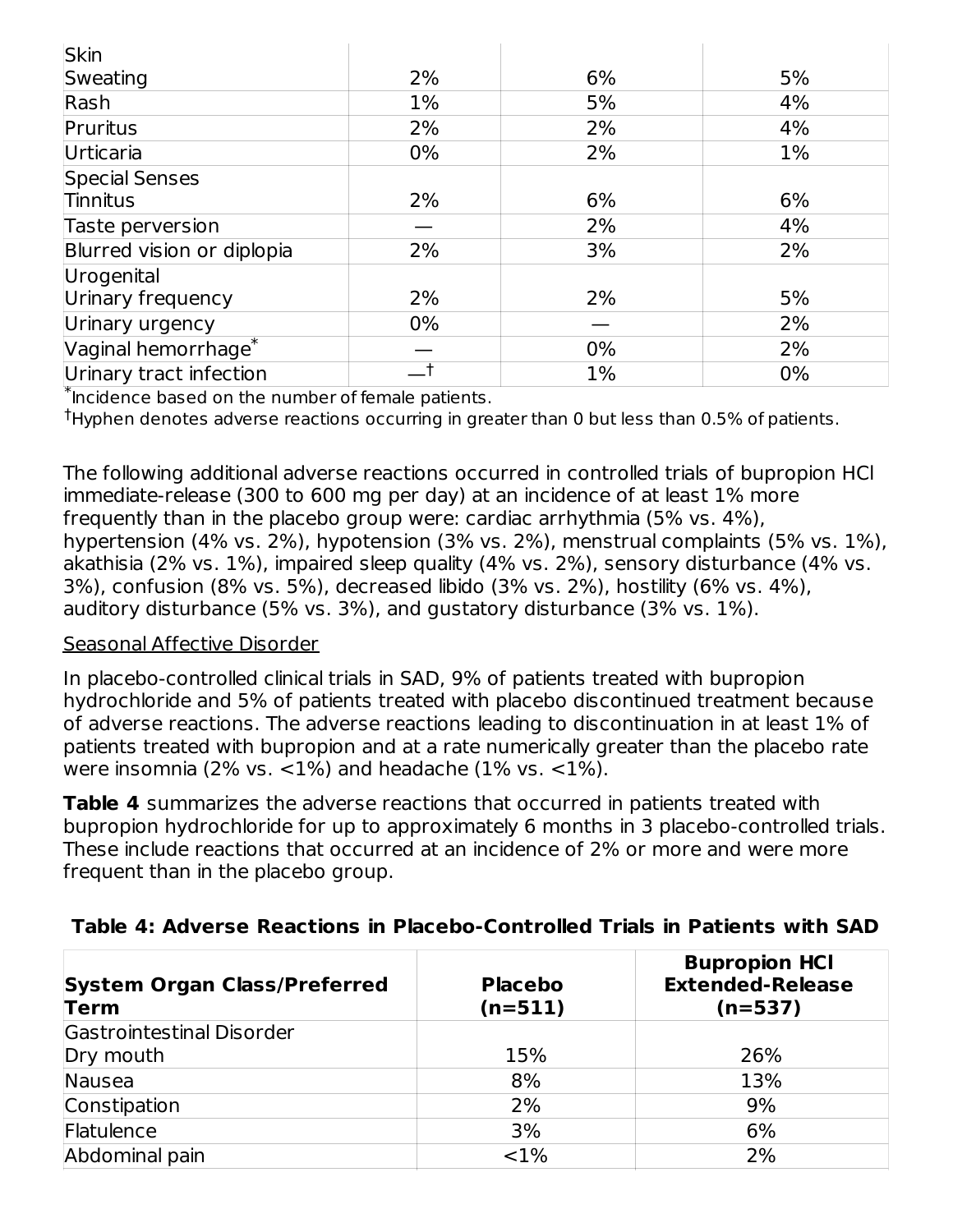| Nervous System Disorders                           |          |     |
|----------------------------------------------------|----------|-----|
| Headache                                           | 26%      | 34% |
| <b>Dizziness</b>                                   | 5%       | 6%  |
| Tremor                                             | ${<}1\%$ | 3%  |
| Infections and Infestations                        |          |     |
| Nasopharyngitis                                    | 12%      | 13% |
| Upper respiratory tract infection                  | 8%       | 9%  |
| Sinusitis                                          | 4%       | 5%  |
| Psychiatric Disorders                              |          |     |
| Insomnia                                           | 13%      | 20% |
| Anxiety                                            | 5%       | 7%  |
| Abnormal dreams                                    | 2%       | 3%  |
| Agitation                                          | ${<}1\%$ | 2%  |
| Musculoskeletal and Connective                     |          |     |
| <b>Tissue Disorders</b>                            |          |     |
| Myalgia                                            | 2%       | 3%  |
| Pain in extremity                                  | 2%       | 3%  |
| Respiratory, Thoracic, and Mediastinal             |          |     |
| Disorders                                          |          |     |
| Cough                                              | 3%       | 4%  |
| General Disorders and Administration               |          |     |
| <b>Site Conditions</b>                             |          |     |
| Feeling jittery                                    | 2%       | 3%  |
| <b>Skin and Subcutaneous Tissue</b>                |          |     |
| Disorders                                          |          |     |
| Rash                                               | 2%       | 3%  |
| <b>Metabolism and Nutrition Disorders</b>          |          |     |
| Decreased appetite                                 | 1%       | 4%  |
| Reproductive System and Breast<br><b>Disorders</b> |          |     |
| Dysmenorrhea                                       | <1%      | 2%  |
| Ear and Labyrinth Disorders                        |          |     |
| <b>Tinnitus</b>                                    | <1%      | 3%  |
| <b>Vascular Disorders</b>                          |          |     |
| <b>Hypertension</b>                                | 0%       | 2%  |
|                                                    |          |     |

#### Changes in Body Weight

**Table 5** presents the incidence of body weight changes (≥5 lbs) in the short-term MDD trials using bupropion HCl sustained-release. There was a dose-related decrease in body weight.

**Table 5: Incidence of Weight Gain or Weight Loss (≥5 lbs) in MDD Trials Using Bupropion HCl Sustained-Release**

| <b>Bupropion HCI</b><br>Sustained-<br><b>Release</b> |
|------------------------------------------------------|
|------------------------------------------------------|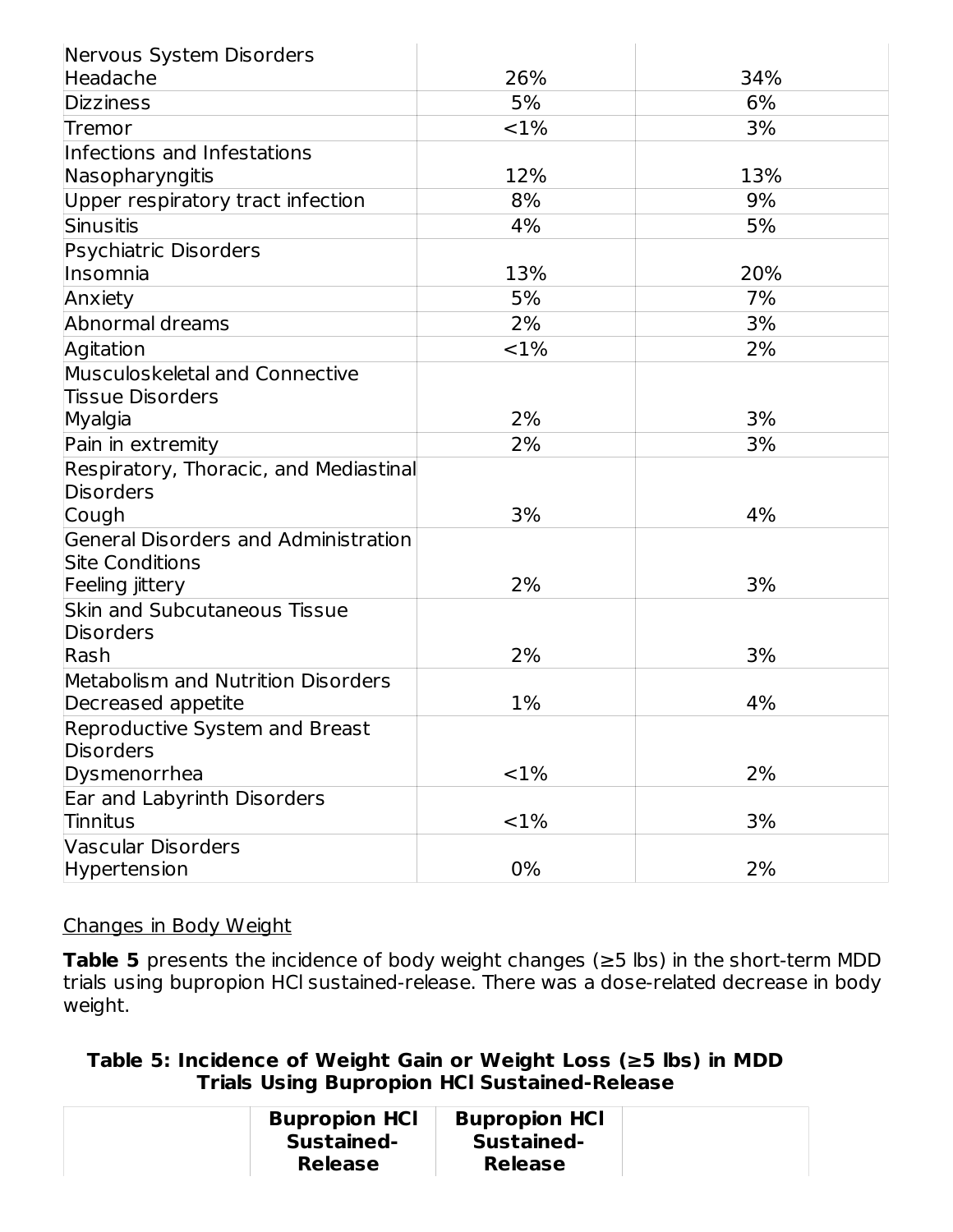| <b>Weight Change</b> | 300 mg/day<br>$(n=339)$ | 400 mg/day<br>$(n=112)$ | <b>Placebo</b><br>$(n=347)$ |
|----------------------|-------------------------|-------------------------|-----------------------------|
| Gained $>5$ lbs      | 3%                      | 2%                      | 4%                          |
| Lost $>5$ lbs        | 14%                     | 19%                     | 6%                          |

**Table 6** presents the incidence of body weight changes (≥5 lbs) in the 3 SAD trials using bupropion HCl extended-release. A higher proportion of subjects in the bupropion group (23%) had a weight loss  $\geq$ 5 lbs, compared to the placebo group (11%). These were relatively long-term trials (up to 6 months).

#### **Table 6: Incidence of Weight Gain or Weight Loss (≥5 lbs) in SAD Trials Using Bupropion HCl Extended-Release**

| <b>Weight Change</b> | <b>Bupropion HCI</b><br><b>Extended-Release</b><br>150 to 300 mg/day<br>$(n=537)$ | <b>Placebo</b><br>$(n=511)$ |
|----------------------|-----------------------------------------------------------------------------------|-----------------------------|
| Gained > 5 lbs       | 11%                                                                               | 21%                         |
| $Loss > 5$ lbs       | 23%                                                                               | 11%                         |

### **6.2 Postmarketing Experience**

The following adverse reactions have been identified during post-approval use of bupropion hydrochloride. Because these reactions are reported voluntarily from a population of uncertain size, it is not always possible to reliably estimate their frequency or establish a causal relationship to drug exposure.

#### Body (General)

Chills, facial edema, edema, peripheral edema, musculoskeletal chest pain, photosensitivity, and malaise.

#### **Cardiovascular**

Postural hypotension, hypertension, stroke, vasodilation, syncope, complete atrioventricular block, extrasystoles, myocardial infarction, phlebitis, and pulmonary embolism.

#### **Digestive**

Abnormal liver function, bruxism, gastric reflux, gingivitis, glossitis, increased salivation, jaundice, mouth ulcers, stomatitis, thirst, edema of tongue, colitis, esophagitis, gastrointestinal hemorrhage, gum hemorrhage, hepatitis, intestinal perforation, liver damage, pancreatitis, and stomach ulcer.

#### Endocrine

Hyperglycemia, hypoglycemia, and syndrome of inappropriate antidiuretic hormone secretion.

#### Hemic and Lymphatic

Ecchymosis, anemia, leukocytosis, leukopenia, lymphadenopathy, pancytopenia, and thrombocytopenia. Altered PT and/or INR, associated with hemorrhagic or thrombotic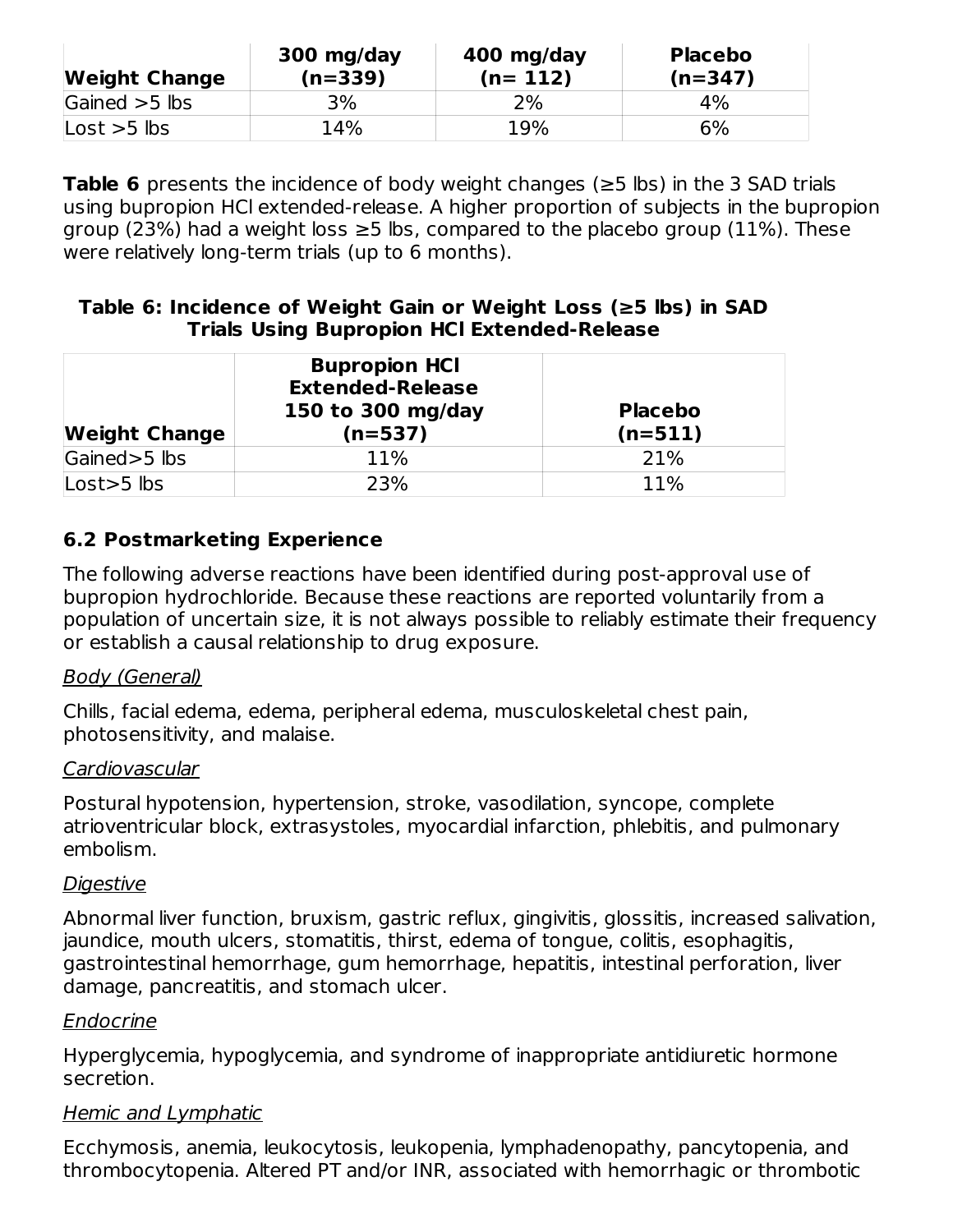complications, were observed when bupropion was coadministered with warfarin.

#### Metabolic and Nutritional

#### Glycosuria.

#### Musculoskeletal

Leg cramps, fever/rhabdomyolysis, and muscle weakness.

#### Nervous System

Abnormal coordination, depersonalization, emotional lability, hyperkinesia, hypertonia, hypesthesia, vertigo, amnesia, ataxia, derealization, abnormal electroencephalogram (EEG), aggression, akinesia, aphasia, coma, dysarthria, dyskinesia, dystonia, euphoria, extrapyramidal syndrome, hypokinesia, increased libido, neuralgia, neuropathy, paranoid ideation, restlessness, suicide attempt, and unmasking tardive dyskinesia.

#### Respiratory

Bronchospasm and pneumonia.

#### Skin

Maculopapular rash, alopecia, angioedema, exfoliative dermatitis, and hirsutism.

#### Special Senses

Accommodation abnormality, dry eye, deafness, increased intraocular pressure, angleclosure glaucoma, and mydriasis.

#### Urogenital

Impotence, polyuria, prostate disorder, abnormal ejaculation, cystitis, dyspareunia, dysuria, gynecomastia, menopause, painful erection, salpingitis, urinary incontinence, urinary retention, and vaginitis.

# **7 DRUG INTERACTIONS**

## **7.1 Potential for Other Drugs to Affect Bupropion Hydrochloride**

Bupropion is primarily metabolized to hydroxybupropion by CYP2B6. Therefore, the potential exists for drug interactions between bupropion hydrochloride and drugs that are inhibitors or inducers of CYP2B6.

### Inhibitors of CYP2B6

Ticlopidine and Clopidogrel: Concomitant treatment with these drugs can increase bupropion exposures but decrease hydroxybupropion exposure. Based on clinical response, dosage adjustment of bupropion hydrochloride may be necessary when coadministered with CYP2B6 inhibitors (e.g., ticlopidine or clopidogrel) [see Clinical Pharmacology (12.3)].

### Inducers of CYP2B6

Ritonavir, Lopinavir, and Efavirenz: Concomitant treatment with these drugs can decrease bupropion and hydroxybupropion exposure. Dosage increase of bupropion hydrochloride may be necessary when coadministered with ritonavir, lopinavir, or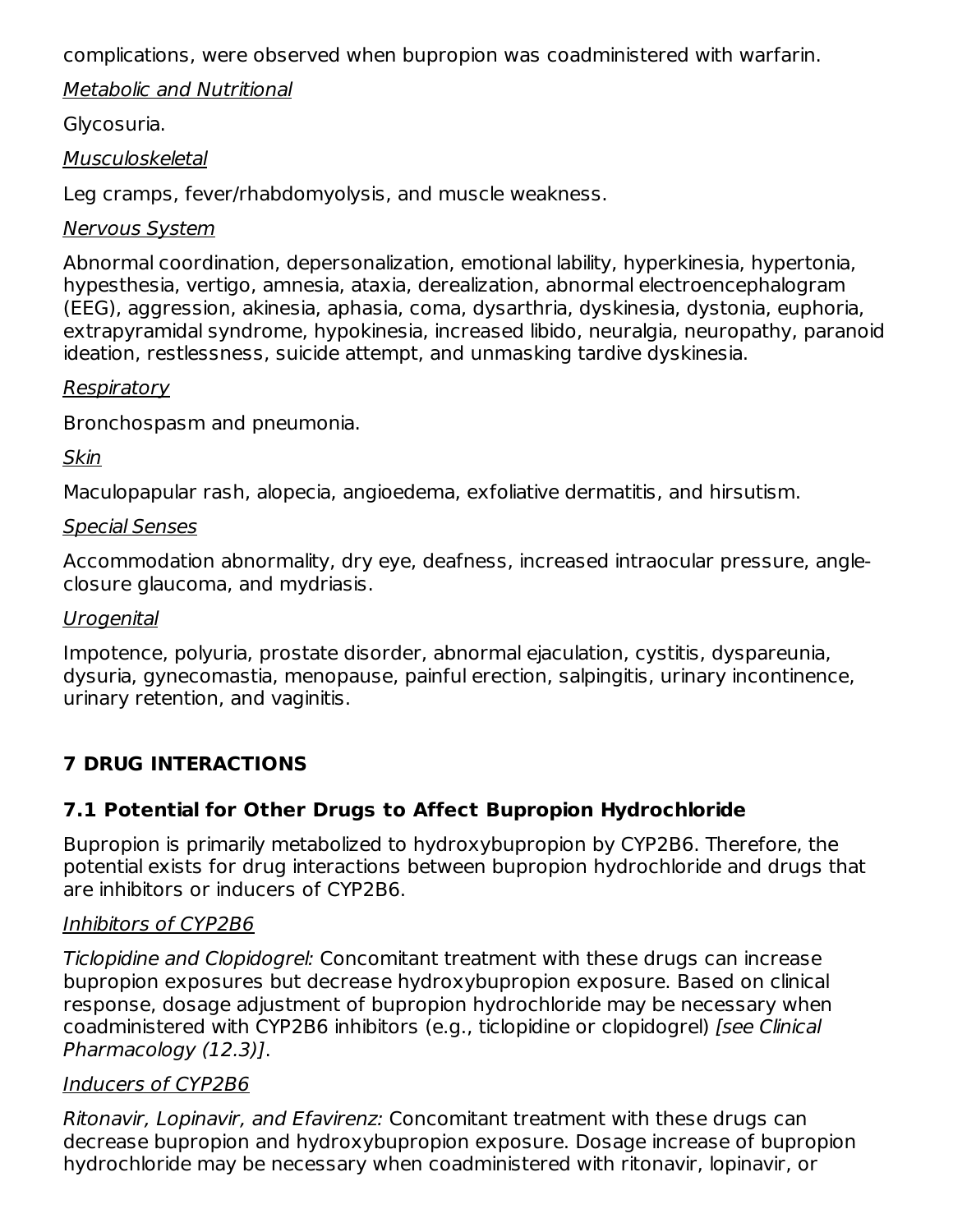efavirenz but should not exceed the maximum recommended dose *[see Clinical*] Pharmacology (12.3)].

Carbamazepine, Phenobarbital, Phenytoin: While not systemically studied, these drugs may induce metabolism of bupropion and may decrease bupropion exposure [see Clinical Pharmacology (12.3)]. If bupropion is used concomitantly with a CYP inducer, it may be necessary to increase the dose of bupropion, but the maximum recommended dose should not be exceeded.

# **7.2 Potential for Bupropion Hydrochloride to Affect Other Drugs**

# Drugs Metabolized by CYP2D6

Bupropion and its metabolites (erythrohydrobupropion, threohydrobupropion, hydroxybupropion) are CYP2D6 inhibitors. Therefore, coadministration of bupropion hydrochloride with drugs that are metabolized by CYP2D6 can increase the exposures of drugs that are substrates of CYP2D6. Such drugs include certain antidepressants (e.g., venlafaxine, nortriptyline, imipramine, desipramine, paroxetine, fluoxetine, and sertraline), antipsychotics (e.g., haloperidol, risperidone, and thioridazine), beta-blockers (e.g., metoprolol), and Type 1C antiarrhythmics (e.g., propafenone, and flecainide). When used concomitantly with bupropion hydrochloride, it may be necessary to decrease the dose of these CYP2D6 substrates, particularly for drugs with a narrow therapeutic index.

Drugs that require metabolic activation by CYP2D6 to be effective (e.g., tamoxifen), theoretically could have reduced efficacy when administered concomitantly with inhibitors of CYP2D6 such as bupropion. Patients treated concomitantly with bupropion hydrochloride and such drugs may require increased doses of the drug *[see Clinical*] Pharmacology (12.3)].

# **7.3 Drugs That Lower Seizure Threshold**

Use extreme caution when coadministering bupropion hydrochloride with other drugs that lower the seizure threshold (e.g., other bupropion products, antipsychotics, antidepressants, theophylline, or systemic corticosteroids). Use low initial doses of bupropion hydrochloride and increase the dose gradually [see Warnings and Precautions  $(5.3)$ ].

# **7.4 Dopaminergic Drugs (Levodopa and Amantadine)**

Bupropion, levodopa, and amantadine have dopamine agonist effects. CNS toxicity has been reported when bupropion was coadministered with levodopa or amantadine. Adverse reactions have included restlessness, agitation, tremor, ataxia, gait disturbance, vertigo, and dizziness. It is presumed that the toxicity results from cumulative dopamine agonist effects. Use caution when administering bupropion hydrochloride concomitantly with these drugs.

## **7.5 Use with Alcohol**

In postmarketing experience, there have been rare reports of adverse neuropsychiatric events or reduced alcohol tolerance in patients who were drinking alcohol during treatment with bupropion hydrochloride. The consumption of alcohol during treatment with bupropion hydrochloride should be minimized or avoided.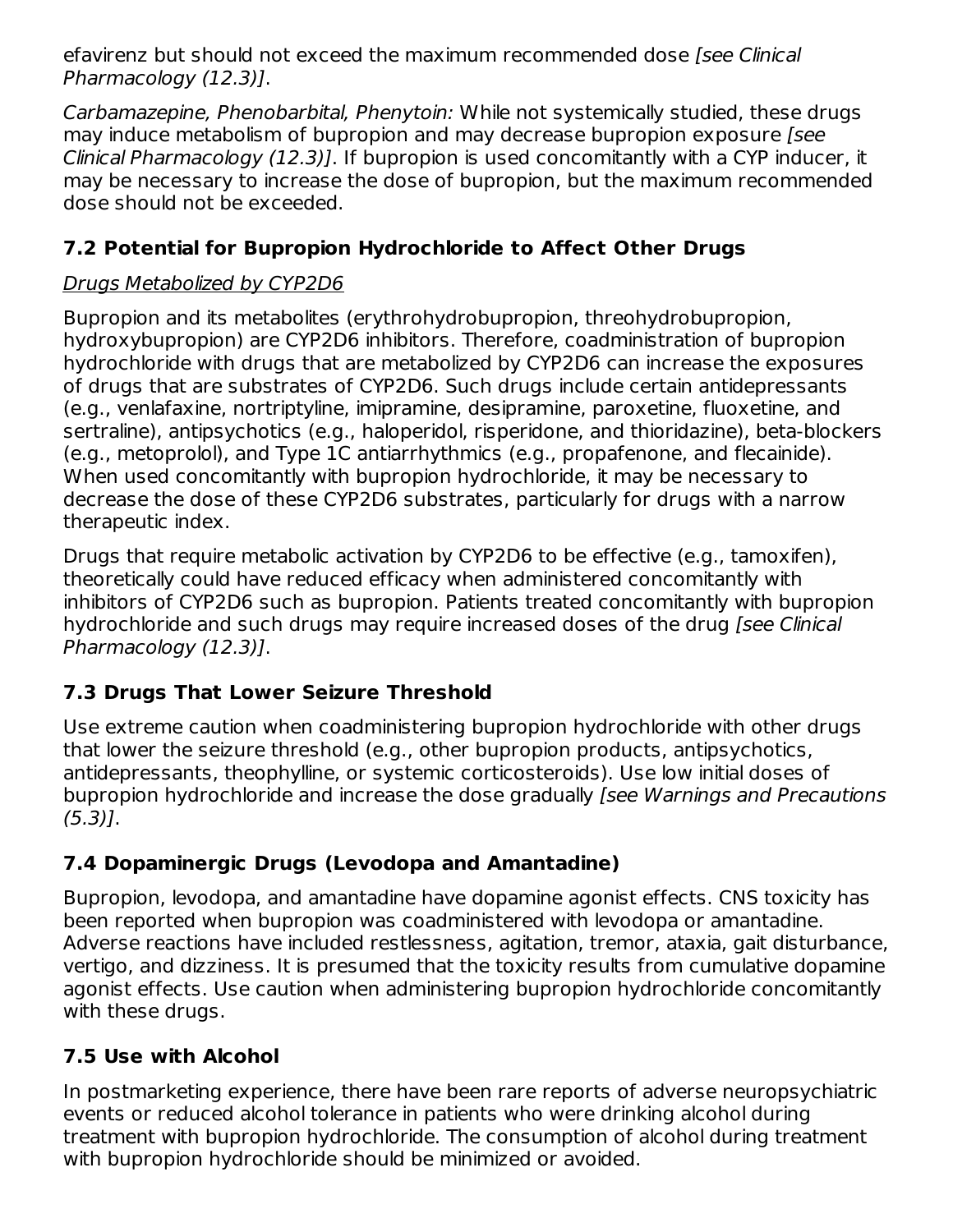### **7.6 MAO Inhibitors**

Bupropion inhibits the reuptake of dopamine and norepinephrine. Concomitant use of MAOIs and bupropion is contraindicated because there is an increased risk of hypertensive reactions if bupropion is used concomitantly with MAOIs. Studies in animals demonstrate that the acute toxicity of bupropion is enhanced by the MAO inhibitor phenelzine. At least 14 days should elapse between discontinuation of an MAOI intended to treat depression and initiation of treatment with bupropion hydrochloride. Conversely, at least 14 days should be allowed after stopping bupropion hydrochloride before starting an MAOI antidepressant [see Dosage and Administration (2.8, 2.9) and Contraindications (4)].

# **7.7 Drug-Laboratory Test Interactions**

False-positive urine immunoassay screening tests for amphetamines have been reported in patients taking bupropion. This is due to lack of specificity of some screening tests. False-positive test results may result even following discontinuation of bupropion therapy. Confirmatory tests, such as gas chromatography/mass spectrometry, will distinguish bupropion from amphetamines.

# **8 USE IN SPECIFIC POPULATIONS**

# **8.1 Pregnancy**

### Risk Summary

Data from epidemiological studies of pregnant women exposed to bupropion in the first trimester have not identified an increased risk of congenital malformations overall (see Data). There are risks to the mother associated with untreated depression (see Clinical Considerations). When bupropion was administered to pregnant rats during organogenesis, there was no evidence of fetal malformations at doses up to approximately 10 times the maximum recommended human dose (MRHD) of 450 mg/day. When given to pregnant rabbits during organogenesis, non-dose-related increases in incidence of fetal malformations and skeletal variations were observed at doses approximately equal to the MRHD and greater. Decreased fetal weights were seen at doses twice the MRHD and greater (see Animal Data).

The estimated background risk for major birth defects and miscarriage are unknown for the indicated population. All pregnancies have a background rate of birth defect, loss, or other adverse outcomes. In the U.S. general population, the estimated background risk of major birth defects and miscarriage in clinically recognized pregnancies is 2% to 4% and 15% to 20%, respectively.

### Clinical Considerations

# Disease-Associated Maternal and/or Embryo/Fetal risk

A prospective, longitudinal study followed 201 pregnant women with a history of major depressive disorder who were euthymic and taking antidepressants during pregnancy at the beginning of pregnancy. The women who discontinued antidepressants during pregnancy were more likely to experience a relapse of major depression than women who continued antidepressants. Consider the risks to the mother of untreated depression and potential effects on the fetus when discontinuing or changing treatment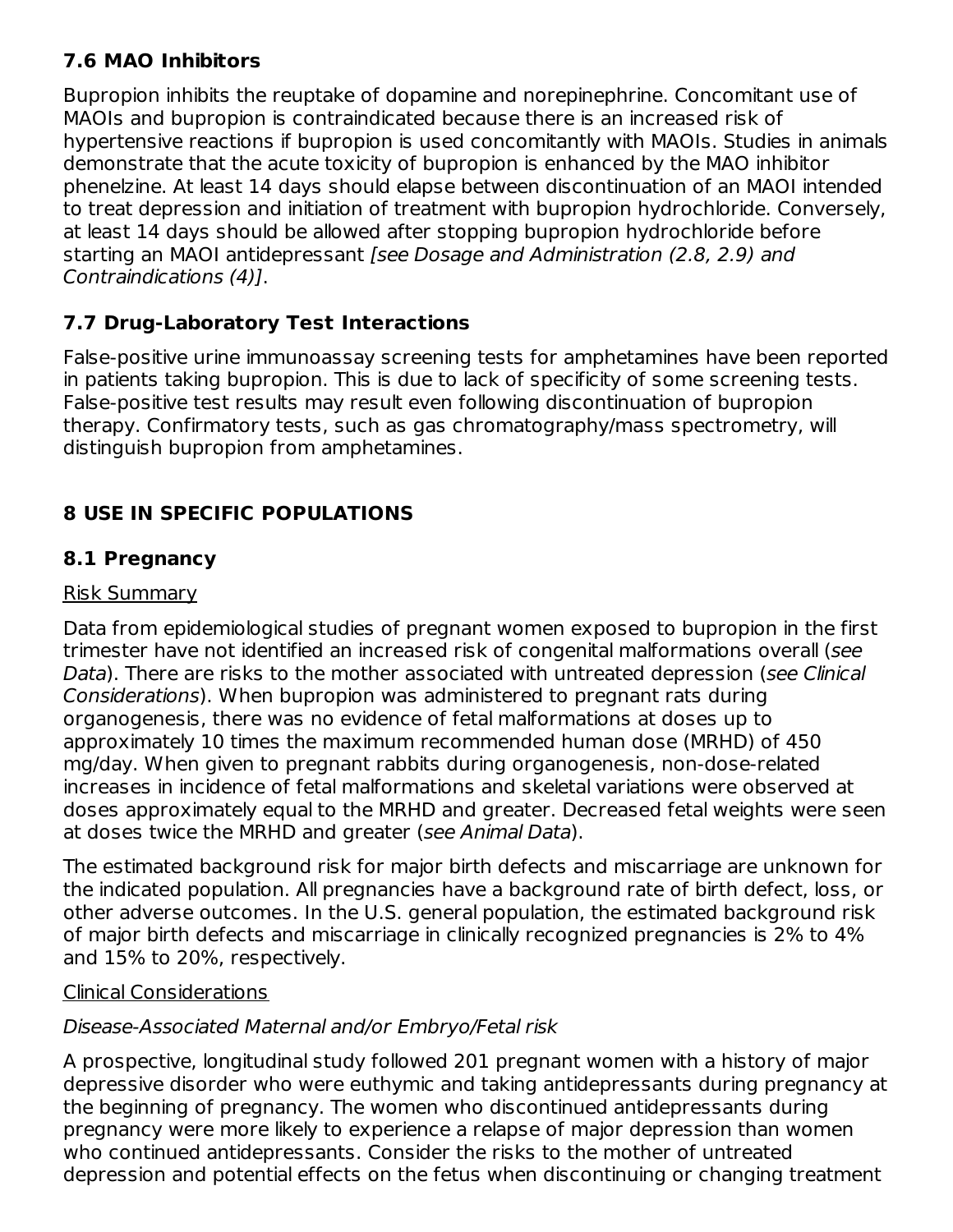with antidepressant medications during pregnancy and postpartum.

## Data

### Human Data

Data from the international bupropion Pregnancy Registry (675 first trimester exposures) and a retrospective cohort study using the United Healthcare database (1,213 first trimester exposures) did not show an increased risk for malformations overall. The Registry was not designed or powered to evaluate specific defects but suggested a possible increase in cardiac malformations.

No increased risk for cardiovascular malformations overall has been observed after bupropion exposure during the first trimester. The prospectively observed rate of cardiovascular malformations in pregnancies with exposure to bupropion in the first trimester from the international Pregnancy Registry was 1.3% (9 cardiovascular malformations/675 first-trimester maternal bupropion exposures), which is similar to the background rate of cardiovascular malformations (approximately 1%). Data from the United Healthcare database, which has a limited number of exposed cases with cardiovascular malformations, and a case-controlled study (6,853 infants with cardiovascular malformations and 5,753 with non-cardiovascular malformations) from the National Birth Defects Prevention Study (NBDPS) did not show an increased risk for cardiovascular malformations overall after bupropion exposure during the first trimester.

Study findings on bupropion exposure during the first trimester and risk left ventricular outflow tract obstruction (LVOTO) are inconsistent and do not allow conclusions regarding possible association. The United Healthcare database lacked sufficient power to evaluate this association; the NBDPS found increased risk for LVOTO ( $n = 10$ ; adjusted odds ratio  $(OR) = 2.6$ ; 95% CI 1.2, 5.7), and the Slone Epidemiology case control study did not find increased risk for LVOTO.

Study findings on bupropion exposure during the first trimester and risk for ventricular septal defect (VSD) are inconsistent and do not allow conclusions regarding a possible association. The Slone Epidemiology Study found an increased risk for VSD following first trimester maternal bupropion exposure ( $n = 17$ ; adjusted OR = 2.5; 95% CI: 1.3, 5.0) but did not find an increased risk for any other cardiovascular malformations studied (including LVOTO as above). The NBDPS and United Healthcare database study did not find an association between first trimester maternal bupropion exposure and VSD.

For the findings of LVOTO and VSD, the studies were limited by the small number of exposed cases, inconsistent findings among studies, and the potential for chance findings from multiple comparisons in case control studies.

### Animal Data

In studies conducted in pregnant rats and rabbits, bupropion was administered orally during the period of organogenesis at doses of up to 450 and 150 mg/kg/day, respectively (approximately 10 and 6 times the MRHD, respectively, on a mg/m<sup>2</sup> basis). There was no evidence of fetal malformations in rats. When given to pregnant rabbits during organogenesis, non-dose-related increases in incidence of fetal malformations and skeletal variations were observed at the lowest dose tested (25 mg/kg/day, approximately equal to the MRHD on a mg/m<sup>2</sup> basis) and greater. Decreased fetal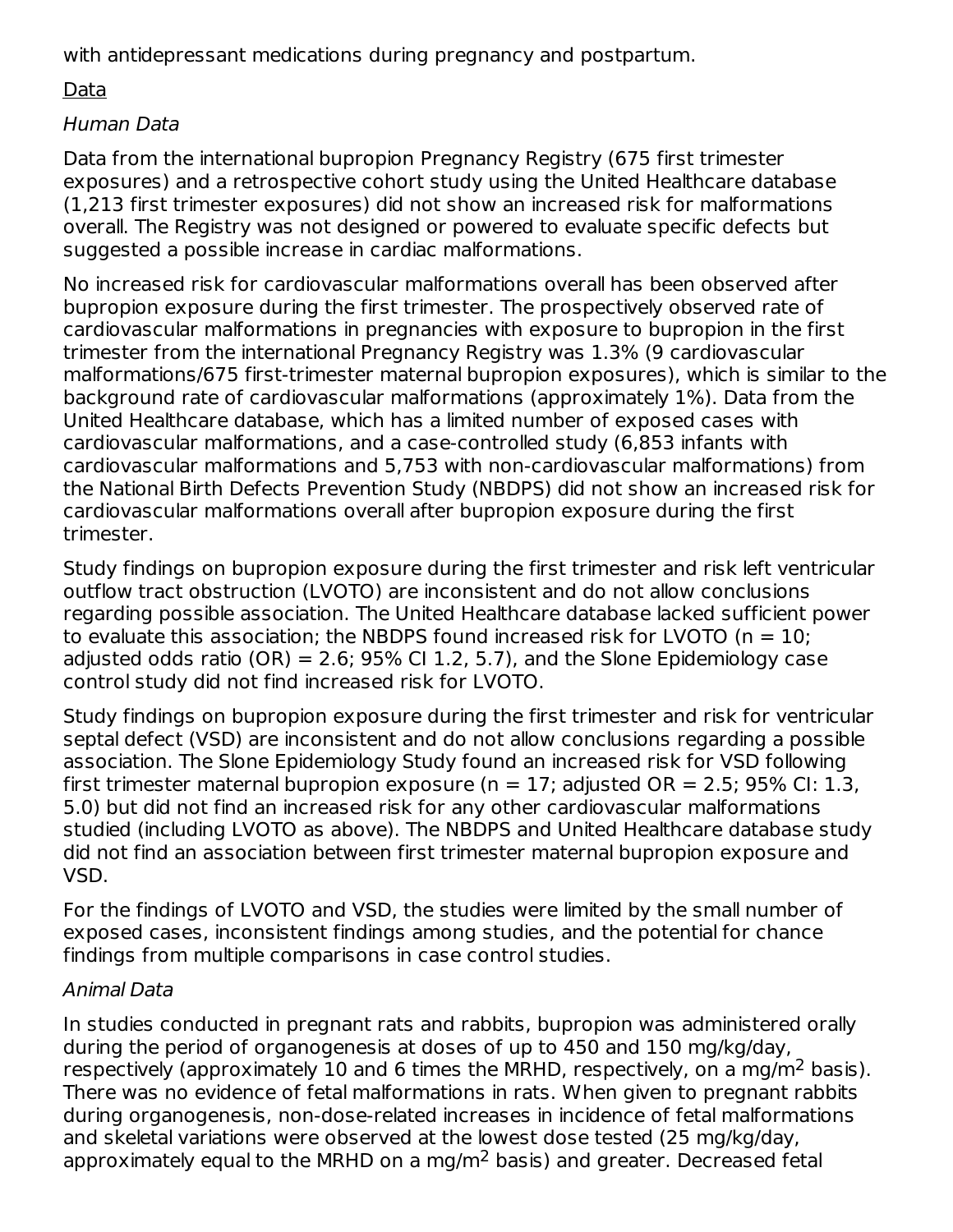weights were observed at doses of 50 mg/kg/day (approximately 2 times the MRHD on a mg/m<sup>2</sup> basis) and greater. No maternal toxicity was evident at doses of 50 mg/kg/day or less.

In a pre-and postnatal development study, bupropion administered orally to pregnant rats at doses of up to 150 mg/kg/day (approximately 3 times the MRHD on a mg/m<sup>2</sup> basis) from embryonic implantation through lactation had no effect on pup growth or development.

### **8.2 Lactation**

#### Risk Summary

Data from published literature report the presence of bupropion and its metabolites in human milk (see Data). There are no data on the effects of bupropion or its metabolites on milk production. Limited data from postmarketing reports have not identified a clear association of adverse reactions in the breastfed infant. The developmental and health benefits of breastfeeding should be considered along with the mother's clinical need for bupropion hydrochloride and any potential adverse effects on the breastfed child from bupropion hydrochloride or from the underlying maternal condition.

#### Data

In a lactation study of ten women, levels of orally dosed bupropion and its active metabolites were measured in expressed milk. The average daily infant exposure (assuming 150 mL/kg daily consumption) to bupropion and its active metabolites was 2% of the maternal weight-adjusted dose. Postmarketing reports have described seizures in breastfed infants. The relationship of bupropion exposure and these seizures is unclear.

### **8.4 Pediatric Use**

Safety and effectiveness in the pediatric population have not been established. When considering the use of bupropion hydrochloride in a child or adolescent, balance the potential risks with the clinical need [see Boxed Warning and Warnings and Precautions  $(5.1)$ .

## **8.5 Geriatric Use**

Of the approximately 6,000 patients who participated in clinical trials with bupropion hydrochloride sustained-release tablets (depression and smoking cessation studies), 275 were ≥65 years old and 47 were ≥75 years old. In addition, several hundred patients ≥65 years of age participated in clinical trials using the immediate-release formulation of bupropion hydrochloride (depression studies). No overall differences in safety or effectiveness were observed between these subjects and younger subjects. Reported clinical experience has not identified differences in responses between the elderly and younger patients, but greater sensitivity of some older individuals cannot be ruled out.

Bupropion is extensively metabolized in the liver to active metabolites, which are further metabolized and excreted by the kidneys. The risk of adverse reactions may be greater in patients with impaired renal function. Because elderly patients are more likely to have decreased renal function, it may be necessary to consider this factor in dose selection; it may be useful to monitor renal function [see Dosage and Administration (2.7), Use in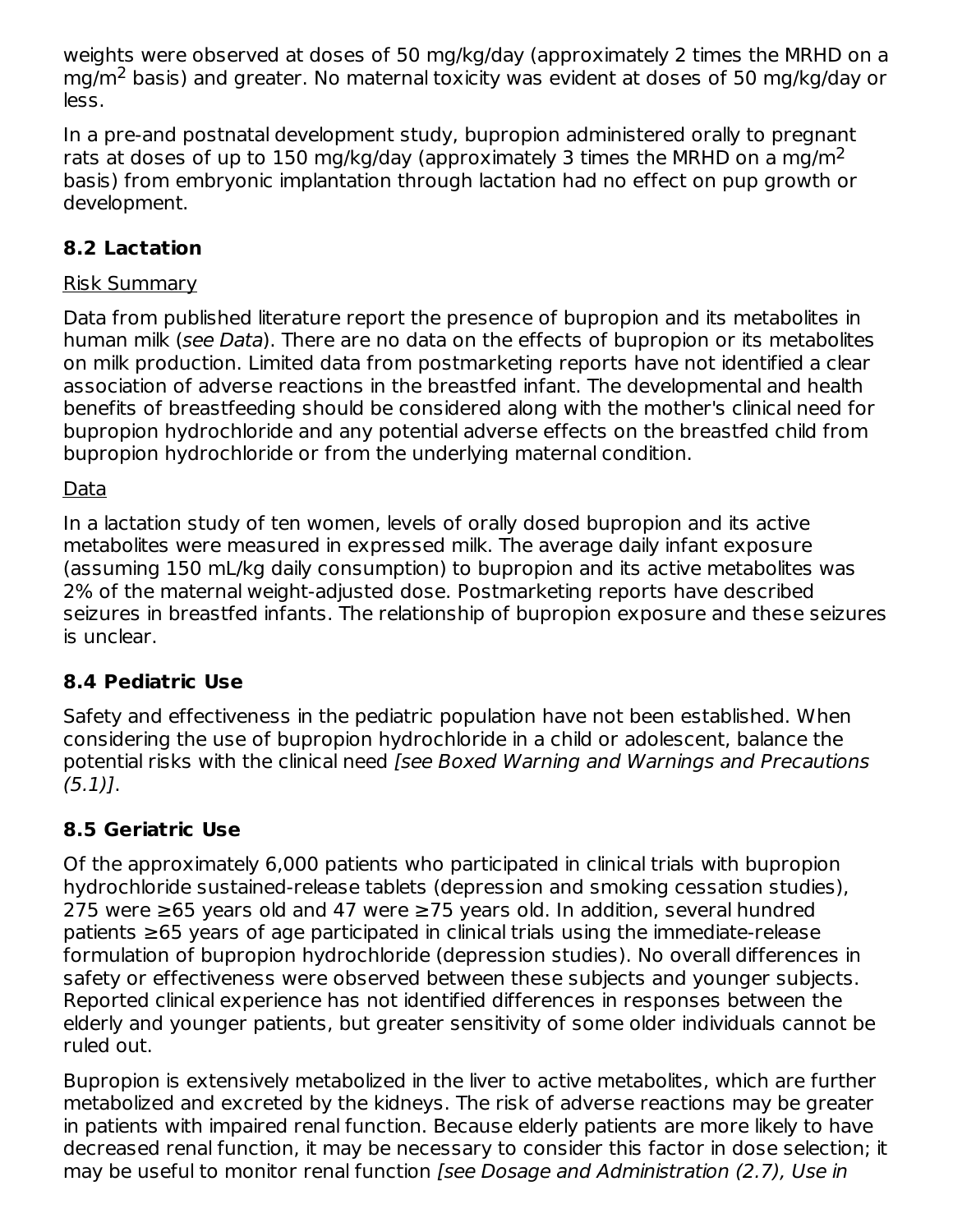Specific Populations (8.6), and Clinical Pharmacology (12.3)].

### **8.6 Renal Impairment**

Consider a reduced dose and/or dosing frequency of bupropion hydrochloride in patients with renal impairment (glomerular filtration rate: <90 mL/min). Bupropion and its metabolites are cleared renally and may accumulate in such patients to a greater extent than usual. Monitor closely for adverse reactions that could indicate high bupropion or metabolite exposures [see Dosage and Administration (2.7) and Clinical Pharmacology (12.3)].

### **8.7 Hepatic Impairment**

In patients with moderate to severe hepatic impairment (Child-Pugh score: 7 to 15), the maximum bupropion hydrochloride dose is 150 mg every other day. In patients with mild hepatic impairment (Child-Pugh score: 5 to 6), consider reducing the dose and/or frequency of dosing [see Dosage and Administration (2.6) and Clinical Pharmacology (12.3)].

## **9 DRUG ABUSE AND DEPENDENCE**

### **9.1 Controlled Substance**

Bupropion is not a controlled substance.

### **9.2 Abuse**

#### Humans

Controlled clinical studies of bupropion HCl immediate-release conducted in normal volunteers, in subjects with a history of multiple drug abuse, and in depressed patients demonstrated an increase in motor activity and agitation/excitement.

In a population of individuals experienced with drugs of abuse, a single dose of 400 mg bupropion produced mild amphetamine-like activity as compared to placebo on the Morphine-Benzedrine Subscale of the Addiction Research Center Inventories (ARCI), and a score intermediate between placebo and amphetamine on the Liking Scale of the ARCI. These scales measure general feelings of euphoria and drug desirability.

Findings in clinical trials, however, are not known to reliably predict the abuse potential of drugs. Nonetheless, evidence from single-dose studies does suggest that the recommended daily dosage of bupropion when administered in divided doses is not likely to be significantly reinforcing to amphetamine or CNS stimulant abusers. However, higher doses (that could not be tested because of the risk of seizure) might be modestly attractive to those who abuse CNS stimulant drugs.

Bupropion hydrochloride extended-release tablets are intended for oral use only. The inhalation of crushed tablets or injection of dissolved bupropion has been reported. Seizures and/or cases of death have been reported when bupropion has been administered intranasally or by parenteral injection.

#### Animals

Studies in rodents and primates demonstrated that bupropion exhibits some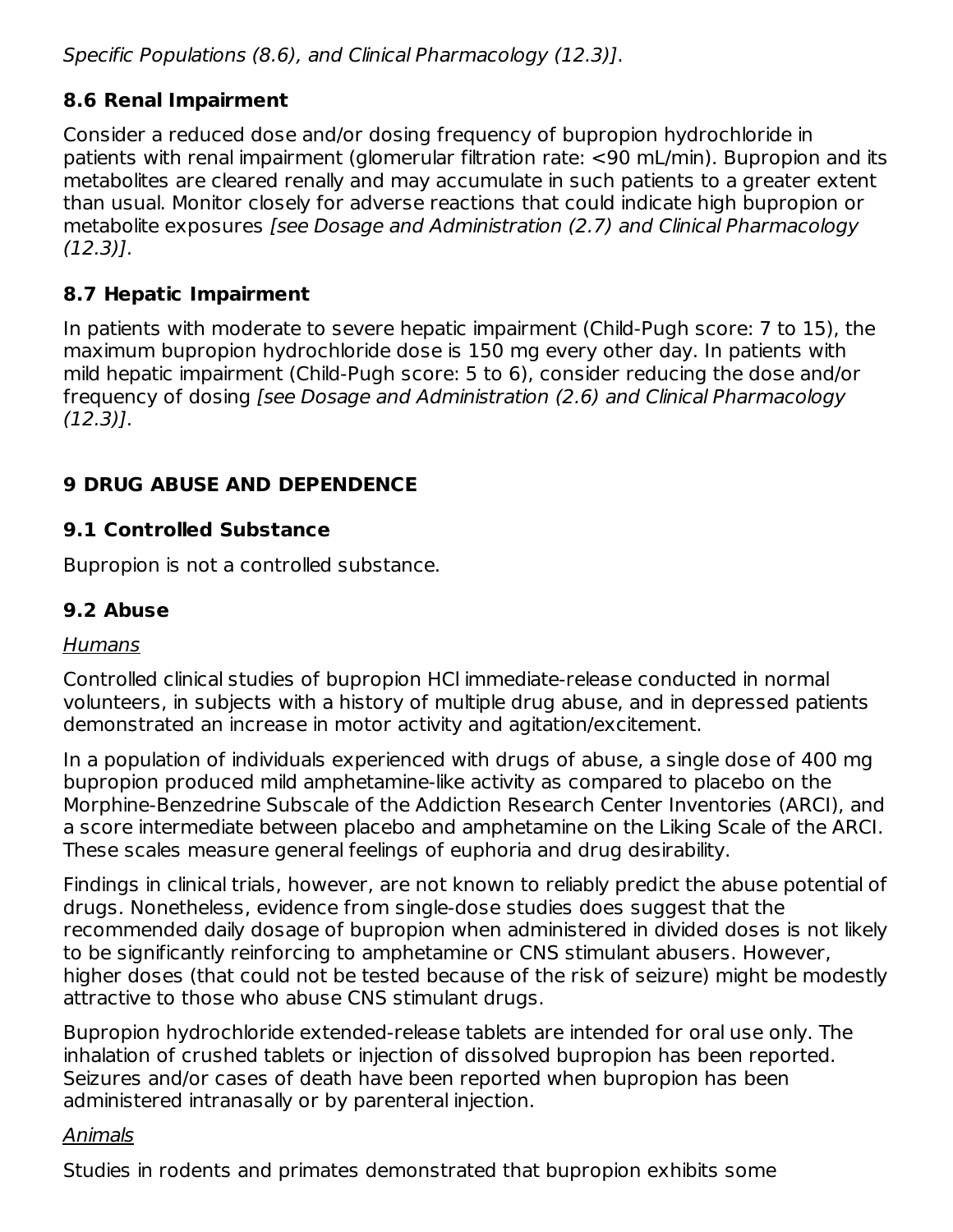pharmacologic actions common to psychostimulants. In rodents, it has been shown to increase locomotor activity, elicit a mild stereotyped behavioral response, and increase rates of responding in several schedule-controlled behavior paradigms. In primate models assessing the positive reinforcing effects of psychoactive drugs, bupropion was self-administered intravenously. In rats, bupropion produced amphetamine-like and cocaine-like discriminative stimulus effects in drug discrimination paradigms used to characterize the subjective effects of psychoactive drugs.

# **10 OVERDOSAGE**

### **10.1 Human Overdose Experience**

Overdoses of up to 30 grams or more of bupropion have been reported. Seizure was reported in approximately one third of all cases. Other serious reactions reported with overdoses of bupropion alone included hallucinations, loss of consciousness, mental status changes, sinus tachycardia, ECG changes such as conduction disturbances or arrhythmias, clonus, myoclonus, and hyperreflexia. Fever, muscle rigidity, rhabdomyolysis, hypotension, stupor, coma, and respiratory failure have been reported mainly when bupropion was part of multiple drug overdoses.

Although most patients recovered without sequelae, deaths associated with overdoses of bupropion alone have been reported in patients ingesting large doses of the drug. Multiple uncontrolled seizures, bradycardia, cardiac failure, and cardiac arrest prior to death were reported in these patients.

### **10.2 Overdosage Management**

Consult a Certified Poison Control Center for up-to-date guidance and advice. Call 1-800- 222-1222 or refer to www.poison.org.

There are no known antidotes for bupropion. In case of an overdose, provide supportive care, including close medical supervision and monitoring. Consider the possibility of multiple drug overdose.

# **11 DESCRIPTION**

Bupropion hydrochloride USP, an antidepressant of the aminoketone class, is chemically unrelated to tricyclic, tetracyclic, selective serotonin reuptake inhibitor, or other known antidepressant agents. Its structure closely resembles that of diethylpropion; it is related to phenylethylamines. It is designated as  $(\pm)$ -1-(3-chorophenyl)-2- $(1,1$ dimethylethyl)amino]-1-propanone hydrochloride. The molecular weight is 276.2. The molecular formula is  $\mathsf{C}_{13}\mathsf{H}_{18}\mathsf{C}$ INO•HCl. Bupropion hydrochloride powder is white and soluble in water, in 0.1 N Hydrochloric acid and in alcohol. It has a bitter taste and produces the sensation of local anesthesia on the oral mucosa. The structural formula is: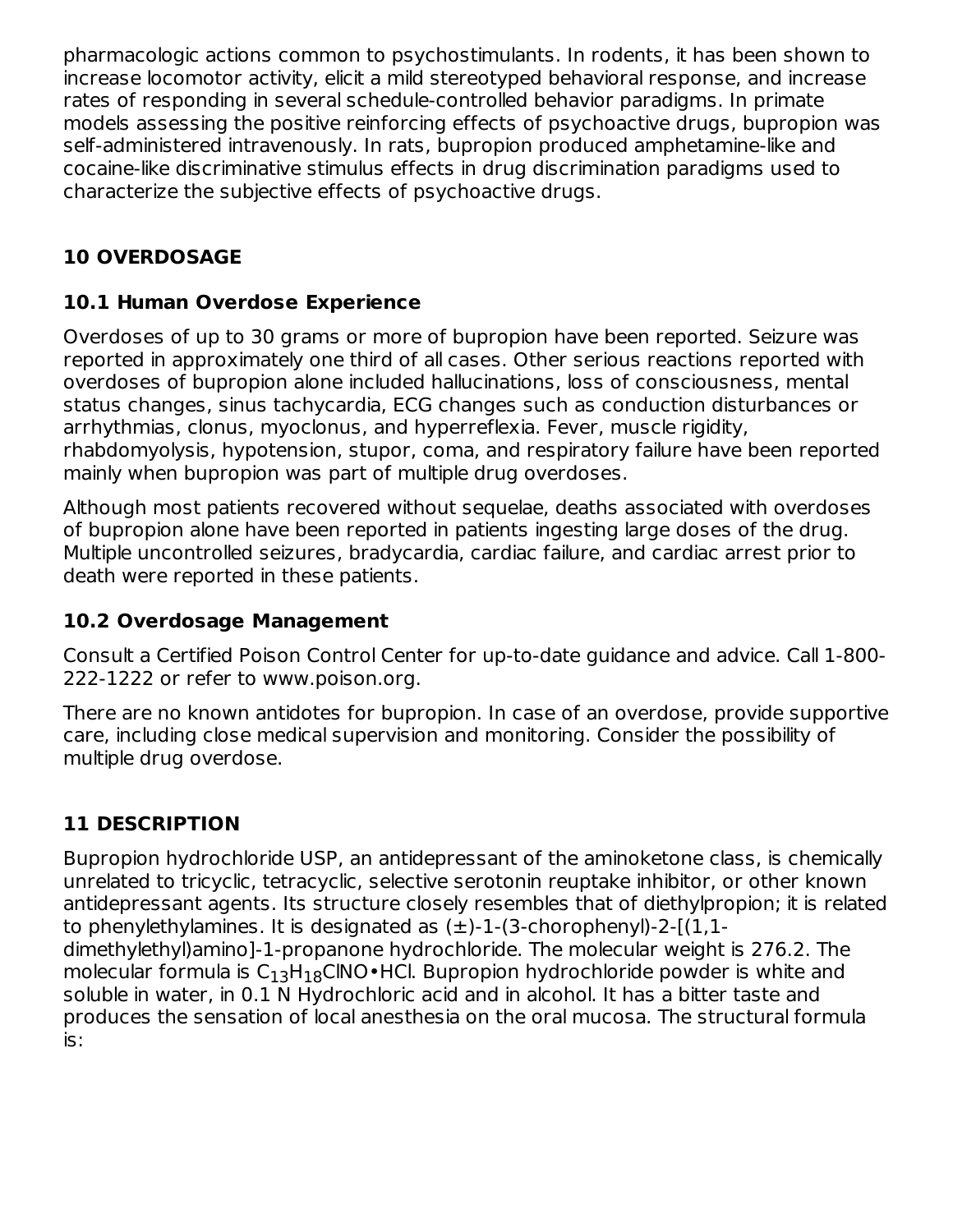

Bupropion hydrochloride extended-release tablets, USP (XL) are supplied for oral administration as 150 mg which are pink, round biconvex coated tablets imprinted with '188' in black ink on one side and plain on other side and 300 mg which are pink, round biconvex coated tablets imprinted with '189' in black ink on one side and plain on the other side. Each tablet contains the labeled amount of bupropion hydrochloride and the inactive ingredients: Ethylcellulose, glyceryl behenate, hydrochloric acid, magnesium stearate, methacrylic acid and ethyl acrylate copolymer dispersion, methylene chloride, opacode $^\circledR$  (it contains shellac glaze, ferrosoferric oxide, propylene glycol and ammonium hydroxide), opadry $^\circledR$  pink (it contains hypromellose, titanium dioxide, triacetin, talc, iron oxide red), polyethylene glycol, povidone, silicon dioxide and triethyl citrate.

The insoluble shell of the extended-release tablet may remain intact during gastrointestinal transit and is eliminated in the feces.

The drug Product meets the requirements of USP Dissolution Test 14.

# **12 CLINICAL PHARMACOLOGY**

# **12.1 Mechanism of Action**

The mechanism of action of bupropion is unknown, as is the case with other antidepressants. However, it is presumed that this action is mediated by noradrenergic and/or dopaminergic mechanisms. Bupropion is a relatively weak inhibitor of the neuronal uptake of norepinephrine and dopamine and does not inhibit monoamine oxidase or the reuptake of serotonin.

# **12.3 Pharmacokinetics**

Bupropion is a racemic mixture. The pharmacologic activity and pharmacokinetics of the individual enantiomers have not been studied.

Following chronic dosing, the mean steady-state plasma concentration of bupropion was reached within 8 days. The mean elimination half-life ( $\pm$ SD) of bupropion is 21 ( $\pm$ 9) hours.

In a study comparing 14-day dosing with bupropion hydrochloride, 300 mg once-daily to the immediate-release formulation of bupropion at 100 mg 3 times daily, equivalence was demonstrated for peak plasma concentration and area under the curve for bupropion and the three metabolites (hydroxybupropion, threohydrobupropion, and erythrohydrobupropion). Additionally, in a study comparing 14-day dosing with bupropion hydrochloride 300 mg once daily to the sustained-release formulation of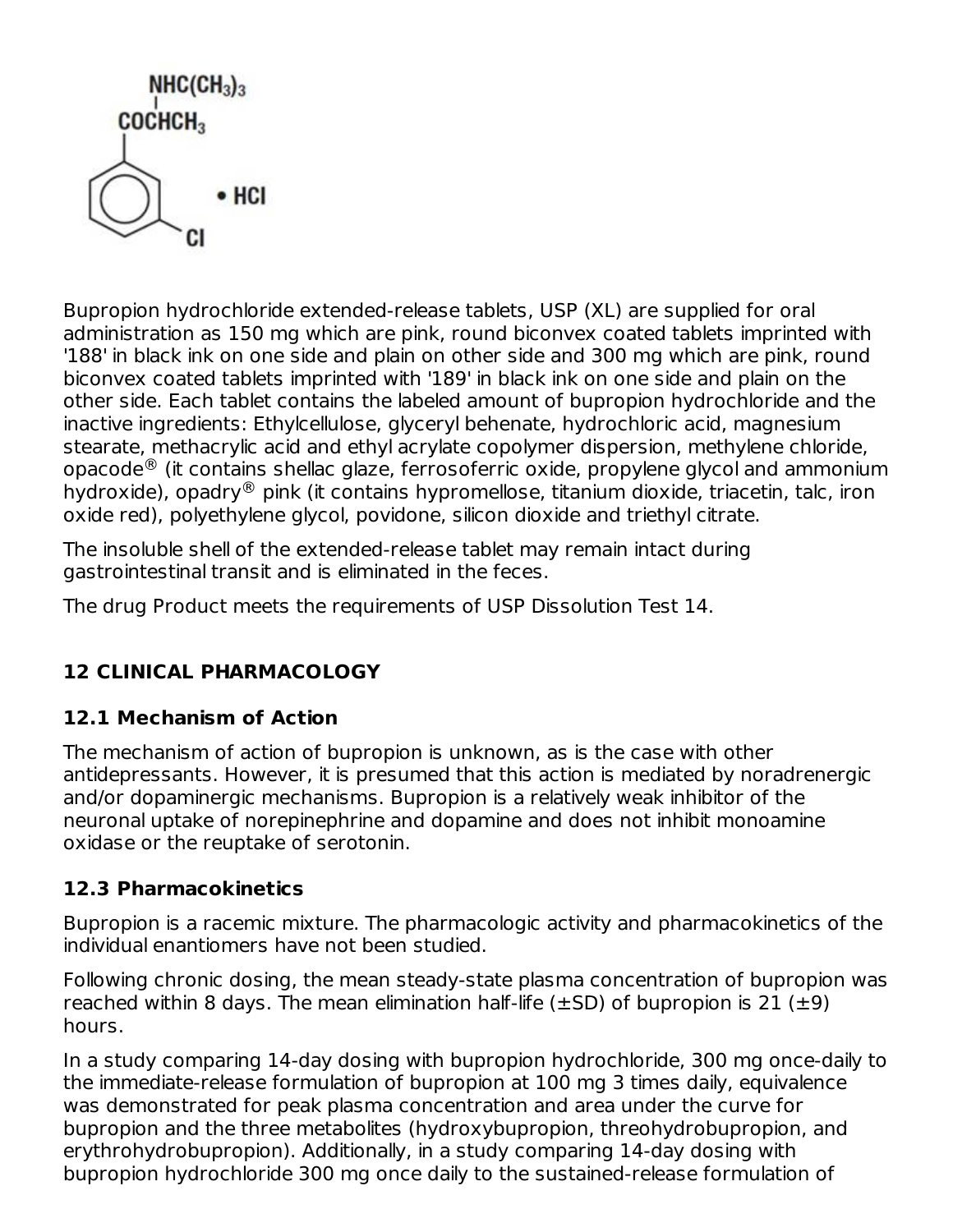bupropion at 150 mg 2 times daily, equivalence was demonstrated for peak plasma concentration and area under the curve for bupropion and the three metabolites.

#### Absorption

Following single oral administration of bupropion hydrochloride to healthy volunteers, the median time to peak plasma concentrations for bupropion was approximately 5 hours. The presence of food did not affect the peak concentration or area under the curve of bupropion.

#### **Distribution**

In vitro tests show that bupropion is 84% bound to human plasma proteins at concentrations up to 200 mcg/mL. The extent of protein binding of the hydroxybupropion metabolite is similar to that for bupropion, whereas the extent of protein binding of the threohydrobupropion metabolite is about half that of bupropion.

### Metabolism

Bupropion is extensively metabolized in humans. Three metabolites are active: hydroxybupropion, which is formed via hydroxylation of the tert-butyl group of bupropion, and the amino-alcohol isomers threohydrobupropion and erythrohydrobupropion, which are formed via reduction of the carbonyl group. In vitro findings suggest that CYP2B6 is the principal isoenzyme involved in the formation of hydroxybupropion, while cytochrome P450 enzymes are not involved in the formation of threohydrobupropion. Oxidation of the bupropion side chain results in the formation of a glycine conjugate of meta-chlorobenzoic acid, which is then excreted as the major urinary metabolite. The potency and toxicity of the metabolites relative to bupropion have not been fully characterized. However, it has been demonstrated in an antidepressant screening test in mice that hydroxybupropion is one half as potent as bupropion, while threohydrobupropion and erythrohydrobupropion are 5-fold less potent than bupropion. This may be of clinical importance, because the plasma concentrations of the metabolites are as high or higher than those of bupropion.

At steady state, peak plasma concentration of hydroxybupropion occurred approximately 7 hours after administration of bupropion hydrochloride, and it was approximately 7 times the peak level of the parent drug. The elimination half-life of hydroxybupropion is approximately 20  $(\pm 5)$  hours, and its AUC at steady state is about 13 times that of bupropion. The times to peak concentrations for the erythrohydrobupropion and threohydrobupropion metabolites are similar to that of hydroxybupropion. However, the elimination half-lives of erythrohydrobupropion and threohydrobupropion are longer, approximately 33 ( $\pm$ 10) and 37 ( $\pm$ 13) hours, respectively, and steady-state AUCs were 1.4 and 7 times that of bupropion, respectively.

Bupropion and its metabolites exhibit linear kinetics following chronic administration of 300 to 450 mg/day.

### **Elimination**

Following oral administration of 200 mg of  $^{14}$ C-bupropion in humans, 87% and 10% of the radioactive dose were recovered in the urine and feces, respectively. Only 0.5% of the oral dose was excreted as unchanged bupropion.

### Population Subgroups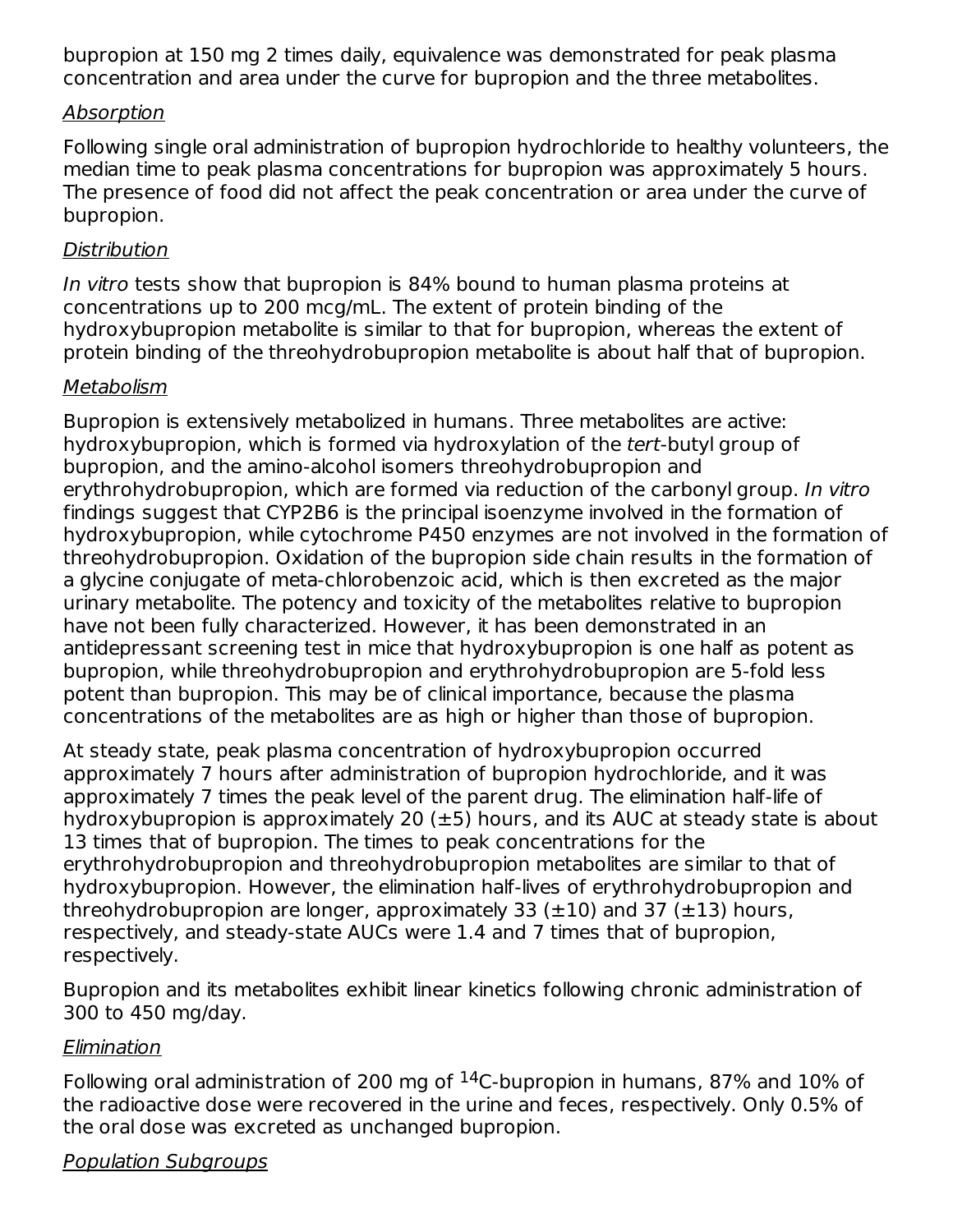Factors or conditions altering metabolic capacity (e.g., liver disease, congestive heart failure [CHF], age, concomitant medications, etc.) or elimination may be expected to influence the degree and extent of accumulation of the active metabolites of bupropion. The elimination of the major metabolites of bupropion may be affected by reduced renal or hepatic function, because they are moderately polar compounds and are likely to undergo further metabolism or conjugation in the liver prior to urinary excretion.

### Renal Impairment

There is limited information on the pharmacokinetics of bupropion in patients with renal impairment. An inter-trial comparison between normal subjects and subjects with endstage renal failure demonstrated that the parent drug C<sub>max</sub> and AUC values were comparable in the 2 groups, whereas the hydroxybupropion and threohydrobupropion metabolites had a 2.3- and 2.8-fold increase, respectively, in AUC for subjects with endstage renal failure. A second study, comparing normal subjects and subjects with moderate-to-severe renal impairment (GFR 30.9  $\pm$  10.8 mL/min) showed that after a single 150 mg dose of sustained-release bupropion, exposure to bupropion was approximately 2-fold higher in subjects with impaired renal function, while levels of the hydroxybupropion and threo/erythrohydrobupropion (combined) metabolites were similar in the 2 groups. Bupropion is extensively metabolized in the liver to active metabolites, which are further metabolized and subsequently excreted by the kidneys. The elimination of the major metabolites of bupropion may be reduced by impaired renal function. Bupropion hydrochloride should be used with caution in patients with renal impairment, and a reduced frequency and/or dose should be considered *[see Dosage*] and Administration (2.7) and Use in Specific Populations (8.6)].

### Hepatic Impairment

The effect of hepatic impairment on the pharmacokinetics of bupropion was characterized in 2 single-dose trials, one in subjects with alcoholic liver disease and one in subjects with mild to severe cirrhosis. The first trial demonstrated that the half-life of hydroxybupropion was significantly longer in 8 subjects with alcoholic liver disease than in 8 healthy volunteers  $(32\pm14$  hours versus  $21\pm5$  hours, respectively). Although not statistically significant, the AUCs for bupropion and hydroxybupropion were more variable and tended to be greater (by 53% to 57%) in patients with alcoholic liver disease. The differences in half-life for bupropion and the other metabolites in the 2 groups were minimal.

The second trial demonstrated no statistically significant differences in the pharmacokinetics of bupropion and its active metabolites in 9 subjects with mild to moderate hepatic cirrhosis compared to 8 healthy volunteers. However, more variability was observed in some of the pharmacokinetic parameters for bupropion (AUC, C<sub>max</sub>, and T $_{\sf max}$ ) and its active metabolites (t $_{\rm \gamma_2}$ ) in subjects with mild to moderate hepatic cirrhosis. In addition, in patients with severe hepatic cirrhosis, the bupropion  ${\sf C}_{\sf max}$  and AUC were substantially increased (mean difference: by approximately 70% and 3-fold, respectively) and more variable when compared to values in healthy volunteers; the mean bupropion half-life was also longer (29 hours in subjects with severe hepatic cirrhosis vs. 19 hours in healthy subjects). For the metabolite hydroxybupropion, the mean C $_{\sf max}$  was approximately 69% lower. For the combined amino-alcohol isomers threohydrobupropion and erythrohydrobupropion, the mean C<sub>max</sub> was approximately 31% lower. The mean AUC increased by about  $1\frac{1}{2}$ -fold for hydroxybupropion and about 2½-fold for threo/erythrohydrobupropion. The median  $\mathsf{T}_{\mathsf{max}}$  was observed 19 hours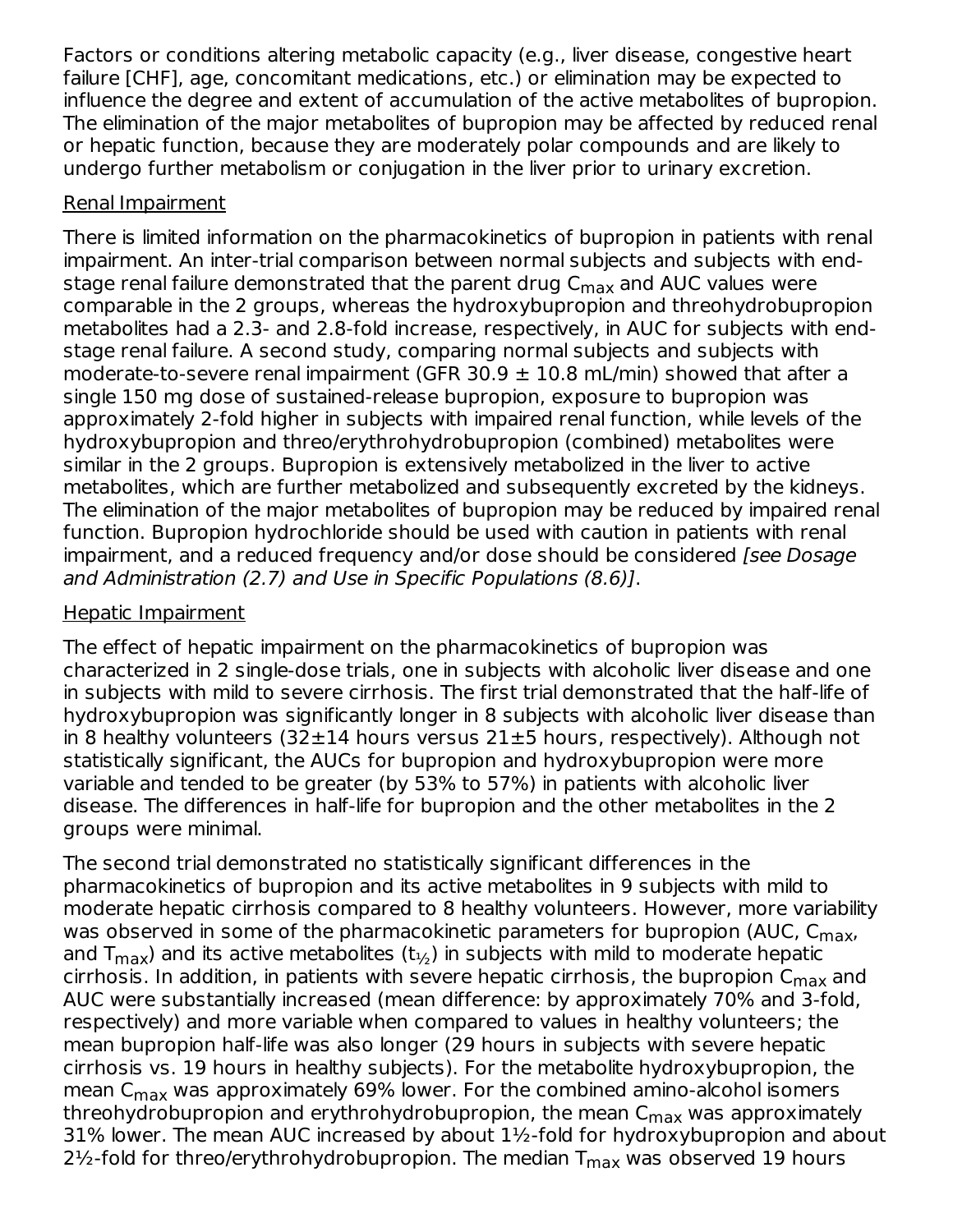later for hydroxybupropion and 31 hours later for threo/erythrohydrobupropion. The mean half-lives for hydroxybupropion and threo/erythrohydrobupropion were increased 5-and 2-fold, respectively, in patients with severe hepatic cirrhosis compared to healthy volunteers [see Dosage and Administration (2.6) and Use in Specific Populations (8.7)].

#### Left Ventricular Dysfunction

During a chronic dosing study with bupropion in 14 depressed patients with left ventricular dysfunction (history of CHF or an enlarged heart on x-ray), there was no apparent effect on the pharmacokinetics of bupropion or its metabolites, compared to healthy volunteers.

### Age

The effects of age on the pharmacokinetics of bupropion and its metabolites have not been fully characterized, but an exploration of steady-state bupropion concentrations from several depression efficacy studies involving patients dosed in a range of 300 to 750 mg/day, on a 3 times daily schedule, revealed no relationship between age (18 to 83 years) and plasma concentration of bupropion. A single-dose pharmacokinetic study demonstrated that the disposition of bupropion and its metabolites in elderly subjects was similar to that in younger subjects. These data suggest that there is no prominent effect of age on bupropion concentration; however, another single- and multiple-dose pharmacokinetic study suggested that the elderly are at increased risk for accumulation of bupropion and its metabolites [see Use in Specific Populations (8.5)].

### Gender

A single-dose study involving 12 healthy male and 12 healthy female volunteers revealed no sex-related differences in the pharmacokinetic parameters of bupropion. In addition, pooled analysis of bupropion pharmacokinetic data from 90 healthy male and 90 healthy female volunteers revealed no sex-related differences in the peak plasma concentrations of bupropion. The mean systemic exposure (AUC) was approximately 13% higher in male volunteers compared to female volunteers.

### **Smokers**

The effects of cigarette smoking on the pharmacokinetics of bupropion hydrochloride were studied in 34 healthy male and female volunteers; 17 were chronic cigarette smokers and 17 were nonsmokers. Following oral administration of a single 150 mg dose of bupropion, there was no statistically significant difference in C<sub>max</sub>, half-life, T<sub>max</sub>, AUC, or clearance of bupropion or its active metabolites between smokers and nonsmokers.

### Drug Interactions

## Potential for Other Drugs to Affect Bupropion Hydrochloride

In vitro studies indicate that bupropion is primarily metabolized to hydroxybupropion by CYP2B6. Therefore, the potential exists for drug interactions between bupropion hydrochloride and drugs that are inhibitors or inducers of CYP2B6. In addition, in vitro studies suggest that paroxetine, sertraline, norfluoxetine, fluvoxamine, and nelfinavir inhibit the hydroxylation of bupropion.

### Inhibitors of CYP2B6

Ticlopidine and Clopidogrel: In a study in healthy male volunteers, clopidogrel 75 mg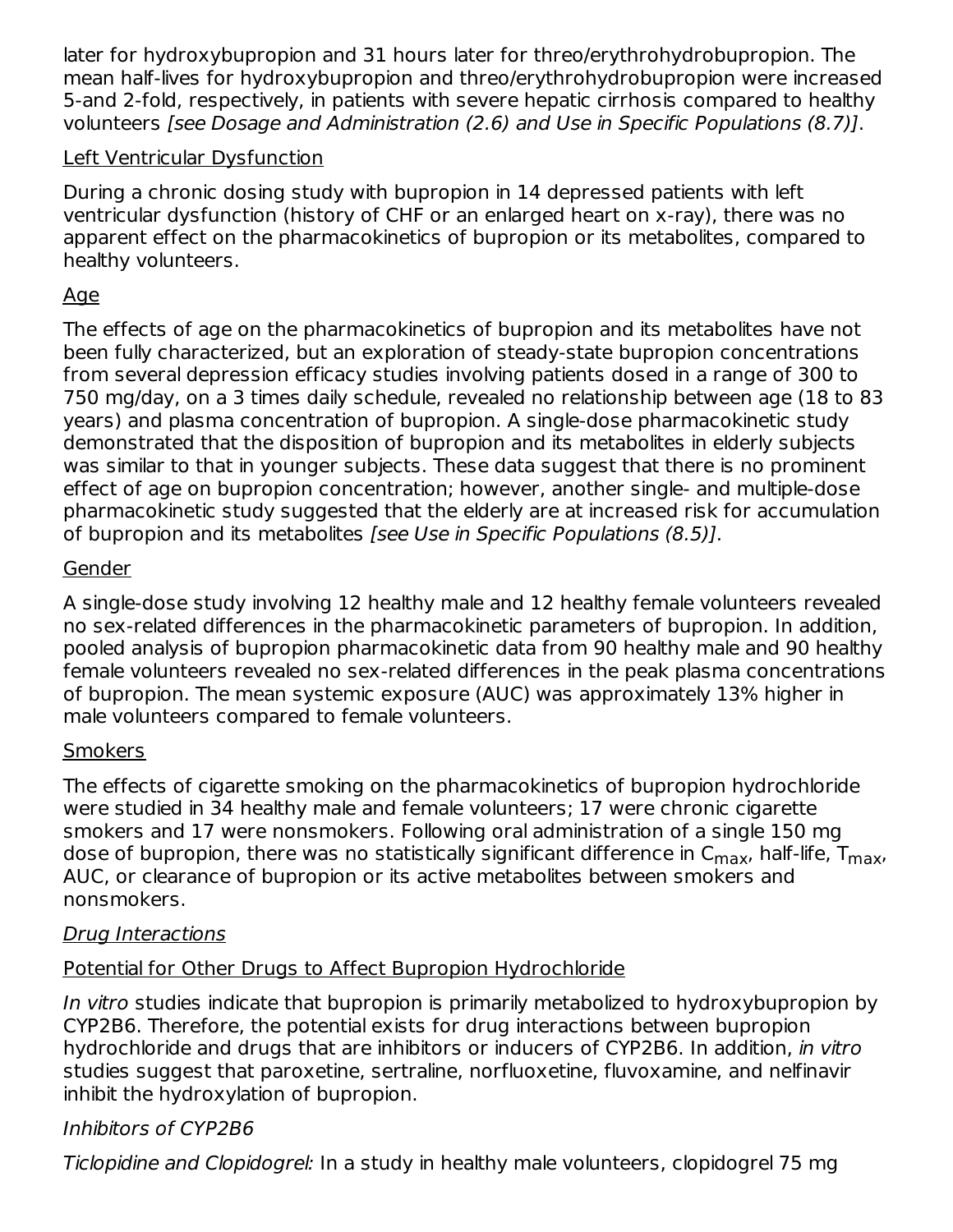once daily or ticlopidine 250 mg twice daily increased exposures (C<sub>max</sub> and AUC) of bupropion by 40% and 60% for clopidogrel, by 38% and 85% for ticlopidine, respectively. The exposures of hydroxybupropion were decreased.

*Prasugrel:* In healthy subjects, prasugrel increased bupropion C<sub>max</sub> and AUC values by 14% and 18%, respectively, and decreased C $_{\sf max}$  and AUC values of hydroxybupropion by 32% and 24%, respectively.

Cimetidine: Following oral administration of bupropion 300 mg with and without cimetidine 800 mg in 24 healthy young male volunteers, the pharmacokinetics of bupropion and hydroxybupropion were unaffected. However, there were 16% and 32% increases in the AUC and C<sub>max</sub>, respectively, of the combined moieties of threohydrobupropion and erythrohydrobupropion.

Citalopram: Citalopram did not affect the pharmacokinetics of bupropion and its three metabolites.

### Inducers of CYP2B6

Ritonavir and Lopinavir: In a healthy volunteer study, ritonavir 100 mg twice daily reduced the AUC and C<sub>max</sub> of bupropion by 22% and 21%, respectively. The exposure of the hydroxybupropion metabolite was decreased by 23%, the threohydrobupropion decreased by 38%, and the erythrohydrobupropion decreased by 48%. In a second healthy volunteer study, ritonavir 600 mg twice daily decreased the AUC and C<sub>max</sub> of bupropion by 66% and 62%, respectively. The exposure of the hydroxybupropion metabolite was decreased by 78%, the threohydrobupropion decreased by 50%, and the erythrohydrobupropion decreased by 68%.

In another healthy volunteer study, lopinavir 400 mg/ritonavir 100 mg twice daily decreased bupropion AUC and C<sub>max</sub> by 57%. The AUC and C<sub>max</sub> of hydroxybupropion metabolite were decreased by 50% and 31%, respectively.

Efavirenz: In a study of healthy volunteers, efavirenz 600 mg once daily for 2 weeks reduced the AUC and C<sub>max</sub> of bupropion by approximately 55% and 34%, respectively. The AUC of hydroxybupropion was unchanged, whereas C<sub>max</sub> of hydroxybupropion was increased by 50%.

Carbamazepine, Phenobarbital, Phenytoin: While not systematically studied, these drugs may induce the metabolism of bupropion.

### Potential for Bupropion Hydrochloride to Affect Other Drugs

Animal data indicated that bupropion may be an inducer of drug-metabolizing enzymes in humans. In a study of 8 healthy male volunteers, following a 14-day administration of bupropion 100 mg three times per day, there was no evidence of induction of its own metabolism. Nevertheless, there may be the potential for clinically important alterations of blood levels of coadministered drugs.

### Drugs Metabolized by CYP2D6

In vitro, bupropion and hydroxybupropion are CYP2D6 inhibitors. In a clinical study of 15 male subjects (ages 19 to 35 years) who were extensive metabolizers of CYP2D6, bupropion given as 150 mg twice daily followed by a single dose of 50 mg desipramine increased the C<sub>max</sub>, AUC, and T $_{1/2}$  of desipramine by an average of approximately 2-, 5-, and 2-fold, respectively. The effect was present for at least 7 days after the last dose of bupropion. Concomitant use of bupropion with other drugs metabolized by CYP2D6 has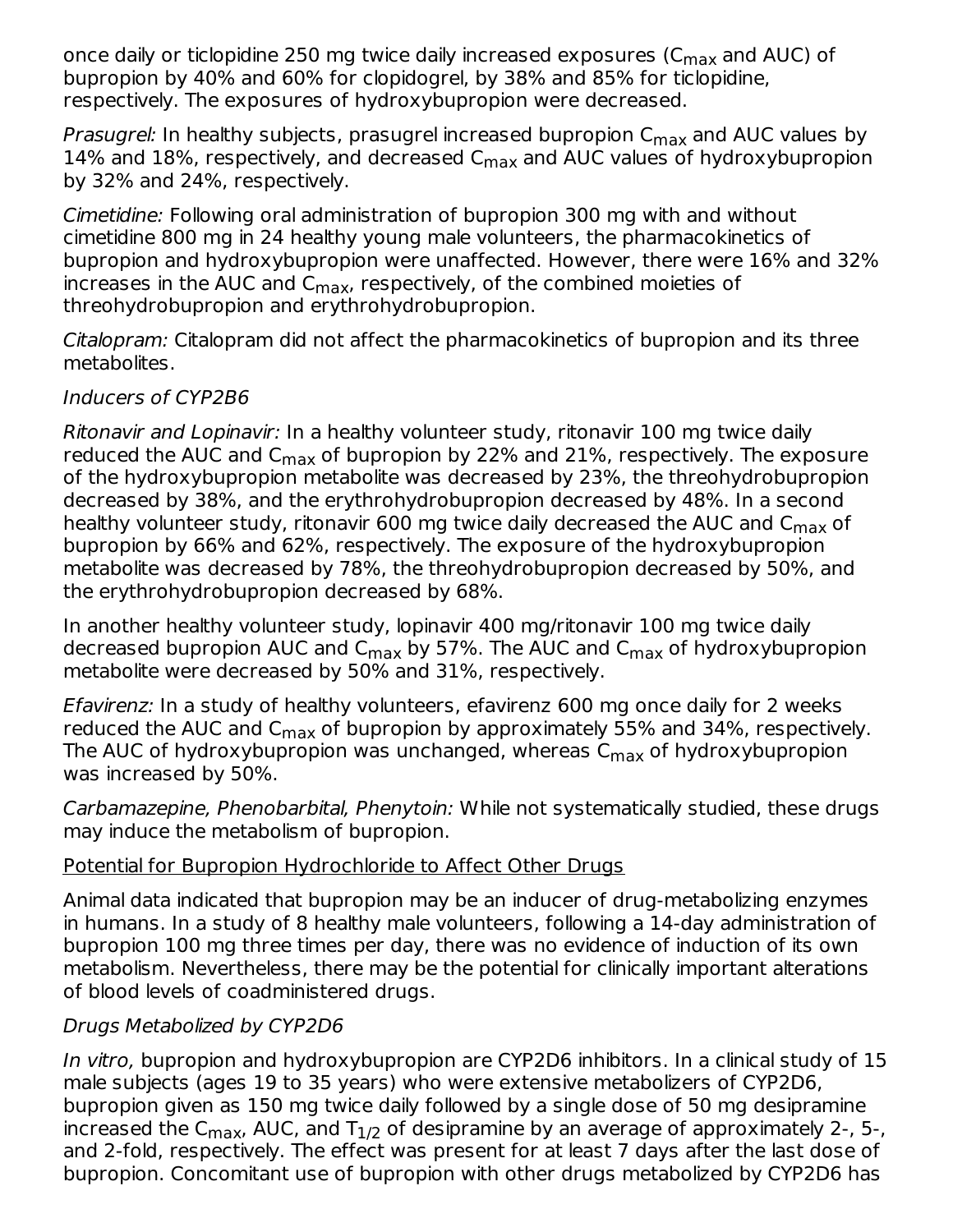not been formally studied.

Citalopram: Although citalopram is not primarily metabolized by CYP2D6, in one study bupropion increased the  $\mathsf{C}_{\mathsf{max}}$  and AUC of citalopram by 30% and 40%, respectively.

Lamotrigine: Multiple oral doses of bupropion had no statistically significant effects on the single-dose pharmacokinetics of lamotrigine in 12 healthy volunteers.

# **13 NONCLINICAL TOXICOLOGY**

### **13.1 Carcinogenesis, Mutagenesis, Impairment of Fertility**

Lifetime carcinogenicity studies were performed in rats and mice at doses up to 300 and 150 mg/kg/day bupropion hydrochloride, respectively. These doses are approximately 7 and 2 times the maximum recommended human dose (MRHD), respectively, on a mg/m<sup>2</sup> basis. In the rat study there was an increase in nodular proliferative lesions of the liver at doses of 100 to 300 mg/kg/day of bupropion hydrochloride (approximately 2 to 7 times the MRHD on a mg/m<sup>2</sup> basis); lower doses were not tested. The question of whether or not such lesions may be precursors of neoplasms of the liver is currently unresolved. Similar liver lesions were not seen in the mouse study, and no increase in malignant tumors of the liver and other organs was seen in either study.

Bupropion produced a positive response (2 to 3 times control mutation rate) in 2 of 5 strains in one Ames bacterial mutagenicity assay, but was negative in another. Bupropion produced an increase in chromosomal aberrations in 1 of 3 in vivo rat bone marrow cytogenetic studies.

A fertility study in rats at doses up to 300 mg/kg/day revealed no evidence of impaired fertility.

# **14 CLINICAL STUDIES**

## **14.1 Major Depressive Disorder**

The efficacy of bupropion in the treatment of major depressive disorder was established with the immediate-release formulation of bupropion hydrochloride in two 4-week, placebo-controlled trials in adult inpatients with MDD and in one 6-week, placebocontrolled trial in adult outpatients with MDD. In the first study, the bupropion dose range was 300 mg to 600 mg per day administered in 3 divided doses; 78% of patients were treated with doses of 300 mg to 450 mg per day. The trial demonstrated the efficacy of bupropion as measured by the Hamilton Depression Rating Scale (HAMD) total score, the HAMD depressed mood item (item 1), and the Clinical Global Impressions-Severity Scale (CGI-S). The second study included 2 fixed doses of bupropion (300 mg and 450 mg per day) and placebo. This trial demonstrated the efficacy of bupropion for only the 450 mg dose. The efficacy results were significant for the HAMD total score and the CGI-S severity score, but not for HAMD item 1. In the third study, outpatients were treated with bupropion 300 mg per day. This study demonstrated the efficacy of bupropion as measured by the HAMD total score, the HAMD item 1, the Montgomery-Asberg Depression Rating Scale (MADRS), the CGI-S score, and the CGI-Improvement Scale (CGI-I) score.

A longer-term, placebo-controlled, randomized withdrawal trial demonstrated the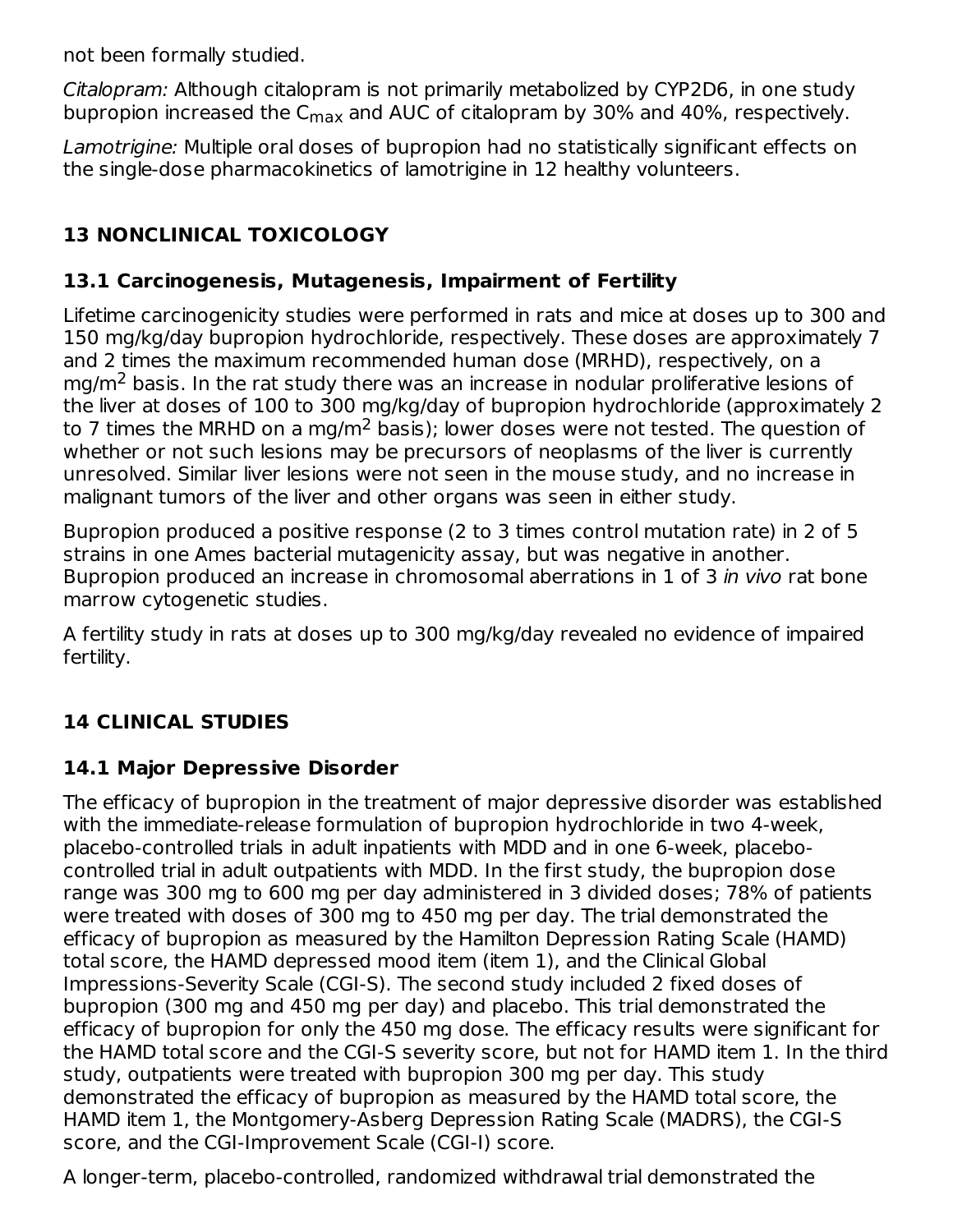efficacy of bupropion HCl sustained-release in the maintenance treatment of MDD. The trial included adult outpatients meeting DSM-IV criteria for MDD, recurrent type, who had responded during an 8-week open-label trial of bupropion 300 mg per day. Responders were randomized to continuation of bupropion 300 mg per day or placebo for up to 44 weeks of observation for relapse. Response during the open-label phase was defined as a CGI-Improvement Scale score of 1 (very much improved) or 2 (much improved) for each of the final 3 weeks. Relapse during the double-blind phase was defined as the investigator's judgment that drug treatment was needed for worsening depressive symptoms. Patients in the bupropion group experienced significantly lower relapse rates over the subsequent 44 weeks compared to those in the placebo group.

Although there are no independent trials demonstrating the efficacy of bupropion hydrochloride in the acute treatment of MDD, studies have demonstrated similar bioavailability between the immediate-, sustained-, and extended-release formulations of bupropion HCl under steady-state conditions (i.e., the exposures [C<sub>max</sub> and AUC] for bupropion and its metabolites are similar among the 3 formulations).

## **14.2 Seasonal Affective Disorder**

The efficacy of bupropion hydrochloride in the prevention of seasonal major depressive episodes associated with SAD was established in 3 randomized, double-blind, placebocontrolled trials in adult outpatients with a history of MDD with an autumn-winter seasonal pattern (as defined by DSM-IV criteria). Bupropion treatment was initiated prior to the onset of symptoms in the autumn (September to November). Treatment was discontinued following a 2-week taper that began during the first week of spring (fourth week of March), resulting in a treatment duration of approximately 4 to 6 months for the majority of patients. Patients were randomized to treatment with bupropion hydrochloride or placebo. The initial bupropion dose was 150 mg once daily for 1 week, followed by up-titration to 300 mg once daily. Patients who were deemed by the investigator to be unlikely or unable to tolerate 300 mg once daily were allowed to remain on, or had their dose reduced to, 150 mg once daily. The mean bupropion doses in the 3 trials ranged from 257 mg to 280 mg per day. Approximately 59% of patients continued in the study for 3 to 6 months; 26% continued for <3 months, 15% continued for >6 months.

To enter the trials, patients must have had a low level of depressive symptoms, as demonstrated by a score of <7 on the Hamilton Depression Rating Scale-17 (HAMD17) and a HAMD24 score of <14. The primary efficacy measure was the Structured Interview Guide for the Hamilton Depression Rating Scale, Seasonal Affective Disorders (SIGH-SAD), which is identical to the HAMD24. The SIGH-SAD consists of the HAMD17 plus 7 items specifically assessing core symptoms of seasonal affective disorder: social withdrawal, weight gain, increased appetite, increased eating, carbohydrate craving, hypersomnia, and fatigability. The primary efficacy endpoint was the onset of a seasonal major depressive episode. The criteria for defining an episode included: 1) the investigator's judgment that a major depressive episode had occurred or that the patient required intervention for depressive symptoms, or 2) a SIGH-SAD score of >20 on 2 consecutive weeks. The primary analysis was a comparison of depression-free rates between the bupropion and placebo groups.

In these 3 trials, the percentage of patients who were depression-free (did not have an episode of MDD) at the end of treatment was significantly higher in the bupropion group than in the placebo group: 81.4% vs. 69.7%, 87.2% vs. 78.7%, and 84.0% vs. 69.0% for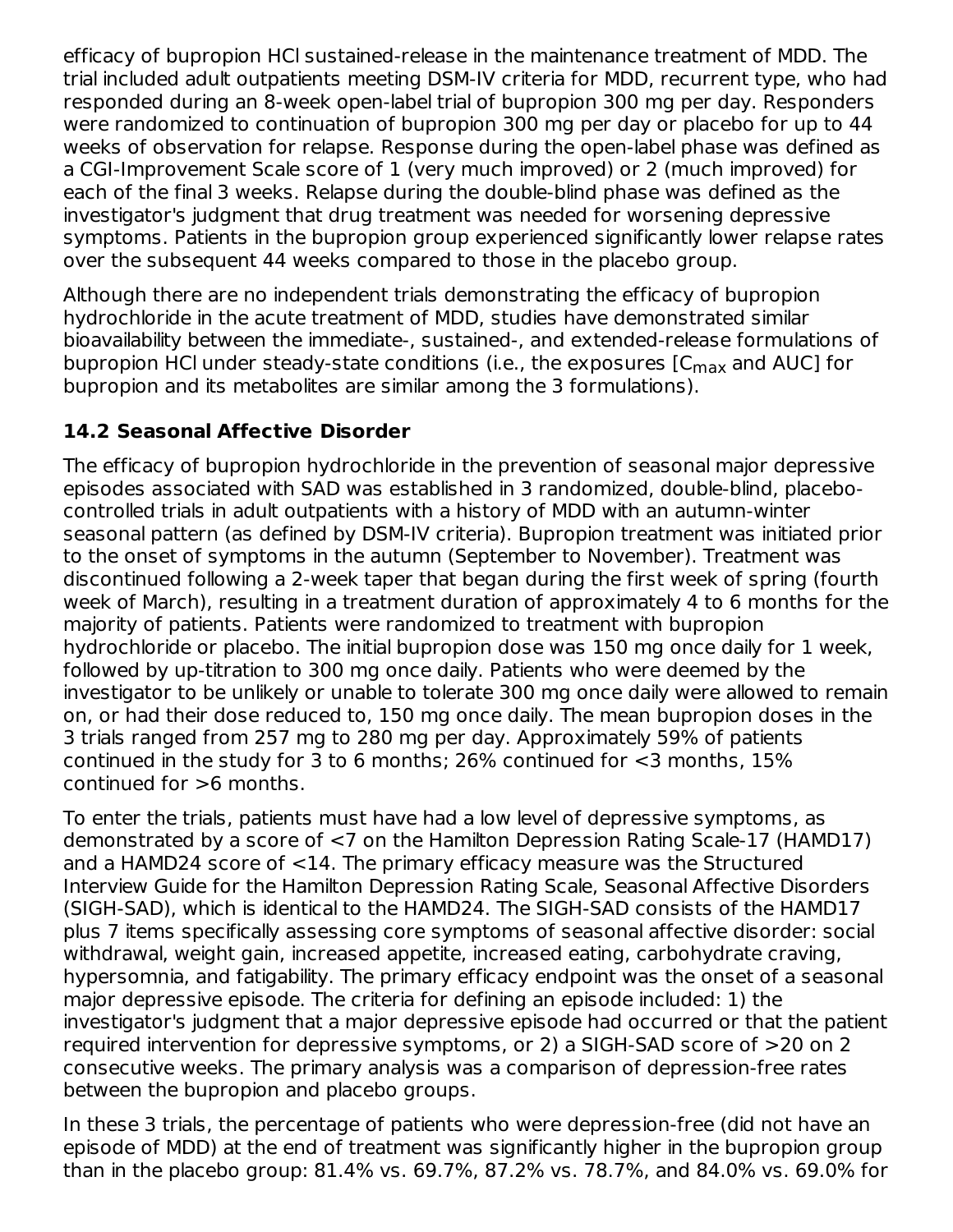Trials 1, 2 and 3, respectively. For the 3 trials combined, the depression-free rate was 84.3% versus 72.0% in the bupropion and placebo group, respectively.

### **16 HOW SUPPLIED/STORAGE AND HANDLING**

Bupropion hydrochloride extended-release tablets, USP (XL) are supplied as:

Bupropion hydrochloride extended-release tablets, USP (XL) 150 mg are pink round biconvex coated tablet imprinted with '188' in black ink on one side and plain on other side. They are available as follows.

Bottles of 30 tablets with child-resistant closure, NDC 58657-712-30

Bottles of 90 tablets with child-resistant closure, NDC 58657-712-90

Bottles of 500 tablets, NDC 58657-712-50

Bupropion hydrochloride extended-release tablets, USP (XL) 300 mg are pink round biconvex coated tablet imprinted with '189' in black ink on one side and plain on the other side. They are as follows.

Bottles of 30 tablets with child-resistant closure, NDC 58657-713-30

Bottles of 90 tablets with child-resistant closure, NDC 58657-713-90

Bottles of 500 tablets, NDC 58657-713-50

Store at 20° to 25°C (68° to 77°F) [see USP Controlled Room Temperature]. Protect from light.

Bupropion hydrochloride extended-release tablets, USP (XL) may have an odor.

### **17 PATIENT COUNSELING INFORMATION**

Advise the patient to read the FDA-approved patient labeling (Medication Guide).

Inform patients, their families, and their caregivers about the benefits and risks associated with treatment with bupropion hydrochloride extended-release tablets (XL) and counsel them in its appropriate use.

A patient Medication Guide about "Antidepressant Medicines, Depression and Other Serious Mental Illnesses, and Suicidal Thoughts or Actions," "Quitting Smoking, Quit-Smoking Medications, Changes in Thinking and Behavior, Depression, and Suicidal Thoughts or Actions," and "What Other Important Information Should I Know About Bupropion Hydrochloride Extended-Release Tablets (XL)?" is available for bupropion hydrochloride extended-release tablets (XL). Instruct patients, their families, and their caregivers to read the Medication Guide and assist them in understanding its contents. Patients should be given the opportunity to discuss the contents of the Medication Guide and to obtain answers to any questions they may have. The complete text of the Medication Guide is reprinted at the end of this document.

Advise patients regarding the following issues and to alert their prescriber if these occur while taking bupropion hydrochloride extended-release tablets (XL).

### **Suicidal Thoughts and Behaviors**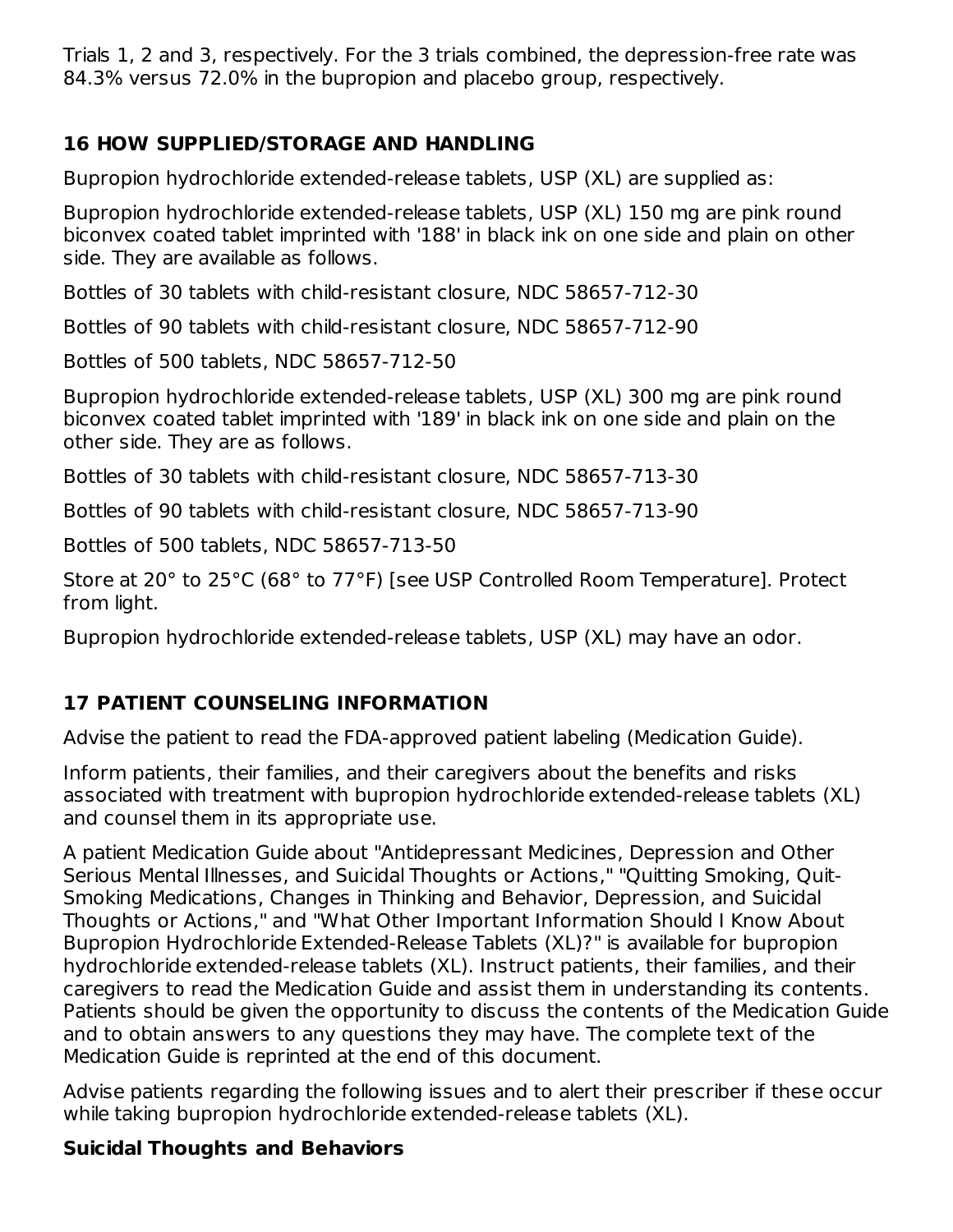Instruct patients, their families, and/or their caregivers to be alert to the emergence of anxiety, agitation, panic attacks, insomnia, irritability, hostility, aggressiveness, impulsivity, akathisia (psychomotor restlessness), hypomania, mania, other unusual changes in behavior, worsening of depression, and suicidal ideation, especially early during antidepressant treatment and when the dose is adjusted up or down. Advise families and caregivers of patients to observe for the emergence of such symptoms on a day-to-day basis, since changes may be abrupt. Such symptoms should be reported to the patient's prescriber or health professional, especially if they are severe, abrupt in onset, or were not part of the patient's presenting symptoms. Symptoms such as these may be associated with an increased risk for suicidal thinking and behavior and indicate a need for very close monitoring and possibly changes in the medication.

#### **Neuropsychiatric Adverse Events and Suicide Risk in Smoking Cessation Treatment**

Although bupropion hydrochloride extended-release tablets (XL) are not indicated for smoking cessation treatment, it contains the same active ingredient as ZYBAN $^\circledR$  which is approved for this use. Inform patients that some patients have experienced changes in mood (including depression and mania), psychosis, hallucinations, paranoia, delusions, homicidal ideation, aggression, hostility, agitation, anxiety, and panic, as well as suicidal ideation and suicide when attempting to quit smoking while taking bupropion. Instruct patients to discontinue bupropion hydrochloride extended-release tablets (XL) and contact a healthcare professional if they experience such symptoms [see Warnings and Precautions (5.2) and Adverse Reactions (6.2)].

### **Severe Allergic Reactions**

Educate patients on the symptoms of hypersensitivity and to discontinue bupropion hydrochloride extended-release tablets (XL) if they have a severe allergic reaction.

### **Seizure**

Instruct patients to discontinue and not restart bupropion hydrochloride extendedrelease tablets (XL) if they experience a seizure while on treatment. Advise patients that the excessive use or the abrupt discontinuation of alcohol, benzodiazepines, antiepileptic drugs, or sedatives/hypnotics can increase the risk of seizure. Advise patients to minimize or avoid the use of alcohol.

### **Angle-Closure Glaucoma**

Patients should be advised that taking bupropion hydrochloride extended-release tablets (XL) can cause mild pupillary dilation, which in susceptible individuals, can lead to an episode of angle-closure glaucoma. Pre-existing glaucoma is almost always open-angle glaucoma because angle-closure glaucoma, when diagnosed, can be treated definitively with iridectomy. Open-angle glaucoma is not a risk factor for angle-closure glaucoma. Patients may wish to be examined to determine whether they are susceptible to angle closure, and have a prophylactic procedure (e.g., iridectomy), if they are susceptible [see Warnings and Precautions (5.7)].

### **Bupropion-Containing Products**

Educate patients that bupropion hydrochloride extended-release tablets (XL) contains the same active ingredient (bupropion) found in ZYBAN, which is used as an aid to smoking cessation treatment, and that bupropion hydrochloride extended-release tablets (XL) should not be used in combination with ZYBAN or any other medications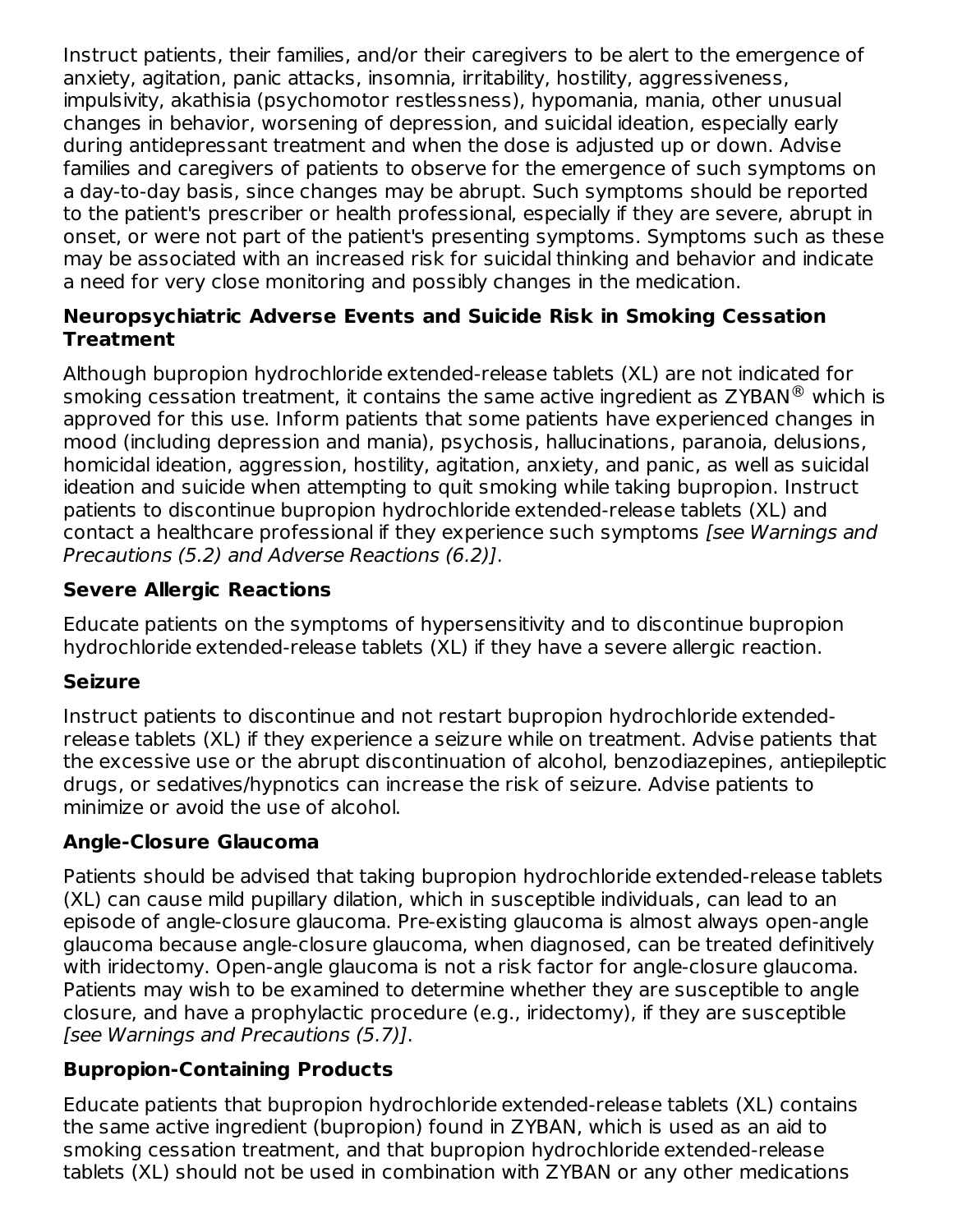that contain bupropion hydrochloride (such as WELLBUTRIN SR, the sustained-release formulation, WELLBUTRIN, the immediate-release formulation, and APLENZIN, a bupropion hydrobromide formulation). In addition, there are a number of generic bupropion HCl products for the immediate, sustained, and extended-release formulations.

### **Potential for Cognitive and Motor Impairment**

Advise patients that any CNS-active drug like bupropion hydrochloride extended-release tablets (XL) may impair their ability to perform tasks requiring judgment or motor and cognitive skills. Advise patients that until they are reasonably certain that bupropion hydrochloride extended-release tablets (XL) do not adversely affect their performance, they should refrain from driving an automobile or operating complex, hazardous machinery. Bupropion hydrochloride extended-release tablets (XL) treatment may lead to decreased alcohol tolerance.

### **Concomitant Medications**

Counsel patients to notify their healthcare provider if they are taking or plan to take any prescription or over-the-counter drugs, because bupropion hydrochloride extendedrelease tablets (XL) and other drugs may affect each other's metabolism.

### **Pregnancy**

Advise patients to notify their healthcare provider if they become pregnant or intend to become pregnant during therapy bupropion hydrochloride extended-release tablets  $(XL)$ .

#### **Administration Information**

Instruct patients to swallow bupropion hydrochloride extended-release tablets (XL) whole so that the release rate is not altered. Instruct patients if they miss a dose, not to take an extra tablet to make up for the missed dose and to take the next tablet at the regular time because of the dose-related risk of seizure. Instruct patients that bupropion hydrochloride extended-release tablets (XL) should be swallowed whole and not crushed, divided, or chewed. Bupropion hydrochloride extended-release tablets (XL) should be administered in the morning and may be taken with or without food.

### **Manufactured for:**

Method Pharmaceuticals, LLC 419 Bank St,

Suite 100, Southlake, TX 76092.

### **Manufactured by:**

Graviti Pharmaceuticals Pvt. Ltd.

Telangana-502307, INDIA.

All Brand names mentioned are registered trademarks of their respective owners and are not of Graviti Pharmaceuticals Private Limited.

Revised: 11/2021

### **MEDICATION GUIDE**

### **Bupropion hydrochloride extended-release tablets, USP (XL)**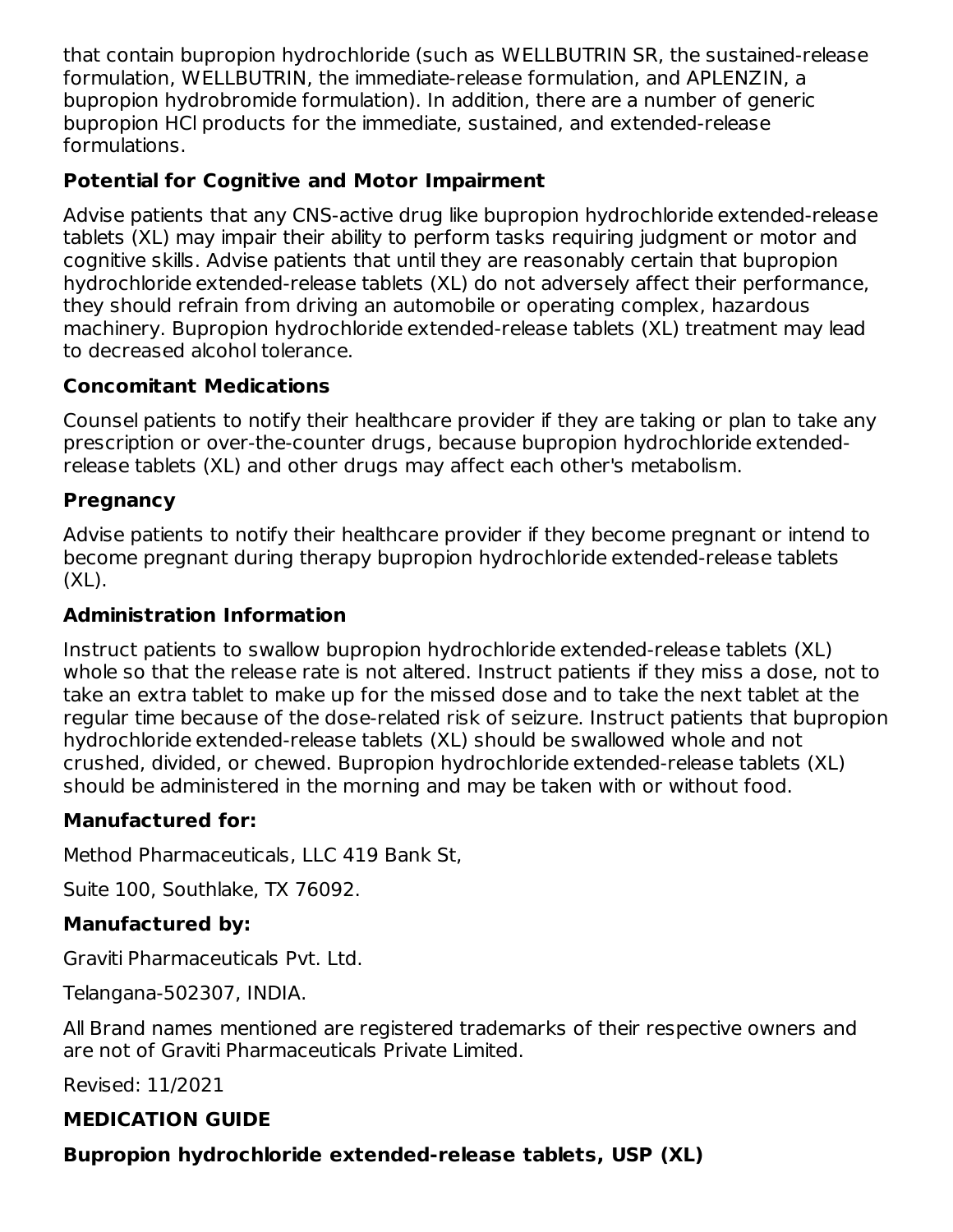(**bue proe' pee on) (hye" droe klor' ide)**

**IMPORTANT: Be sure to read the three sections of this Medication Guide. The first section is about the risk of suicidal thoughts and actions with antidepressant medicines; the second section is about the risk of changes in thinking and behavior, depression and suicidal thoughts or actions with medicines used to quit smoking; and the third section is entitled "What Other Important Information Should I Know About Bupropion Hydrochloride Extended-Release Tablets (XL)?"**

#### **Antidepressant Medicines, Depression and Other Serious Mental Illnesses, and Suicidal Thoughts or Actions**

This section of the Medication Guide is only about the risk of suicidal thoughts and actions with antidepressant medicines.

#### **What is the most important information I should know about antidepressant medicines, depression and other serious mental illnesses, and suicidal thoughts or actions?**

- 1. **Antidepressant medicines may increase the risk of suicidal thoughts or actions in some children, teenagers, or young adults within the first few months of treatment.**
- 2. **Depression or other serious mental illnesses are the most important causes of suicidal thoughts and actions. Some people may have a particularly high risk of having suicidal thoughts or actions.** These include people who have (or have a family history of) bipolar illness (also called manicdepressive illness) or suicidal thoughts or actions.
- 3. **How can I watch for and try to prevent suicidal thoughts and actions in myself or a family member?**
- Pay close attention to any changes, especially sudden changes, in mood, behaviors, thoughts, or feelings. This is very important when an antidepressant medicine is started or when the dose is changed.
- Call your healthcare provider right away to report new or sudden changes in mood, behavior, thoughts, or feelings.
- Keep all follow up visits with your healthcare provider as scheduled. Call the healthcare provider between visits as needed, especially if you have concerns about symptoms.

#### **Call your healthcare provider right away if you or your family member has any of the following symptoms, especially if they are new, worse, or worry you:**

- thoughts about suicide or dying  $\bullet$
- trouble sleeping (insomnia)  $\bullet$
- attempts to commit suicide  $\bullet$
- new or worse irritability  $\bullet$
- new or worse depression  $\bullet$
- acting aggressive, being angry, or violent  $\bullet$
- new or worse anxiety  $\bullet$
- acting on dangerous impulses  $\bullet$
- feeling very agitated or restless  $\bullet$
- an extreme increase in activity and talking (mania) $\bullet$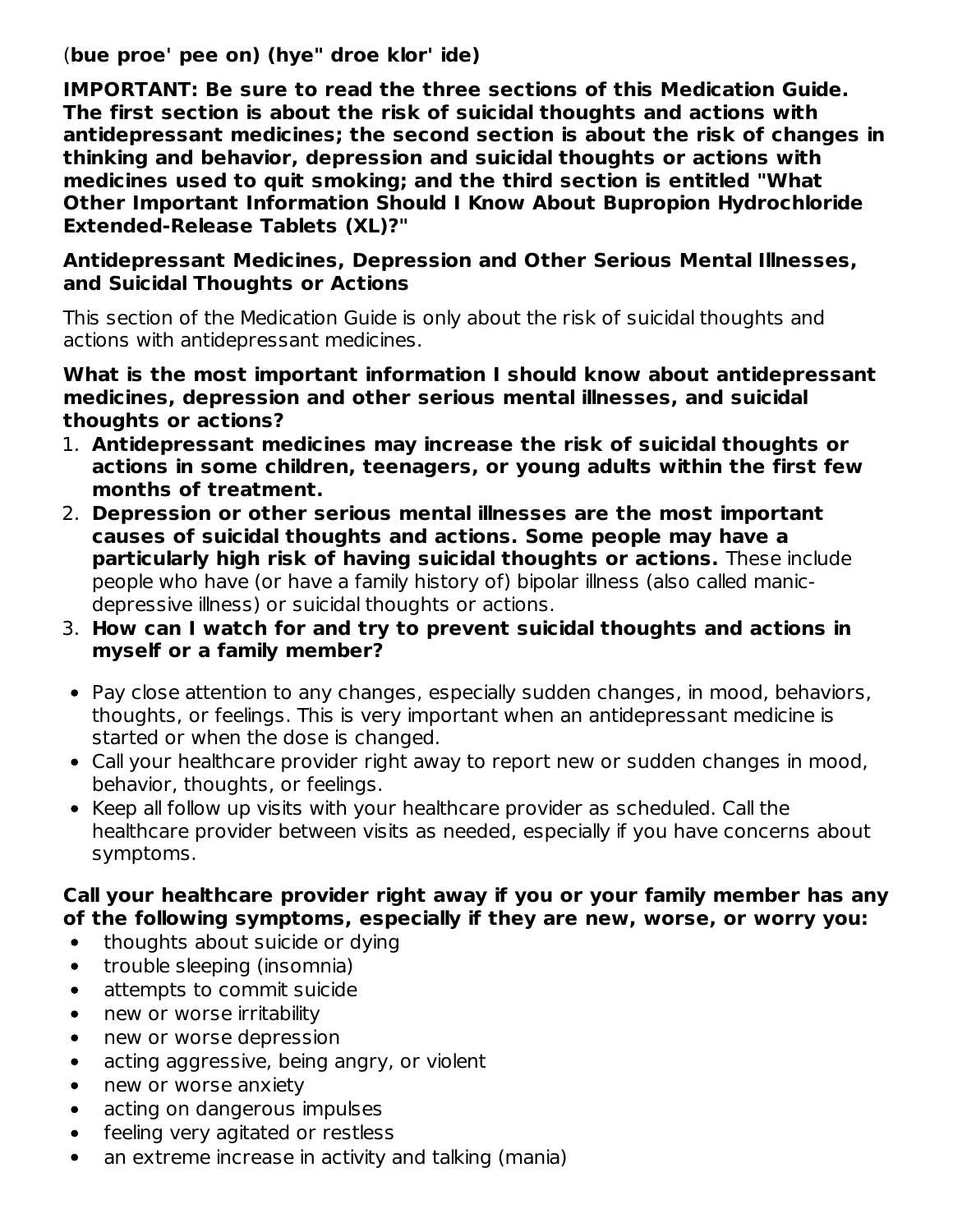- panic attacks  $\bullet$
- other unusual changes in behavior or mood

#### **What else do I need to know about antidepressant medicines?**

- **Never stop an antidepressant medicine without first talking to a healthcare provider.** Stopping an antidepressant medicine suddenly can cause other symptoms.
- **Antidepressants are medicines used to treat depression and other illnesses** . It is important to discuss all the risks of treating depression and also the risks of not treating it. Patients and their families or other caregivers should discuss all treatment choices with the healthcare provider, not just the use of antidepressants.
- **Antidepressant medicines have other side effects.** Talk to the healthcare provider about the side effects of the medicine prescribed for you or your family member.
- **Antidepressant medicines can interact with other medicines** . Know all of the medicines that you or your family member takes. Keep a list of all medicines to show the healthcare provider. Do not start new medicines without first checking with your healthcare provider.

It is not known if bupropion hydrochloride extended-release tablets (XL) are safe and effective in children under the age of 18.

#### **Quitting Smoking, Quit-Smoking Medications, Changes in Thinking and Behavior, Depression, and Suicidal Thoughts or Actions**

This section of the Medication Guide is only about the risk of changes in thinking and behavior, depression and suicidal thoughts or actions with drugs used to quit smoking. Although bupropion hydrochloride extended-release tablets (XL) are not a treatment for quitting smoking, it contains the same active ingredient (bupropion hydrochloride) as ZYBAN which is used to help patients quit smoking.

#### **Talk to your healthcare provider or your family member's healthcare provider about:**

- all risks and benefits of quit-smoking medicines.
- all treatment choices for quitting smoking.

When you try to quit smoking, with or without bupropion you may have symptoms that may be due to nicotine withdrawal, including:

- urge to smoke
- frustration
- restlessness
- depressed mood
- anger
- decreased heart rate
- trouble sleeping
- feeling anxious
- increased appetite
- irritability
- difficulty concentrating
- weight gain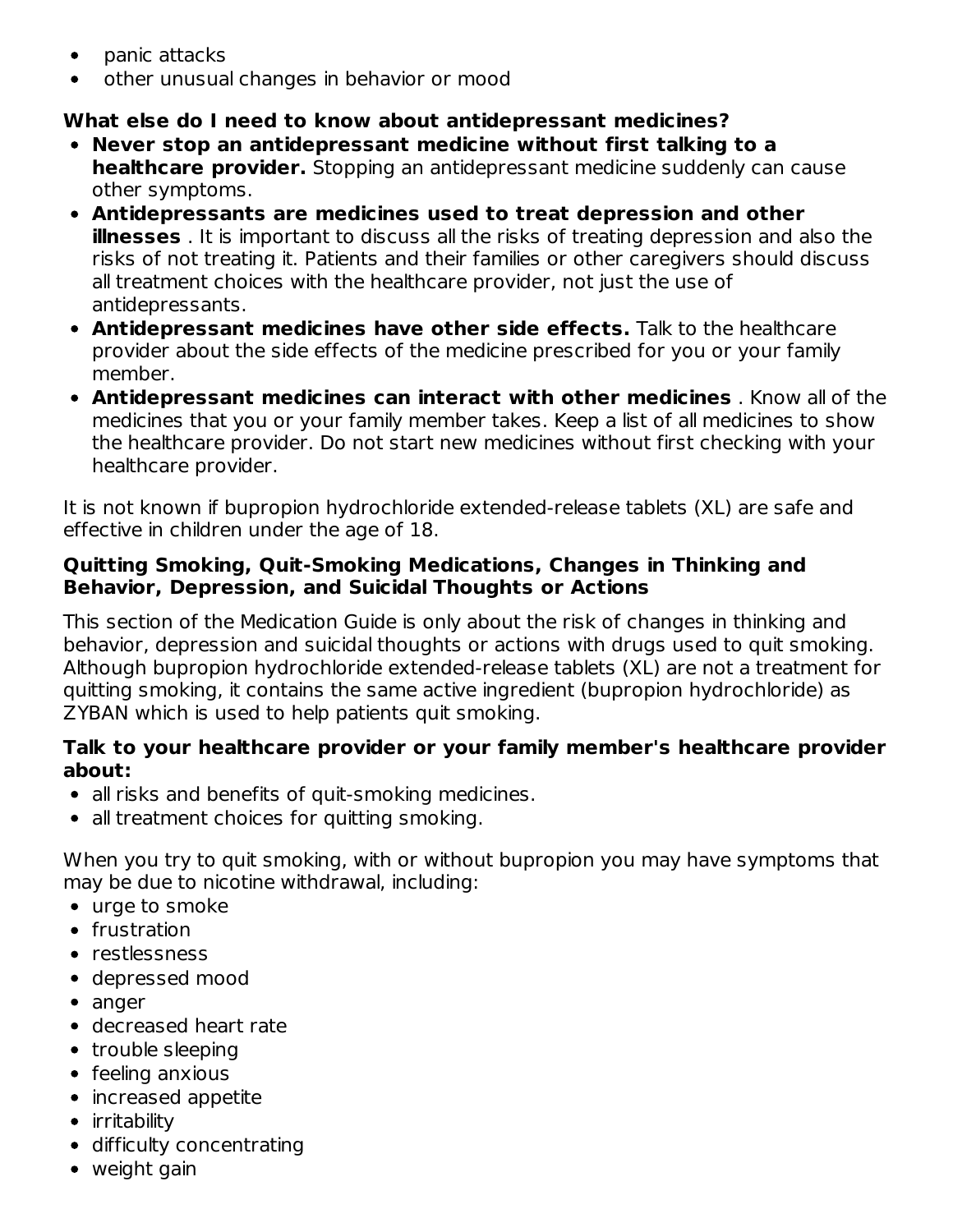Some people have even experienced suicidal thoughts when trying to quit smoking without medication. Sometimes quitting smoking can lead to worsening of mental health problems that you already have, such as depression.

Some people have had serious side effects while taking bupropion to help them quit smoking, including:

**New or worse mental health problems, such as changes in behavior or thinking, aggression, hostility, agitation, depression, or suicidal thoughts or actions.** Some people had these symptoms when they began taking bupropion, and others developed them after several weeks of treatment, or after stopping bupropion. These symptoms happened more often in people who had a history of mental health problems before taking bupropion than in people without a history of mental health problems.

**Stop taking bupropion hydrochloride extended-release tablets (XL) and call your healthcare provider right away if you, your family, or caregiver notice any of these symptoms.** Work with your healthcare provider to decide whether you should continue to take bupropion hydrochloride extended-release tablets (XL). In many people, these symptoms went away after stopping bupropion hydrochloride extendedrelease tablets (XL), but in some people symptoms continued after stopping bupropion hydrochloride extended-release tablets (XL). It is important for you to follow-up with your healthcare provider until your symptoms go away. **Before taking bupropion hydrochloride extended-release tablets (XL)**, tell your healthcare provider if you have ever had depression or other mental health problems. You should also tell your healthcare provider about any symptoms you had during other times you tried to quit smoking, with or without bupropion.

#### **What Other Important Information Should I Know About Bupropion Hydrochloride Extended-Release Tablets (XL)?**

- $\bullet$ **Seizures: There is a chance of having a seizure (convulsion, fit) with bupropion hydrochloride extended-release tablets (XL), especially in people:**
- with certain medical problems.
- who take certain medicines.  $\bullet$

The chance of having seizures increases with higher doses of bupropion hydrochloride extended-release tablets (XL). For more information, see the sections "Who should not take bupropion hydrochloride extended-release tablets (XL)?" and "What should I tell my healthcare provider before taking bupropion hydrochloride extended-release tablets (XL)?" Tell your healthcare provider about all of your medical conditions and all the medicines you take. **Do not take any other medicines while you are taking bupropion hydrochloride extended-release tablets (XL) unless your healthcare provider has said it is okay to take them.**

**If you have a seizure while taking bupropion hydrochloride extended-release tablets (XL), stop taking the tablets and call your healthcare provider right away.** Do not take bupropion hydrochloride extended-release tablets (XL) again if you have a seizure.

**High blood pressure (hypertension). Some people get high blood**  $\bullet$ **pressure that can be severe, while taking bupropion hydrochloride extended-release tablets (XL).** The chance of high blood pressure may be higher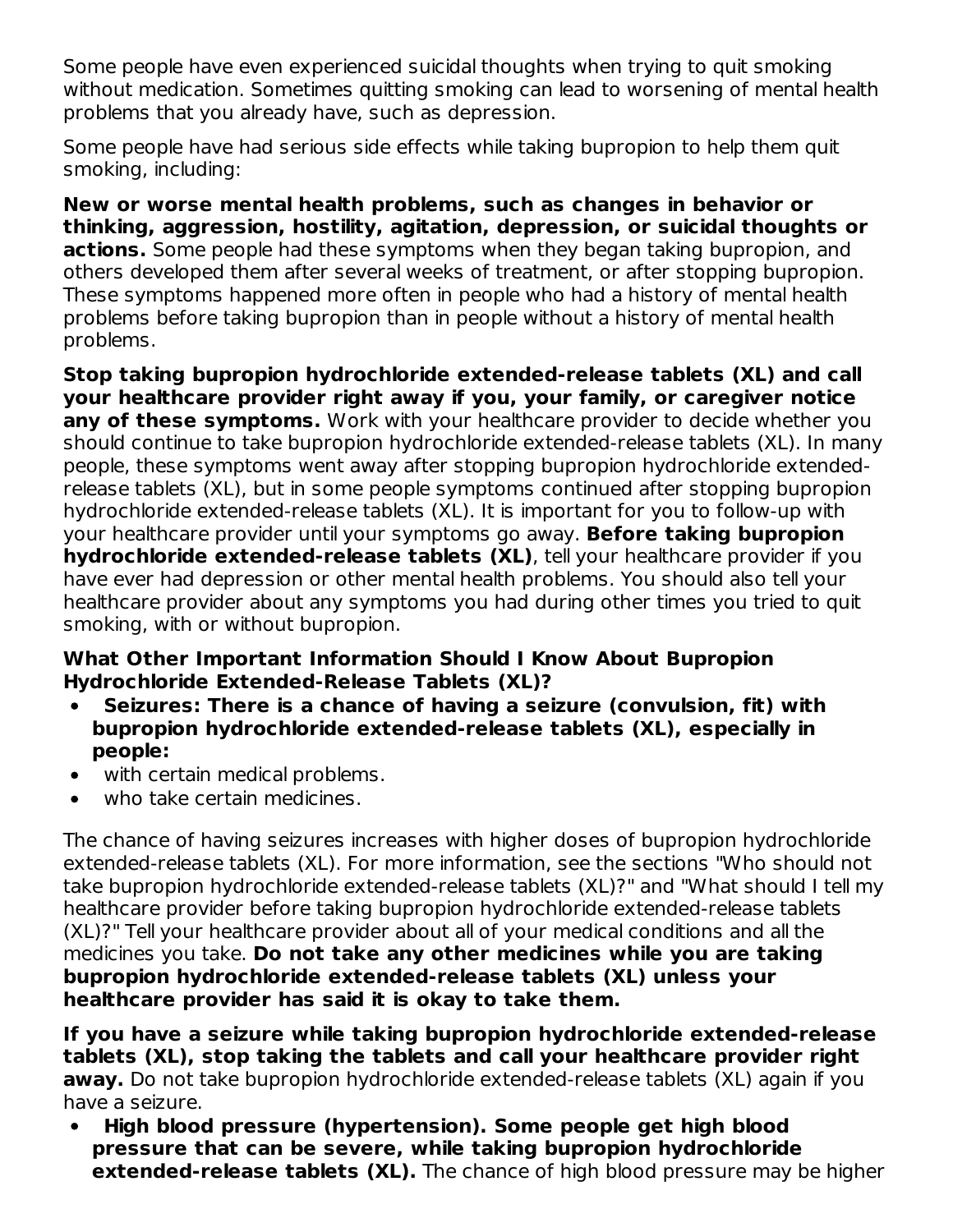if you also use nicotine replacement therapy (such as a nicotine patch) to help you stop smoking (see the section of this Medication Guide called "How should I take bupropion hydrochloride extended-release tablets (XL)?").

- **Manic episodes.** Some people may have periods of mania while taking bupropion  $\bullet$ hydrochloride extended-release tablets (XL), including:
- Greatly increased energy  $\bullet$
- Severe trouble sleeping  $\bullet$
- Racing thoughts  $\bullet$
- Reckless behavior  $\bullet$
- Unusually grand ideas  $\bullet$
- Excessive happiness or irritability  $\bullet$
- Talking more or faster than usual  $\bullet$

If you have any of the above symptoms of mania, call your healthcare provider.

- **Unusual thoughts or behaviors.** Some patients have unusual thoughts or behaviors while taking bupropion hydrochloride extended-release tablets (XL), including delusions (believe you are someone else), hallucinations (seeing or hearing things that are not there), paranoia (feeling that people are against you), or feeling confused. If this happens to you, call your healthcare provider.
- **Visual problems.**
- eye pain  $\bullet$
- changes in vision
- swelling or redness in or around the eye  $\bullet$

Only some people are at risk for these problems. You may want to undergo an eye examination to see if you are at risk and receive preventative treatment if you are.

**Severe allergic reactions. Some people can have severe allergic reactions to bupropion hydrochloride extended-release tablets (XL). Stop taking bupropion hydrochloride extended-release tablets (XL) and call your healthcare provider right away** if you get a rash, itching, hives, fever, swollen lymph glands, painful sores in the mouth or around the eyes, swelling of the lips or tongue, chest pain, or have trouble breathing. These could be signs of a serious allergic reaction.

## **What are bupropion hydrochloride extended-release tablets (XL)?**

Bupropion hydrochloride extended-release tablets (XL) is a prescription medicine used to treat adults with a certain type of depression called major depressive disorder and for the prevention of autumn-winter seasonal depression (seasonal affective disorder).

# **Who should not take bupropion hydrochloride extended-release tablets (XL)?**

## **Do not take bupropion hydrochloride extended-release tablets (XL) if you:**

- have or had a seizure disorder or epilepsy.  $\bullet$
- have or had an eating disorder such as anorexia nervosa or bulimia.  $\bullet$
- **are taking any other medicines that contain bupropion, including**  $\bullet$ **WELLBUTRIN, WELLBUTRIN SR, APLENZIN®, ZYBAN, or FORFIVO XL.** Bupropion is the same active ingredient that is in bupropion hydrochloride extendedrelease tablets (XL).
- drink a lot of alcohol and abruptly stop drinking, or take medicines called sedatives  $\bullet$ (these make you sleepy), benzodiazepines, or anti-seizure medicines, and you stop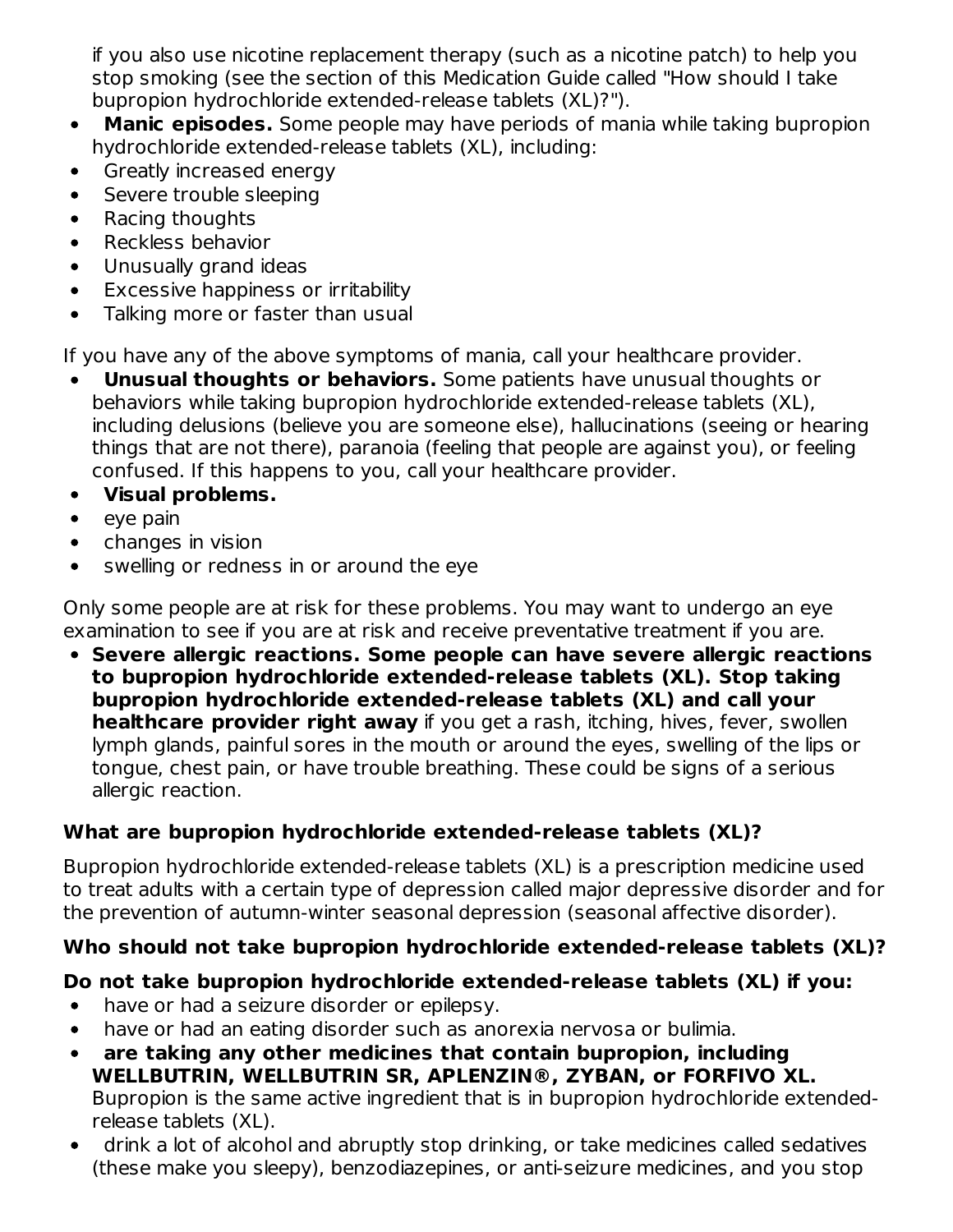taking them all of a sudden.

- take a monoamine oxidase inhibitor (MAOI). Ask your healthcare provider or pharmacist if you are not sure if you take an MAOI, including the antibiotic linezolid.
- **do not take an MAOI within 2 weeks of stopping bupropion hydrochloride**  $\bullet$ **extended-release tablets (XL) unless directed to do so by your healthcare provider.**
- **do not start bupropion hydrochloride extended-release tablets (XL) if you**  $\bullet$ **stopped taking an MAOI in the last 2 weeks unless directed to do so by your healthcare provider.**
- are allergic to the active ingredient in bupropion hydrochloride extended-release tablets (XL), bupropion, or to any of the inactive ingredients. See the end of this Medication Guide for a complete list of ingredients in bupropion hydrochloride extended-release tablets (XL).

### **What should I tell my healthcare provider before taking bupropion hydrochloride extended-release tablets (XL)?**

Tell your healthcare provider if you have ever had depression, suicidal thoughts or actions, or other mental health problems. You should also tell your healthcare provider about any symptoms you had during other times you tried to quit smoking, with or without bupropion hydrochloride extended-release tablets (XL). See "Quitting Smoking, Quit-Smoking Medications, Changes in Thinking and Behavior, Depression, and Suicidal Thoughts or Actions."

- **Tell your healthcare provider about your other medical conditions,**  $\bullet$ **including if you:**
- have liver problems, especially cirrhosis of the liver.  $\bullet$
- have kidney problems.  $\bullet$
- have, or have had, an eating disorder such as anorexia nervosa or bulimia.
- have had a head injury.  $\bullet$
- have had a seizure (convulsion, fit).
- have a tumor in your nervous system (brain or spine).  $\bullet$
- have had a heart attack, heart problems, or high blood pressure.  $\bullet$
- are a diabetic taking insulin or other medicines to control your blood sugar.  $\bullet$
- drink alcohol.  $\bullet$
- abuse prescription medicines or street drugs.  $\bullet$
- are pregnant or plan to become pregnant. Talk to your healthcare provider about the risk to your unborn baby if you take bupropion hydrochloride extended-release tablets (XL) during pregnancy.
- Tell your healthcare provider if you become pregnant or think you are pregnant  $\bullet$ during treatment with bupropion hydrochloride extended-release tablets (XL)
- are breastfeeding or plan to breastfeed during treatment with bupropion  $\bullet$ hydrochloride extended-release tablets (XL). Bupropion hydrochloride passes into your milk. Talk to your healthcare provider about the best way to feed your baby during treatment with bupropion hydrochloride extended-release tablets (XL).

**Tell your healthcare provider about all the medicines you take**, including prescription, over-the-counter medicines, vitamins, and herbal supplements. Many medicines increase your chances of having seizures or other serious side effects if you take them while you are taking bupropion hydrochloride extended-release tablets (XL).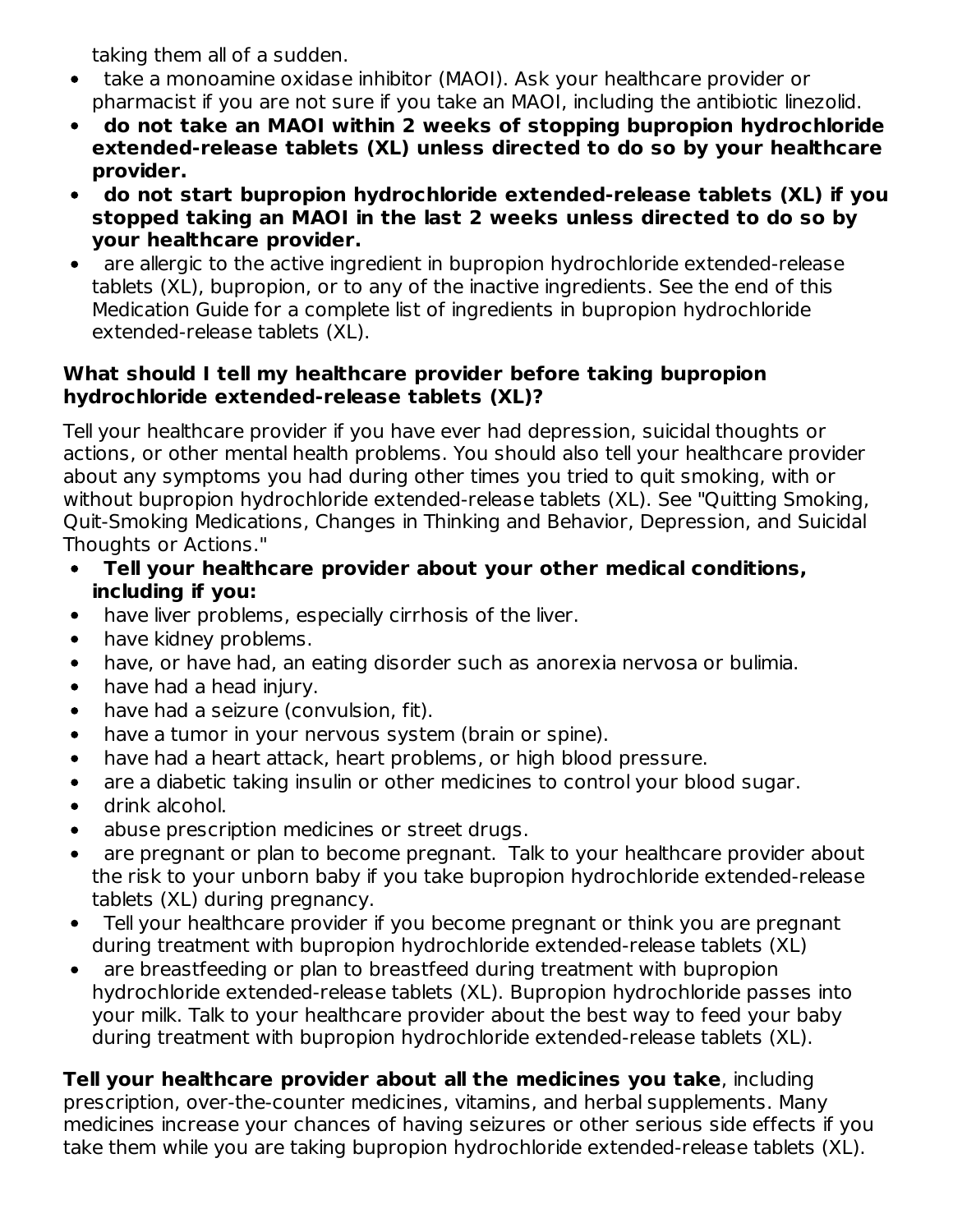### **How should I take bupropion hydrochloride extended-release tablets (XL)?**

- Take bupropion hydrochloride extended-release tablets (XL) exactly as prescribed by your healthcare provider. Do not change your dose or stop taking bupropion hydrochloride extended-release tablets (XL) without talking with your healthcare provider first.
- **Swallow bupropion hydrochloride extended-release tablets (XL) whole. Do not chew, cut, or crush bupropion hydrochloride extended-release tablets (XL).** If you do, the medicine will be released into your body too quickly. If this happens you may be more likely to get side effects including seizures. **Tell your healthcare provider if you cannot swallow tablets.**
- Bupropion hydrochloride extended-release tablets (XL) may have an odor. This is normal.
- Take your doses of bupropion hydrochloride extended-release tablets (XL) at least 8 hours apart.
- You may take bupropion hydrochloride extended-release tablets (XL) with or without food.
- If you miss a dose, do not take an extra dose to make up for the dose you missed. Wait and take your next dose at the regular time. **This is very important.** Too much bupropion hydrochloride extended-release tablets (XL) can increase your chance of having a seizure.
- If you take too much bupropion hydrochloride extended-release tablets (XL), or overdose, call your local emergency room or poison control center right away.
- **Do not take any other medicines while taking bupropion hydrochloride extended-release tablets (XL) unless your healthcare provider has told you it is okay.**
- If you are taking bupropion hydrochloride extended-release tablets (XL) for the treatment of major depressive disorder, it may take several weeks for you to feel that bupropion hydrochloride extended-release tablets (XL) are working. Once you feel better, it is important to keep taking bupropion hydrochloride extended-release tablets (XL) exactly as directed by your healthcare provider. Call your healthcare provider if you do not feel bupropion hydrochloride extended-release tablets (XL) are working for you.

#### **What should I avoid while taking bupropion hydrochloride extended-release tablets (XL)?**

- Limit or avoid using alcohol during treatment with bupropion hydrochloride extendedrelease tablets (XL). If you usually drink a lot of alcohol, talk with your healthcare provider before suddenly stopping. If you suddenly stop drinking alcohol, you may increase your chance of having seizures.
- Do not drive a car or use heavy machinery until you know how bupropion hydrochloride extended-release tablets (XL) affects you. Bupropion hydrochloride extended-release tablets (XL) can affect your ability to do these things safely.

#### **What are possible side effects of bupropion hydrochloride extended-release tablets (XL)?**

Bupropion hydrochloride extended-release tablets (XL) can cause serious side effects. See the sections at the beginning of this Medication Guide for information about serious side effects of bupropion hydrochloride extended-release tablets (XL).

The most common side effects of bupropion hydrochloride extended-release tablets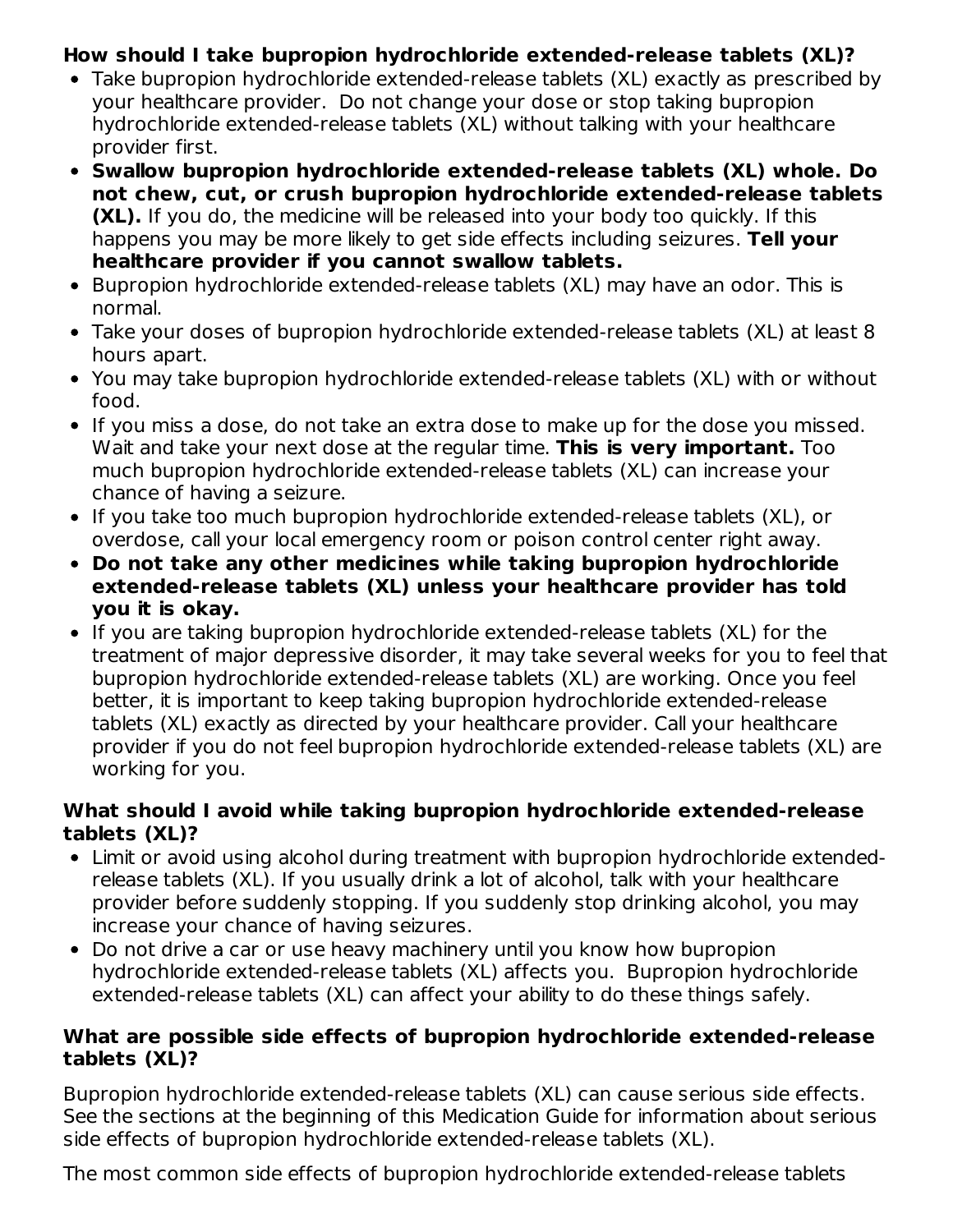(XL) include:

- trouble sleeping
- feeling anxious
- stuffy nose
- nausea
- dry mouth
- constipation
- dizziness
- $\bullet$  joint aches

If you have trouble sleeping, do not take bupropion hydrochloride extended-release tablets (XL) too close to bedtime.

Tell your healthcare provider right away about any side effects that bother you.

These are not all the possible side effects of bupropion hydrochloride extended-release tablets (XL). For more information, ask your healthcare provider or pharmacist.

Call your doctor for medical advice about side effects. You may report side effects to FDA at 1-800-FDA-1088.

You may also report side effects to Method Pharmaceuticals, LLC at 1-877-250-3427.

### **How should I store bupropion hydrochloride extended-release tablets (XL)?**

• Store bupropion hydrochloride extended-release tablets (XL) at 20° to 25°C (68° to 77°F).

#### **Keep bupropion hydrochloride extended-release tablets (XL) and all medicines out of the reach of children.**

### **General information about the safe and effective use of bupropion hydrochloride extended-release tablets (XL).**

Medicines are sometimes prescribed for purposes other than those listed in a Medication Guide. Do not use bupropion hydrochloride extended-release tablets (XL) for a condition for which it was not prescribed. Do not give bupropion hydrochloride extended-release tablets (XL) to other people, even if they have the same symptoms you have. It may harm them.

If you take a urine drug screening test, bupropion hydrochloride extended-release tablets (XL) may make the test result positive for amphetamines. If you tell the person giving you the drug screening test that you are taking bupropion hydrochloride extended-release tablets (XL), they can do a more specific drug screening test that should not have this problem.

This Medication Guide summarizes important information about bupropion hydrochloride extended-release tablets (XL). If you would like more information, talk with your healthcare provider. You can ask your healthcare provider or pharmacist for information about bupropion hydrochloride extended-release tablets (XL) that is written for health professionals.

For more information about bupropion hydrochloride extended-release tablets (XL), call 1-877-250-3427.

## **What are the ingredients in bupropion hydrochloride extended-release**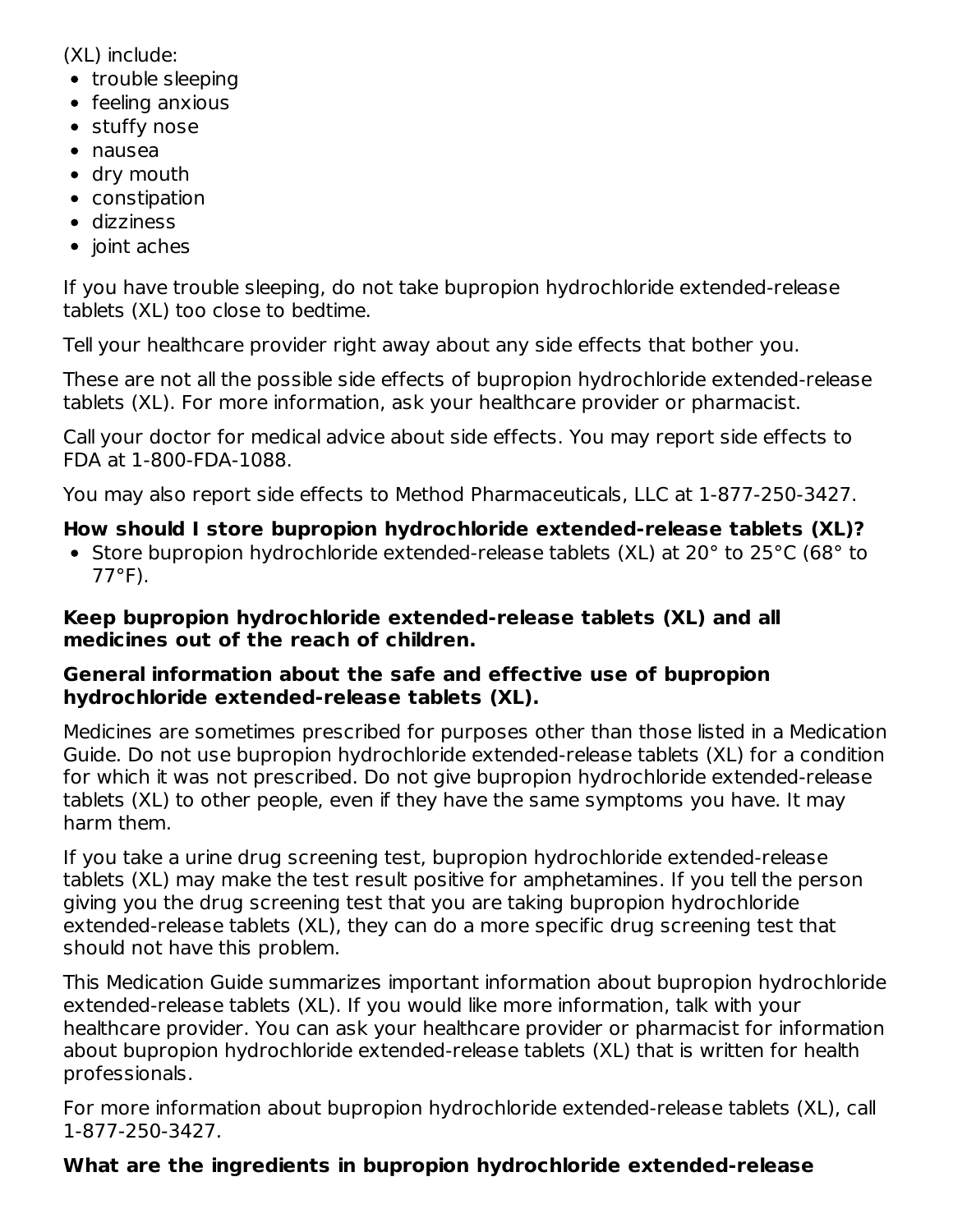### **tablets (XL)?**

**Active ingredient:** bupropion hydrochloride.

**Inactive ingredients:** Ethylcellulose, glyceryl behenate, hydrochloric acid, magnesium stearate, methacrylic acid and ethyl acrylate copolymer dispersion, methylene chloride, opacode® (it contains shellac glaze, ferrosoferric oxide, propylene glycol and ammonium hydroxide), opadry® pink (it contains hypromellose, titanium dioxide, triacetin, talc, iron oxide red), polyethylene glycol, povidone, silicon dioxide and triethyl citrate.

### **Manufactured for:**

Method Pharmaceuticals, LLC 419 Bank St,

Suite 100, Southlake, TX 76092.

### **Manufactured by:**

Graviti Pharmaceuticals Pvt. Ltd.

Telangana-502307, INDIA.

All Brand names mentioned are registered trademarks of their respective owners and are not of Graviti Pharmaceuticals Private Limited.

This Medication Guide has been approved by the U.S. Food and Drug Administration

Revised: 11/2021

## **PACKAGE LABEL.PRINCIPAL DISPLAY PANEL**

ONCE-DAILY

NDC 58657-712-30

buPROPion Hydrochloride Extended-Release Tablets, USP (XL)

150 mg

WARNING: Do not use in combination with Zyban or any other medicines that contain bupropion hydrochloride.

PHARMACIST: Dispense the Medication Guide provided separately to each patient.

Rx Only

30 Tablets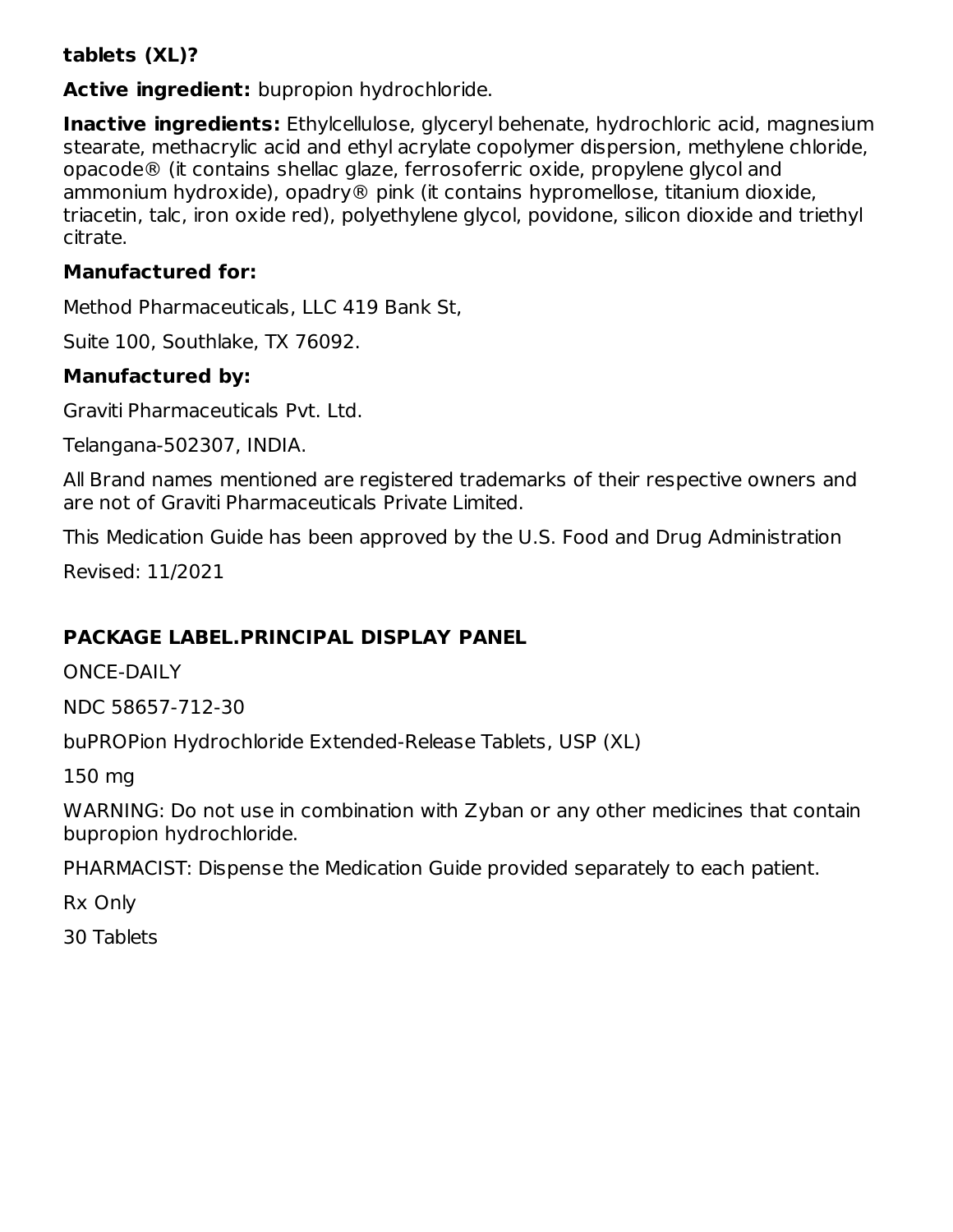

### **PACKAGE LABEL.PRINCIPAL DISPLAY PANEL**

ONCE-DAILY

NDC 58657-713-30

buPROPion Hydrochloride Extended-Release Tablets, USP (XL)

300 mg

WARNING: Do not use in combination with Zyban or any other medicines that contain bupropion hydrochloride.

PHARMACIST: Dispense the Medication Guide provided separately to each patient.

Rx Only

30 Tablets



# **BUPROPION HYDROCHLORIDE**

bupropion hydrochloride tablet, extended release

#### **Product Information**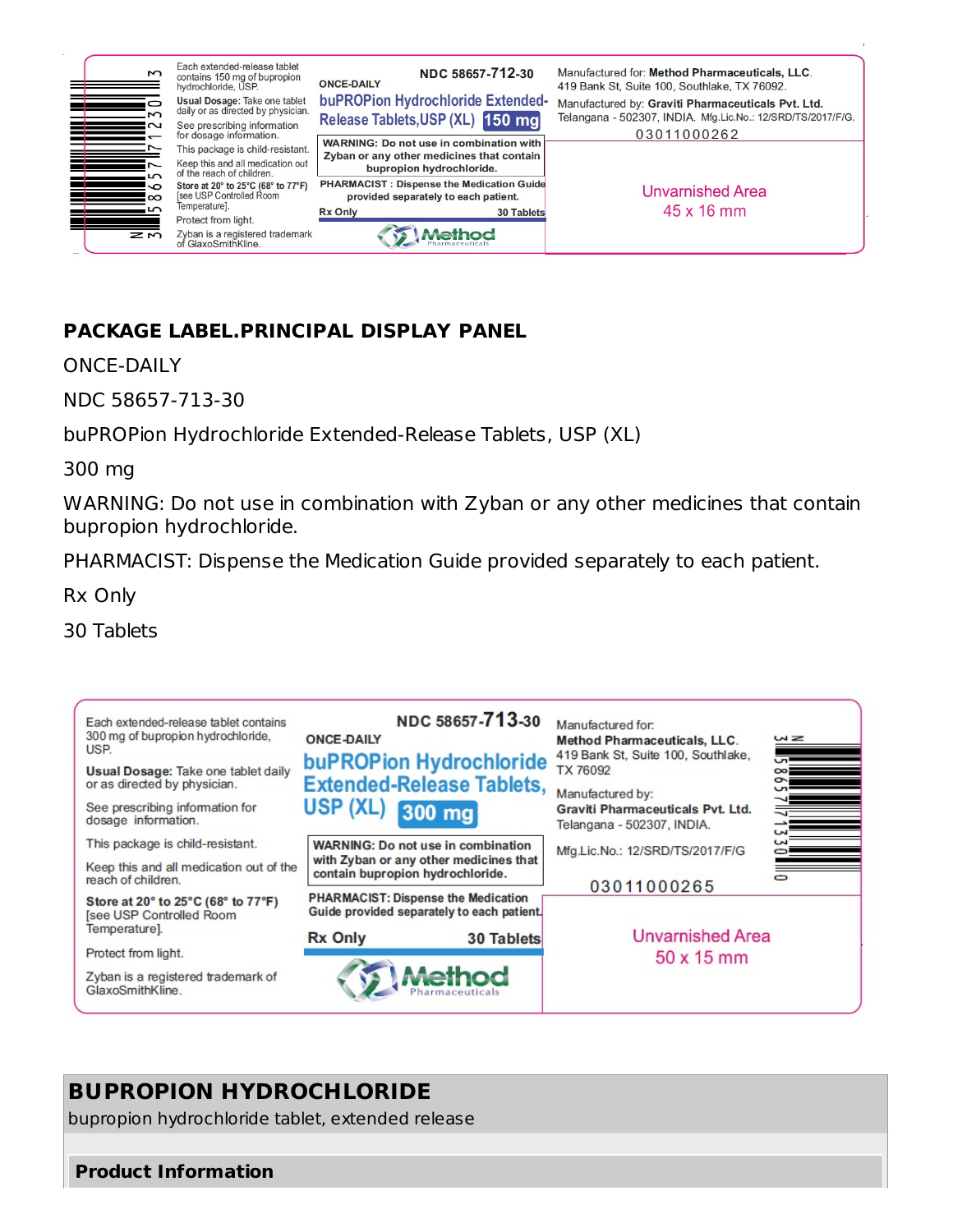| <b>Product Type</b>                                                             | HUMAN PRESCRIPTION DRUG                                          | <b>Item Code (Source)</b> |                          | NDC:58657-712        |  |
|---------------------------------------------------------------------------------|------------------------------------------------------------------|---------------------------|--------------------------|----------------------|--|
| <b>Route of Administration</b>                                                  | ORAL                                                             |                           |                          |                      |  |
|                                                                                 |                                                                  |                           |                          |                      |  |
| <b>Active Ingredient/Active Moiety</b>                                          |                                                                  |                           |                          |                      |  |
|                                                                                 | <b>Ingredient Name</b>                                           |                           | <b>Basis of Strength</b> | <b>Strength</b>      |  |
|                                                                                 | <b>BUPROPION HYDROCHLORIDE (UNII: ZG7E5POY8O) (BUPROPION -</b>   | <b>BUPROPION</b>          |                          |                      |  |
| UNII:01ZG3TPX31)                                                                |                                                                  | <b>HYDROCHLORIDE</b>      |                          | 150 mg               |  |
|                                                                                 |                                                                  |                           |                          |                      |  |
| <b>Inactive Ingredients</b>                                                     |                                                                  |                           |                          |                      |  |
|                                                                                 | <b>Ingredient Name</b>                                           |                           |                          | <b>Strength</b>      |  |
| ETHYLCELLULOSE (100 MPA.S) (UNII: 47MLB0F1MV)                                   |                                                                  |                           |                          |                      |  |
| <b>GLYCERYL DIBEHENATE (UNII: R8WTH25YS2)</b>                                   |                                                                  |                           |                          |                      |  |
| <b>HYDROCHLORIC ACID (UNII: QTT17582CB)</b>                                     |                                                                  |                           |                          |                      |  |
| MAGNESIUM STEARATE (UNII: 70097M6I30)                                           |                                                                  |                           |                          |                      |  |
| POLYETHYLENE GLYCOL 1450 (UNII: 0J4Z5Z32L4)                                     |                                                                  |                           |                          |                      |  |
| POVIDONE K90 (UNII: RDH86HJV5Z)                                                 |                                                                  |                           |                          |                      |  |
| <b>SILICON DIOXIDE (UNII: ETJ7Z6XBU4)</b>                                       |                                                                  |                           |                          |                      |  |
| TRIETHYL CITRATE (UNII: 8Z96QXD6UM)                                             |                                                                  |                           |                          |                      |  |
| HYPROMELLOSE, UNSPECIFIED (UNII: 3NXW29V3WO)                                    |                                                                  |                           |                          |                      |  |
| TRIACETIN (UNII: XHX3C3X673)                                                    |                                                                  |                           |                          |                      |  |
| TALC (UNII: 7SEV7J4R1U)                                                         |                                                                  |                           |                          |                      |  |
| <b>SHELLAC</b> (UNII: 46N107B71O)                                               |                                                                  |                           |                          |                      |  |
| FERROSOFERRIC OXIDE (UNII: XM0M87F357)                                          |                                                                  |                           |                          |                      |  |
| PROPYLENE GLYCOL (UNII: 6DC9Q167V3)                                             |                                                                  |                           |                          |                      |  |
| AMMONIA (UNII: 5138Q19F1X)                                                      |                                                                  |                           |                          |                      |  |
|                                                                                 | METHACRYLIC ACID AND ETHYL ACRYLATE COPOLYMER (UNII: NX76LV5T8 ) |                           |                          |                      |  |
| <b>METHYLENE CHLORIDE (UNII: 588X2YUY0A)</b>                                    |                                                                  |                           |                          |                      |  |
| TITANIUM DIOXIDE (UNII: 15FIX9V2JP)                                             |                                                                  |                           |                          |                      |  |
| <b>FERRIC OXIDE RED (UNII: 1K09F3G675)</b>                                      |                                                                  |                           |                          |                      |  |
|                                                                                 |                                                                  |                           |                          |                      |  |
| <b>Product Characteristics</b>                                                  |                                                                  |                           |                          |                      |  |
|                                                                                 |                                                                  |                           |                          |                      |  |
| <b>PINK</b><br>Color                                                            |                                                                  | <b>Score</b>              |                          | no score             |  |
| <b>Shape</b>                                                                    | ROUND ((biconvex coated))                                        | <b>Size</b>               |                          | 7 <sub>mm</sub>      |  |
| <b>Flavor</b>                                                                   |                                                                  | <b>Imprint Code</b>       | 188                      |                      |  |
| <b>Contains</b>                                                                 |                                                                  |                           |                          |                      |  |
|                                                                                 |                                                                  |                           |                          |                      |  |
| <b>Packaging</b>                                                                |                                                                  |                           |                          |                      |  |
|                                                                                 |                                                                  | <b>Marketing Start</b>    |                          | <b>Marketing End</b> |  |
| <b>Item Code</b><br>#                                                           | <b>Package Description</b>                                       | <b>Date</b>               |                          | <b>Date</b>          |  |
| NDC:58657-712- 30 in 1 BOTTLE; Type 0: Not a Combination<br>1<br>30<br>Product  |                                                                  | 01/28/2019                |                          |                      |  |
| NDC:58657-712-<br>2<br>90<br>Product                                            | 90 in 1 BOTTLE; Type 0: Not a Combination                        | 01/28/2019                |                          |                      |  |
| NDC:58657-712- 500 in 1 BOTTLE; Type 0: Not a Combination<br>3<br>50<br>Product |                                                                  | 01/28/2019                |                          |                      |  |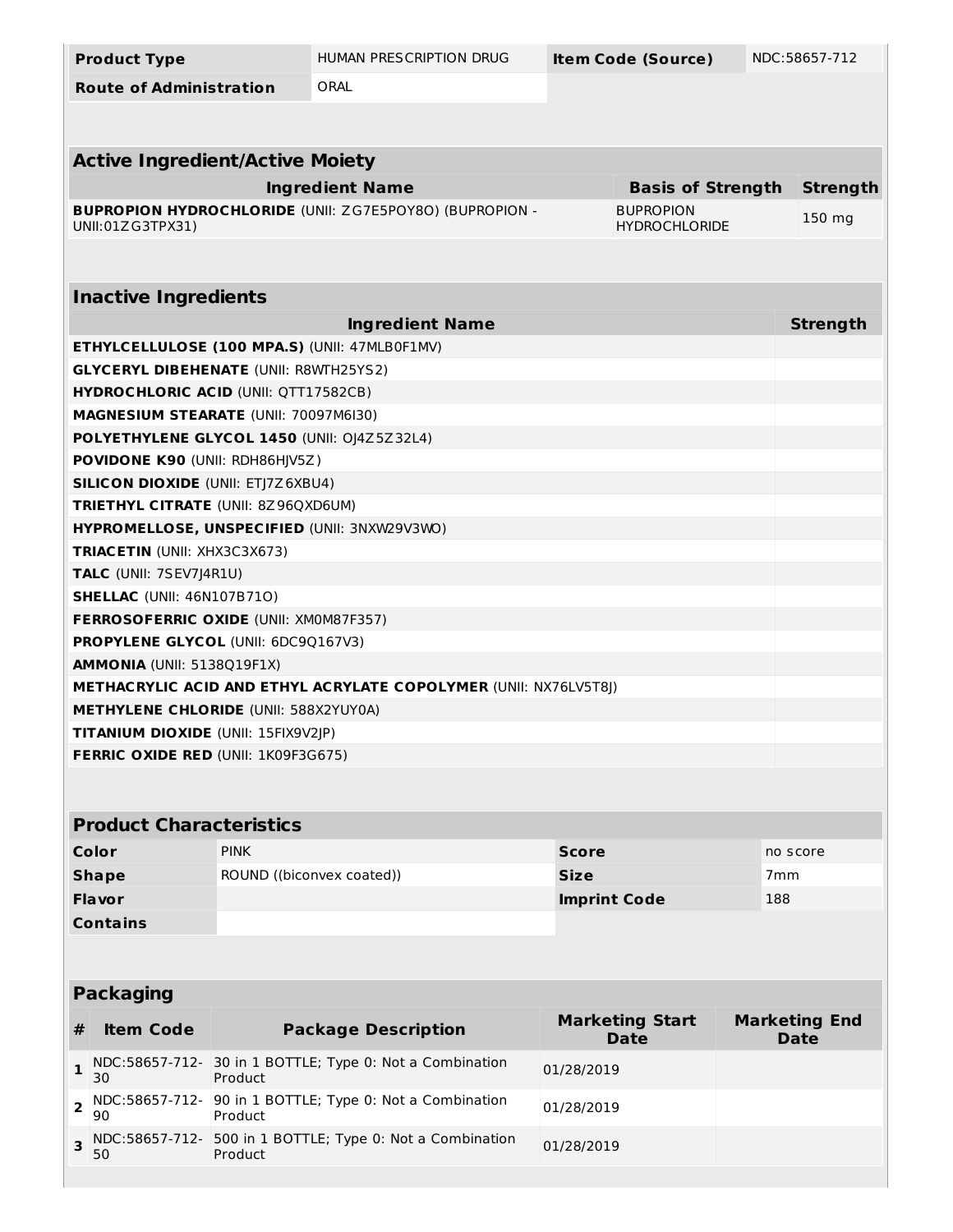| <b>Marketing</b><br>Category                                                    |                                            | <b>Application Number or Monograph</b><br><b>Citation</b>      |            | <b>Marketing Start</b><br>Date           |  | <b>Marketing End</b><br>Date |
|---------------------------------------------------------------------------------|--------------------------------------------|----------------------------------------------------------------|------------|------------------------------------------|--|------------------------------|
| <b>ANDA</b>                                                                     | ANDA211020                                 |                                                                | 01/28/2019 |                                          |  |                              |
|                                                                                 |                                            |                                                                |            |                                          |  |                              |
|                                                                                 |                                            |                                                                |            |                                          |  |                              |
| <b>BUPROPION HYDROCHLORIDE</b>                                                  |                                            |                                                                |            |                                          |  |                              |
|                                                                                 |                                            | bupropion hydrochloride tablet, extended release               |            |                                          |  |                              |
|                                                                                 |                                            |                                                                |            |                                          |  |                              |
| <b>Product Information</b>                                                      |                                            |                                                                |            |                                          |  |                              |
|                                                                                 |                                            | HUMAN PRESCRIPTION DRUG                                        |            |                                          |  | NDC:58657-713                |
| <b>Product Type</b>                                                             |                                            |                                                                |            | <b>Item Code (Source)</b>                |  |                              |
| <b>Route of Administration</b>                                                  |                                            | ORAL                                                           |            |                                          |  |                              |
|                                                                                 |                                            |                                                                |            |                                          |  |                              |
|                                                                                 |                                            |                                                                |            |                                          |  |                              |
| <b>Active Ingredient/Active Moiety</b>                                          |                                            |                                                                |            |                                          |  |                              |
|                                                                                 |                                            | <b>Ingredient Name</b>                                         |            | <b>Basis of Strength</b>                 |  | <b>Strength</b>              |
| UNII:01ZG3TPX31)                                                                |                                            | <b>BUPROPION HYDROCHLORIDE (UNII: ZG7E5POY8O) (BUPROPION -</b> |            | <b>BUPROPION</b><br><b>HYDROCHLORIDE</b> |  | 300 mg                       |
|                                                                                 |                                            |                                                                |            |                                          |  |                              |
|                                                                                 |                                            |                                                                |            |                                          |  |                              |
| <b>Inactive Ingredients</b>                                                     |                                            |                                                                |            |                                          |  |                              |
|                                                                                 |                                            | <b>Ingredient Name</b>                                         |            |                                          |  | <b>Strength</b>              |
| ETHYLCELLULOSE (100 MPA.S) (UNII: 47MLB0F1MV)                                   |                                            |                                                                |            |                                          |  |                              |
| <b>GLYCERYL DIBEHENATE (UNII: R8WTH25YS2)</b>                                   |                                            |                                                                |            |                                          |  |                              |
| <b>HYDROCHLORIC ACID (UNII: QTT17582CB)</b>                                     |                                            |                                                                |            |                                          |  |                              |
| MAGNESIUM STEARATE (UNII: 70097M6I30)                                           |                                            |                                                                |            |                                          |  |                              |
| POLYETHYLENE GLYCOL 1450 (UNII: 0J4Z5Z32L4)                                     |                                            |                                                                |            |                                          |  |                              |
| POVIDONE K90 (UNII: RDH86HJV5Z)                                                 |                                            |                                                                |            |                                          |  |                              |
| <b>SILICON DIOXIDE (UNII: ETJ7Z6XBU4)</b>                                       |                                            |                                                                |            |                                          |  |                              |
| <b>TRIETHYL CITRATE (UNII: 8Z96QXD6UM)</b>                                      |                                            |                                                                |            |                                          |  |                              |
| HYPROMELLOSE, UNSPECIFIED (UNII: 3NXW29V3WO)                                    |                                            |                                                                |            |                                          |  |                              |
| <b>TRIACETIN (UNII: XHX3C3X673)</b>                                             |                                            |                                                                |            |                                          |  |                              |
| TALC (UNII: 7SEV7J4R1U)                                                         |                                            |                                                                |            |                                          |  |                              |
| <b>SHELLAC (UNII: 46N107B710)</b>                                               |                                            |                                                                |            |                                          |  |                              |
| FERROSOFERRIC OXIDE (UNII: XM0M87F357)                                          |                                            |                                                                |            |                                          |  |                              |
| <b>PROPYLENE GLYCOL (UNII: 6DC9Q167V3)</b><br><b>AMMONIA (UNII: 5138Q19F1X)</b> |                                            |                                                                |            |                                          |  |                              |
| <b>METHACRYLIC ACID AND ETHYL ACRYLATE COPOLYMER (UNII: NX76LV5T8J)</b>         |                                            |                                                                |            |                                          |  |                              |
| <b>METHYLENE CHLORIDE (UNII: 588X2YUY0A)</b>                                    |                                            |                                                                |            |                                          |  |                              |
| <b>TITANIUM DIOXIDE (UNII: 15FIX9V2JP)</b>                                      |                                            |                                                                |            |                                          |  |                              |
|                                                                                 | <b>FERRIC OXIDE RED (UNII: 1K09F3G675)</b> |                                                                |            |                                          |  |                              |

| <b>FIVALLE CHAIACLEIBLICS</b> |                           |              |                 |  |
|-------------------------------|---------------------------|--------------|-----------------|--|
| Color                         | PINK                      | <b>Score</b> | no score        |  |
| <b>Shape</b>                  | ROUND ((biconvex coated)) | <b>Size</b>  | 9 <sub>mm</sub> |  |